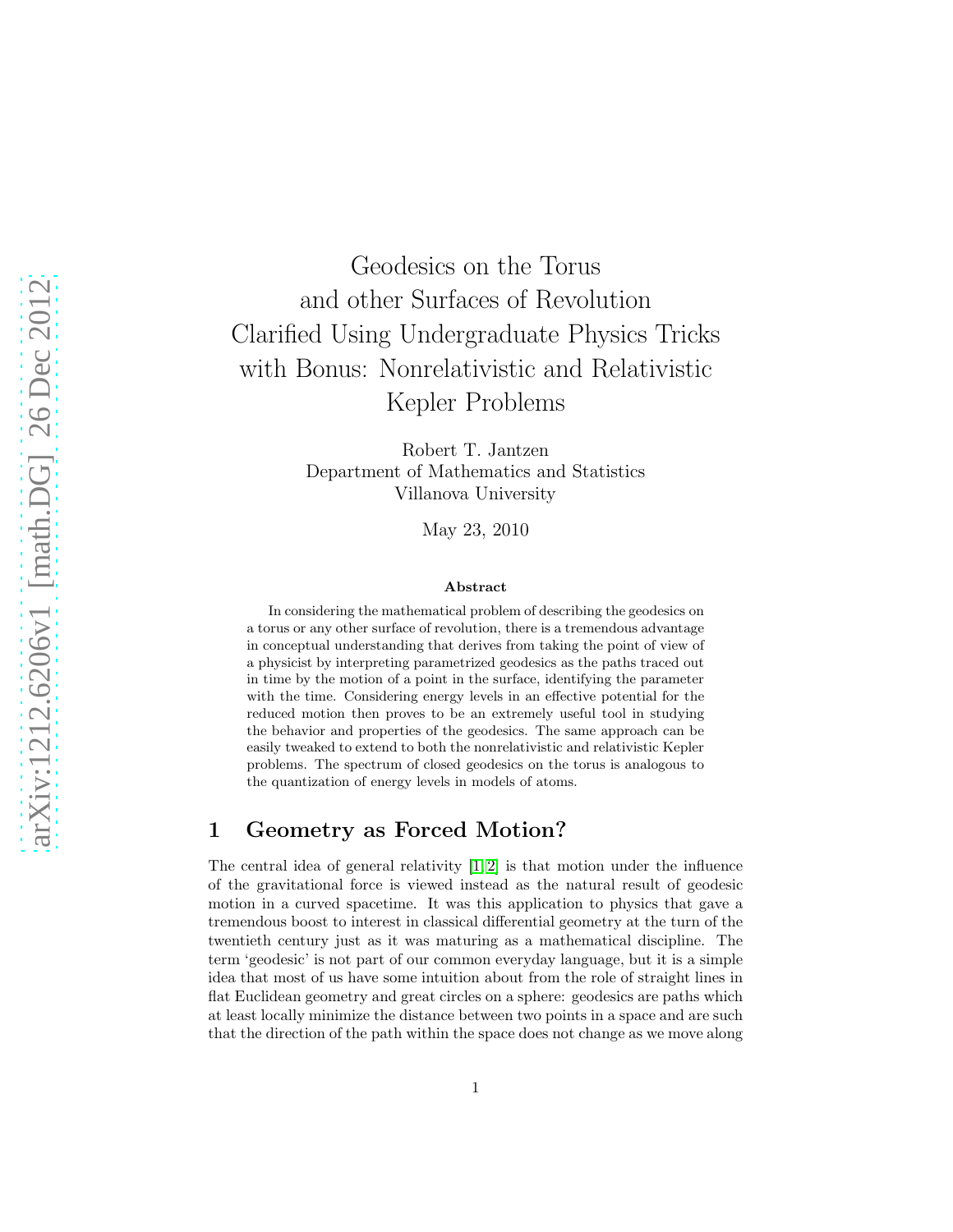it. For example, moving along a great circle on a sphere, the direction of the path only changes within the enveloping 3-dimensional Euclidean space to stay tangent to the sphere, but within the sphere itself, does not rotate to the left or to the right with respect to its intrinsic geometry. If one imagines an insectsized toy car on a much larger sphere, moving along a great circle means locking the steering wheel so that the car always moves straight ahead, never changing direction.

The torus (donut shaped surface) is a nice example to follow the flat plane and the highly symmetric curved sphere as a playground for gaining concrete experience with geodesics [\[3\]](#page-49-2), but the techniques discussed here which prove useful in its description apply to any surface of revolution [\[4–](#page-49-3)[7\]](#page-49-4), provided that the curve being revolved has an explicit arclength parametrization (not true of a simple parabola of revolution, for example). These techniques are familiar to any physics undergraduate student who has taken a second course in classical mechanics, the motivating application which for the most part led to the development of calculus itself. These elementary tools are not part of the typical mathematician's toolbox, however, so the description of this problem one finds in the literature or on the web falls short of what it should be.

One imagines tracing out a parametrized geodesic path in a surface as the motion of a point particle in the surface, interpreting the parameter in terms of which the curve is expressed as the time. Indeed a computer algebra system animation of a parametrized curve does exactly this in some appropriately chosen time unit. We will limit ourselves to consider surfaces of revolution about the z-axis in ordinary Euclidean space, so that one can describe the surface using an "azimuthal" angular variable  $\theta$  measuring the angle about the z-axis (just the usual polar coordinate of the projection of a point into the  $x-y$  plane), and a radial arc length variable r which parametrizes the curve of constant angle  $\theta$ in the surface by its arc length (not to be confused with the usual polar coordinate of the projection into that plane). Like the Kepler problem for orbits in a plane expressed in polar coordinates, or more generally for motion in any central force field in 2-dimensions, conservation of angular momentum about the axis of symmetry enables one to reduce the problem to that of the radial motion alone with the effects of the angular motion felt by an effective potential, the centrifugal potential, which acts as a barrier surrounding the axis of symmetry for motion with nonzero angular momentum. One glance at the diagram of this 1-dimensional effective potential captures the key features of the geodesic problem. Yet mathematicians appear to be unaware of this possibility. Visualization of mathematics is one of the most helpful tools for understanding, so it is worth bringing attention to it in this context.

With simple modifications one can also incorporate a central force into this geodesic problem in 2 dimensions and apply the same machinery to reveal the conic section orbits of the Kepler problem, i.e., the nonrelativistic gravitational problem, as well as understand its relativistic generalization to motion of a test particle in a nonrotating black hole or outside any static spherically symmetric body. One does not even really need the advanced classical mechanical knowledge (the calculus of variations and Lagrangians, see Appendix B) as long as one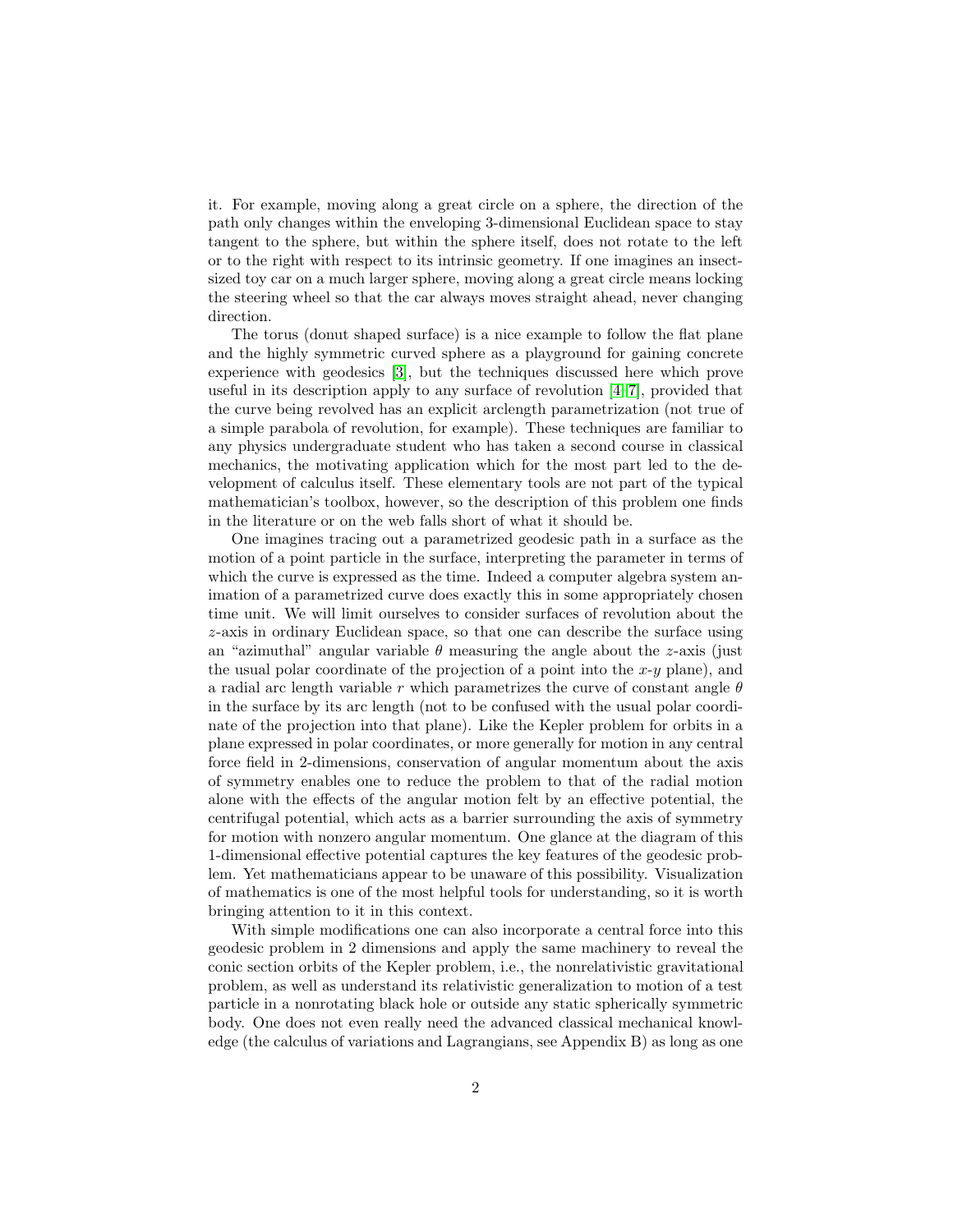buys into the concept of the conservation of energy and of angular momentum, ideas already presented in high school physics.

In this way we can reintroduce our even limited intuition about particle motion into the problem of finding geodesics on a surface of revolution, thus converting geometry back into the framework of forced motion. For an undergraduate who has taken separately multivariable calculus, differential equations and linear algebra, a little exposure to elementary differential geometry brings all of these tools together under one roof and has the potential to play a unifying role in integrating them together, something sorely lacking in many undergraduate mathematics programs for students who want or need some working knowledge of those topics. Using geodesic motion on the torus as a central example gives an elegant and concrete focus to this particular class of problems. As a classical mechanical system in physics, it is a particularly rich and beautiful example of motion in a central force field in 2 dimensions, a consequence of its rotational and discrete symmetries.

In the present article, we suggestively introduce the main ideas needed to consider geodesics, but this cannot substitute for a more detailed study of the necessary mathematical tools. Thus it is really aimed at those who already have enough background, but does not exclude those with interest in the topic who are willing to accept the loose explanation given of the preliminary ideas.

Finally, searching the literature one finds very little concrete discussion of the geodesics on the torus precisely because they cannot be fully described analytically, but now that computer algebra systems are readily available, one begins to see some limited mention of using computer algebra systems (Maple and Mathematica) to study them numerically. However, even if one accepts the defining differential equations as given and plays with numerical solutions, it is still important to have a good understanding of the setting in which these numerical games are played. The present discussion hopes to supply a detailed picture that is still missing elsewhere. In particular, the classification of closed geodesics on the torus corresponds to a discrete set of energy levels in this picture, mirroring the analogous quantization of energy levels in the model of an atom. Finding and studying these closed geodesics is equally interesting to those of us who enjoy mathematics for its own sake.

#### 2 Straight lines, circles, spheres and tori

For straight lines in the  $x-y$  plane, the arc length of a segment is simply the distance between the points, which amounts to the Pythagorean theorem. To describe the differential of arc length between two nearby points on a curve in the plane, the same Pythagorean theorem is used

$$
ds^2 = dx^2 + dy^2.
$$
 (1)

For polar coordinates in the plane

$$
x = r\cos\theta, \ y = r\sin\theta,\tag{2}
$$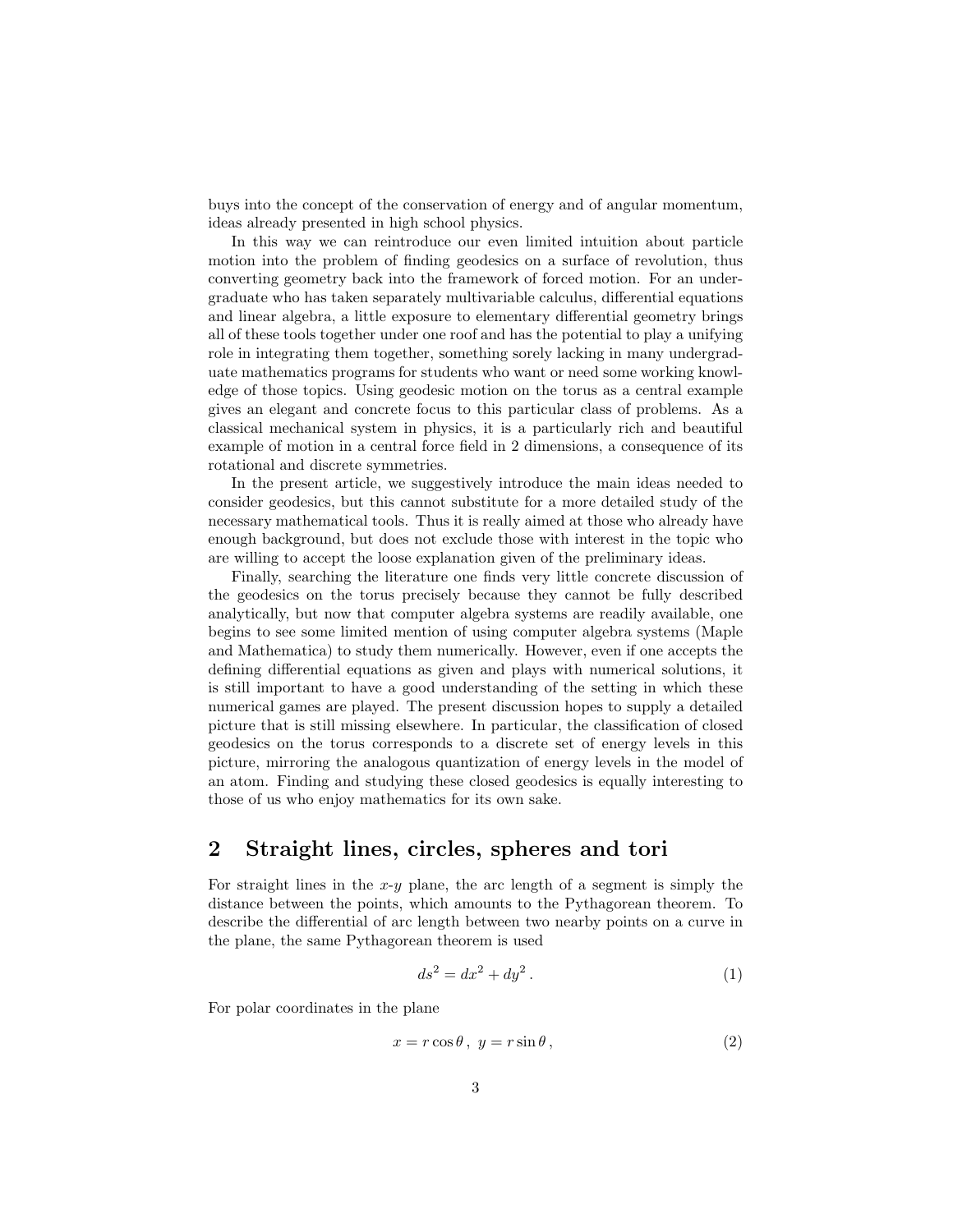since the radial and angular coordinate lines are orthogonal, one can evaluate the differential of arc length along a curve by applying the Pythagorean theorem to the two orthogonal differentials of arc length along the two coordinate lines. dr directly measures the differential of arc length in the radial direction, while  $r d\theta$ measures the differential of arc length in the angular direction, since increments of angle must be multiplied by the radius of the arc to obtain the arc length of a circular arc. Thus one obtains

$$
ds^2 = dr^2 + r^2 d\theta^2,
$$
\n(3)

a result which could also be obtained simply by taking the differentials of  $x$  and y expressed in terms of r and  $\theta$  and substituting into  $ds^2$ , then expanding and simplifying the result using the fundamental trigonometric identity.

If we repeat this in the context of Cartesian coordinates  $(x, y, z)$  in Euclidean space where  $ds^2 = dx^2 + dy^2 + dz^2$ , the polar coordinates in the plane are upgraded to cylindrical coordinates in space

$$
x = r\cos\theta, \ y = r\sin\theta, \ z = z,
$$
\n<sup>(4)</sup>

and one passes to spherical coordinates by introducing polar coordinates in the r-z half plane  $r \geq 0$ 

$$
r = \rho \sin \phi, \ z = \rho \cos \phi, \tag{5}
$$

so that taken together one has

$$
x = \rho \sin \phi \cos \theta, \ y = \rho \sin \phi \sin \theta, \ z = \rho \cos \phi. \tag{6}
$$

Since these coordinates are also orthogonal, the iterated Pythagorean theorem (distance formula as a sum of squares) can be used to evaluate the differential of arc length along a curve.  $\rho$  is an arc length coordinate, while  $r d\theta = \rho \sin \phi d\theta$ continues to describe the differential of arc length along the azimuthal angular coordinate ( $\theta$ ) lines, and now  $\rho d\phi$  describes the differential of arc length along the polar angular coordinate  $(\phi)$  lines, so

$$
ds^2 = d\rho^2 + \rho^2 d\phi^2 + \rho^2 \sin^2 \phi d\theta^2. \tag{7}
$$

This same result could have been obtained by inserting the differentials of the Cartesian coordinates into  $ds^2$ , expanding and simplifying.

For a sphere of constant radius  $\rho = b$ , this reduces to

$$
ds^{2} = b^{2}d\phi^{2} + b^{2}\sin^{2}\phi d\theta^{2} = [d(b\phi)]^{2} + [b\sin\phi]^{2}d\theta^{2} = dr^{2} + [b\sin(r/b)]^{2}d\theta^{2},
$$
\n(8)

where  $r = b \phi$  is a new arc length coordinate measuring the arc length along the  $\theta$  coordinate lines down from the North Pole of the sphere, not to be confused with the previous polar coordinate r. We do this to compare the sphere arc length formula directly with the plane formula in the same variables. If we had instead introduced an angle  $\varphi = \pi/2 - \phi$  in the constant  $\theta$  half plane measured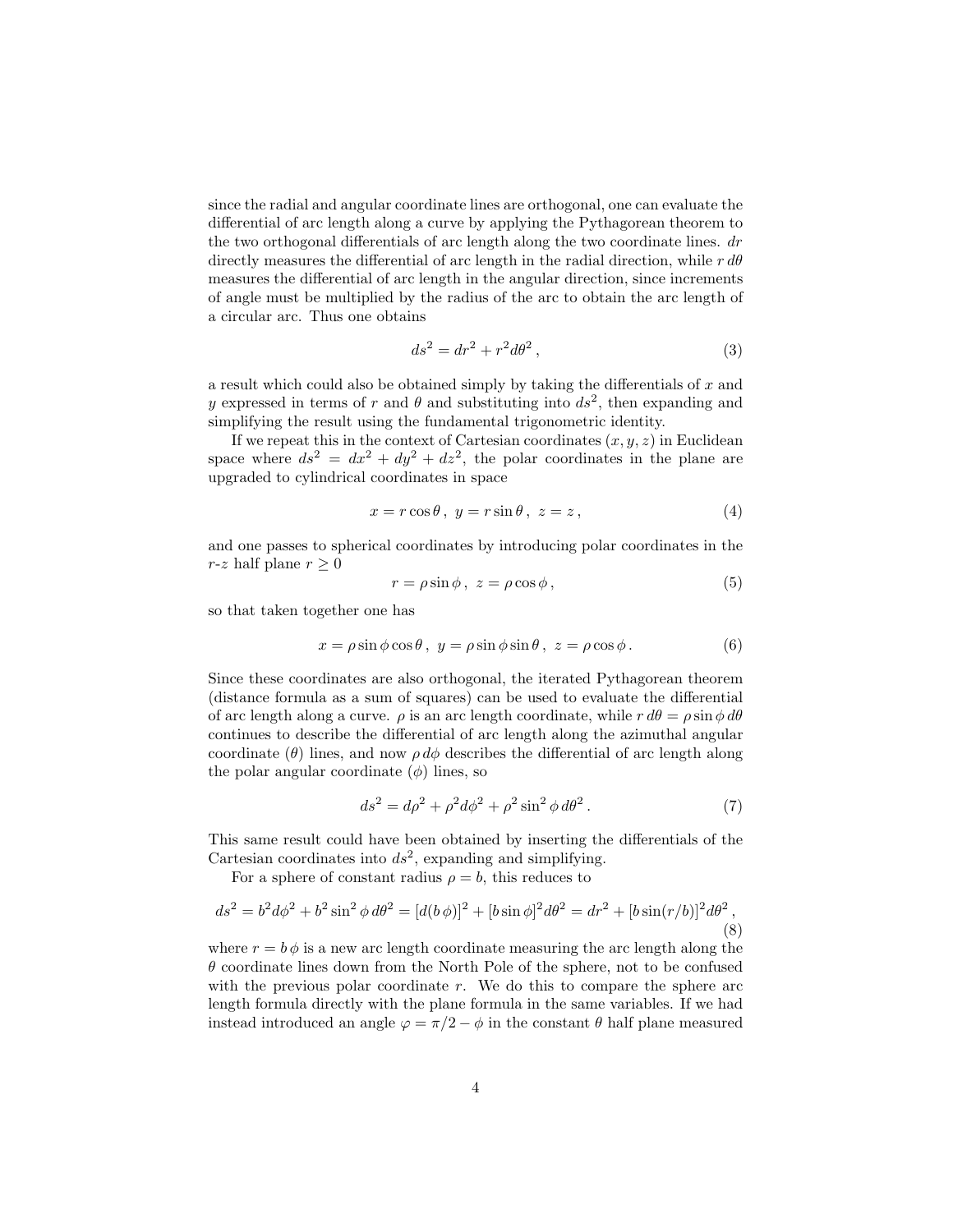up from the horizontal direction so that  $\sin \phi = \cos \varphi$  and then a new radial coordinate  $\tilde{r} = b \varphi$ , we would have found instead

$$
ds^2 = d\tilde{r}^2 + [b\cos(\tilde{r}/b)]^2 d\theta^2.
$$
 (9)

Thus for both the flat plane and the sphere, a common form of the so called "line element"  $ds^2$  expressed in terms of a single function  $R(r)$  which gives the radius of the azimuthal  $\theta$  coordinate circle corresponding to the fixed radial variable  $r$  within the surface

$$
R(r) = \begin{cases} r, & \text{polar coords in plane,} \\ b^{-1} \sin(r/b), & \text{usual spherical coords } (r/b = \phi), \\ b^{-1} \cos(r/b), & \text{alternative spherical coords } (r/b = \pi/2 - \phi) \end{cases} \tag{10}
$$

and the standard form of the metric

$$
ds^2 = dr^2 + R(r)^2 d\theta^2.
$$
 (11)

At this point I must remark that spherical coordinates trigger my mathematics/physics schizophrenia. As a physicist I normally use the opposite convention for spherical coordinates [\[8\]](#page-49-5) common in physics applications in which  $(\theta, \phi)$  are switched with respect to the usual calculus textbook convention adopted here, so that  $\phi$  is the azimuthal angle in cylindrical and spherical coordinates rather than  $\theta$  as in polar coordinates. To make matters worse, the radial coordinates  $(r, \rho)$  are also interchanged in the physics convention! As a calculus teacher myself, I have to admit that it is easier to not switch the angles on students who have enough to keep track of as it is, and in the present context it is easiest to treat all of these problems with the same notation.

To assign unique polar, cylindrical or spherical coordinates to a point in the plane or space, one restricts the radial variables r and  $\rho$  to be nonnegative and the zenith angle  $\phi$  to its obvious closed interval, but one has the option of choosing one of two obviously useful intervals for the azimuthal angle  $\theta$ 

| $r > 0$ :         | radial distance from z axis,                                        |      |
|-------------------|---------------------------------------------------------------------|------|
| $\rho \geq 0$ :   | radial distance from origin,                                        |      |
| $0<\phi\leq\pi$ : | zenith angle down from positive z axis,                             |      |
|                   | $0 \leq \theta < 2\pi$ or $-\pi < \phi \leq \pi$ : azimuthal angle. | (12) |

However, to describe in a continuous fashion those parametrized curves which wrap more than one complete revolution around the z axis, one must allow the azimuthal angle to take values outside these intervals.

Both the flat plane  $z = 0$  within space and the spherical coordinate sphere of radius b arise as surfaces of revolution  $[4-7]$  $[4-7]$ , which are constructed by taking a curve in the x-z plane and revolving it around the z-axis to obtain a surface of revolution. As long as the curve can be parametrized so that the integral defining the arc length parametrization can be evaluated exactly, and one can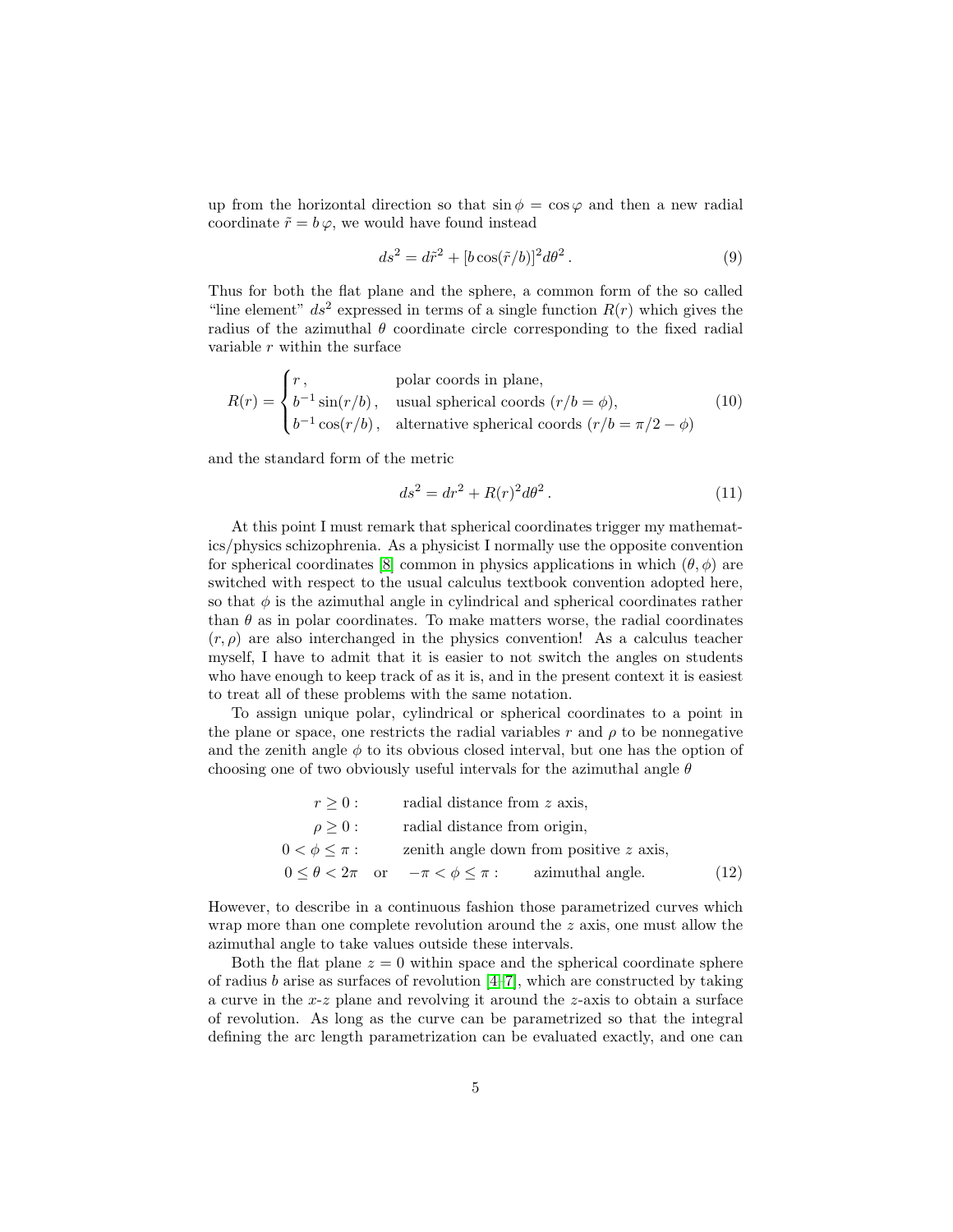invert the relation between the arc length and curve parameter to express the curve in terms of an arc length parametrization, we can play the same game as above. Revolving the x-axis itself leads to the flat plane  $z = 0$ , while revolving the circle  $x^2 + z^2 = b^2$  leads to the spherical coordinate sphere of radius *b*. Since arc length is trivial for straight lines and arcs of circles, choosing any straight line or circle in the x-z plane will do the job. An inclined straight line leads to a flat cone (for example, a  $\phi$  coordinate surface in spherical coordinates, where  $r = \rho$  and  $R(r) = r \sin \phi_0$ , while a vertical straight line leads to a flat cylinder (for example, an r coordinate surface in cylindrical coordinates, where the new radial coordinate is  $r = z$  and  $R(r) = 1$ . Choosing instead a circle not centered on the z-axis leads to a torus.

If the curve of this construction crosses the z-axis and its tangent line is not horizontal there, then the surface of revolution has a singular point where it is not differentiable, and the limiting tangent line if not vertical either sweeps out a cone with its vertex at this point, or corresponds to a limiting cusp of revolution if indeed it is vertical. For a torus, this conical case leads to self-intersections on the axis of symmetry, with two disjoint components of the surface.

We construct a torus as a surface of revolution by revolving a circle about the z axis as illustrated in Fig. [1.](#page-6-0) We take a circle of radius  $b > 0$  with center at  $x = a > 0$  on the x-axis, parametrized by a polar angle  $\gamma$  measured in the x-z plane counterclockwise from the positive x-axis, and rotate this circle about the z-axis (the "symmetry axis"). We thus obtain a standard family of tori for which the radius of the azimuthal radius function is  $R = a + b \cos \chi$ , while  $z = b \sin \chi$  so that the Cartesian coordinates are parametrized by

$$
x = (a + b\cos\chi)\cos\theta, \ y = (a + b\cos\chi)\sin\theta, \ z = b\sin\chi, \tag{13}
$$

or in vector form, introducing the position vector  $\vec{r} = \langle x, y, z \rangle$ 

$$
\vec{r} = \langle (a + b \cos \chi) \cos \theta, (a + b \cos \chi) \sin \theta, b \sin \chi \rangle. \tag{14}
$$

Then introducing the arc length coordinate  $r = b\chi$ , this becomes

$$
\vec{r} = \langle (a + b\cos(r/b))\cos\theta, (a + b\cos(r/b))\sin\theta, b\sin(r/b) \rangle, \qquad (15)
$$

and we can add to the above list of azimuthal radius functions

$$
R(r) = a + b\cos(r/b), \quad \text{torus}, \tag{16}
$$

which reduces to the alternative spherical coordinate relation when  $a = 0$ . As before one could also derive the standard form for the line element by merely substituting into  $ds^2$  the differentials of the Cartesian coordinates expressed in terms of the two angular variables, expanding and simplifying and rescaling the radial angular variable to r, but since the coordinate circles are orthogonal, it is just the sum of the squares of the simple circular differentials of arc length along the two directions.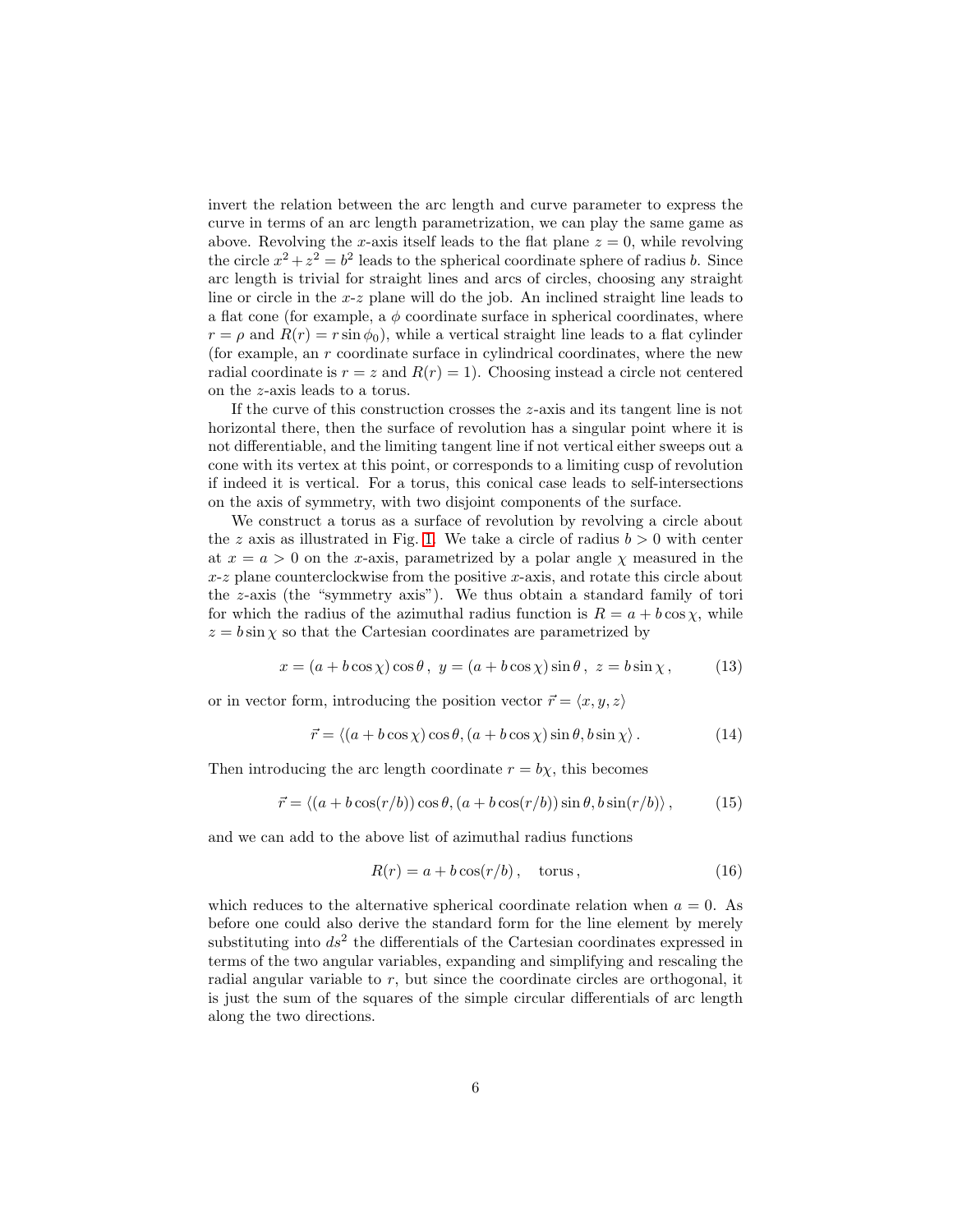

<span id="page-6-0"></span>Figure 1: The torus is a surface of revolution obtained by revolving about the z-axis a circle in the  $x-z$  plane with center on the  $x$ -axis. Illustrated here is the "unit ring torus" case  $(a, b) = (2, 1)$  of a unit circle which is revolved around the axis, with an inner equator of unit radius. The outer  $(\chi = 0, \text{ red})$  and inner ( $\chi = \pm \pi$ , green) equators are shown together with the "prime meridian"  $(\theta = 0, \text{ blue})$ . The Northern  $(\chi = \pi/2)$  and Southern  $(\chi = -\pi/2)$  Polar Circles correspond to the North and South Poles on the sphere. The radial arc length coordinate  $r = b \chi$  and the corresponding angle  $\chi$  are measured upwards from the outer equator. The grid shown in the computer rendition of the surface consists of the constant  $\theta$  circles which result from the intersection of the torus with vertical planes through the symmetry axis (the meridians) and the constant r or  $\chi$  horizontal circles (the parallels) which result from the intersection of the torus with horizontal planes.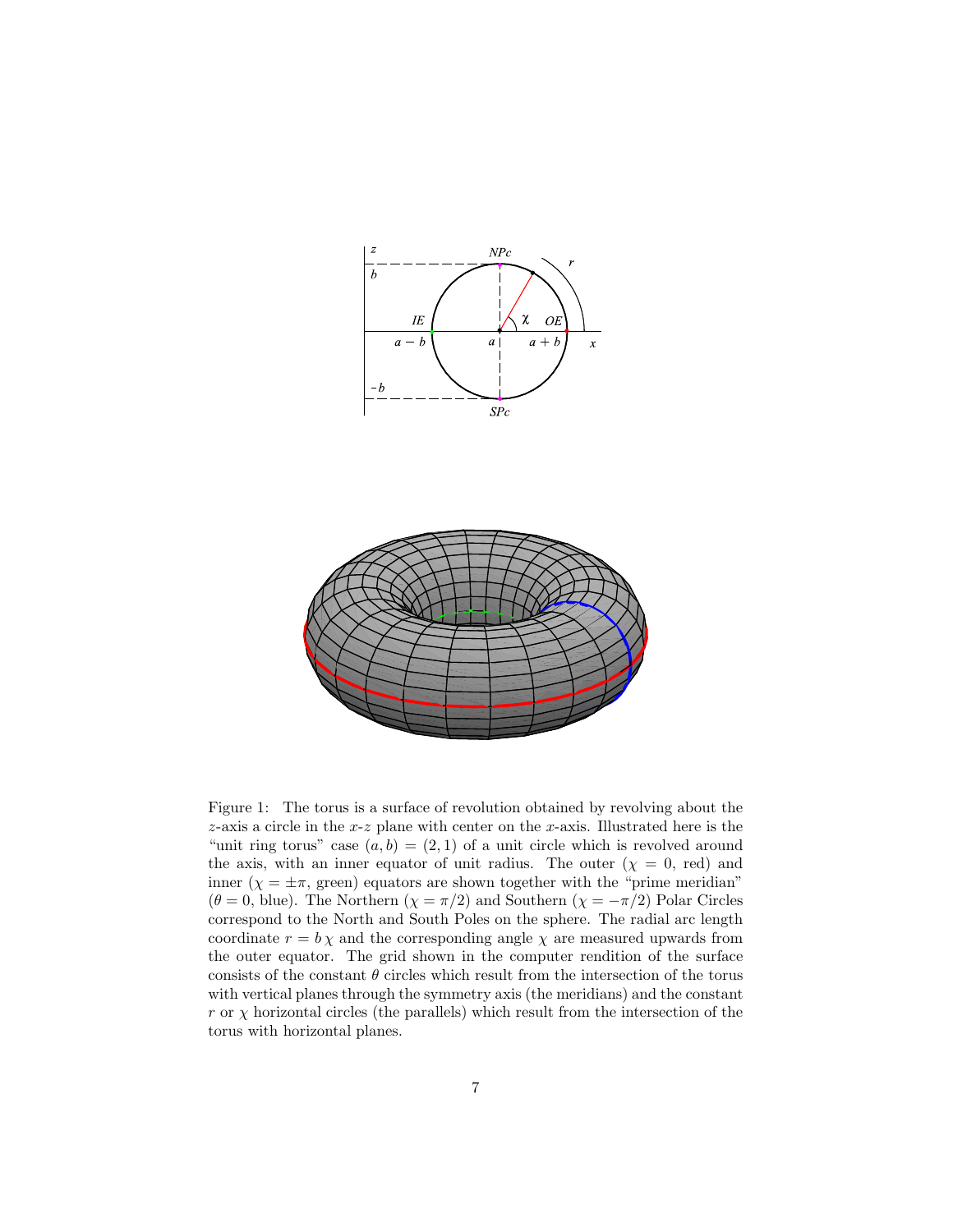By introducing the shape parameter  $c = (a - b)/b \ge -1$  in terms of which one has  $a/b = 1+c$  and  $(a+b)/b = 2+c$ , one finds the following distinct subsets of the whole family. The ring tori [\[9\]](#page-50-0) result from the range  $a > b$  or  $c > 0$ . A horn torus results from  $a = b$  or  $c = 0$  in which the inner radius of the torus goes to zero, and the origin itself has a limiting behavior which is the tip of two cusps of revolution lacking a tangent plane so it is a bit problematic. For  $0 < a < b$  or  $-1 < c < 0$  one has spindle tori with two self-intersection points on the axis of symmetry and an additional part of the surface inside the outer surface. For the limiting case  $a = 0$  or  $c = -1$  one has the ordinary sphere of radius b where  $\chi = \varphi$ . Note that apart from on overall scale factor which doesn't change any geodesic properties of the torus (which only depend on the shape of the torus), we have a one-parameter family of distinct (nonsimilar) torus geometries parametrized by the shape parameter  $-1 < c < \infty$ , with  $c = -1$ corresponding to the limiting case of the sphere. Note that the commonly used horn and spindle terminology is interchanged by Gray et al [\[5\]](#page-49-6) for some reason, while apparently Kepler named the inner and outer surface components of the self-intersecting spindle tori to be lemons and apples respectively for obvious shape reasons [\[10\]](#page-50-1).

Note that if one expresses the differential of arc length in terms of the two angular coordinates and the shape parameter, one finds

$$
ds^{2} = b^{2}[d\chi^{2} + (c+1+\cos\chi)^{2}d\theta^{2}].
$$
 (17)

The overall scale factor  $b^2$  just rescales the unit of length on the torus, but the so called "conformal geometry" only depends on the shape parameter c.

To have a concrete simple ring torus example to play with, it seems natural to use the torus with  $(a, b) = (2, 1)$  and shape parameter  $c = 1$ , which we will call the "unit ring torus" (my terminology). Any ring torus has a Northern and Southern Polar Circle (my terminology but obvious) like the North and South Poles on a sphere, and both an inner and outer equator like the equator on a sphere. Like the sphere, its plane cross-sections at constant  $\theta$  are circles, "the meridians," marking off longitude from the "prime meridian"  $\theta = 0$ , whose intersection with the outer equator is the origin of the  $(r, \theta)$  coordinate system. Similarly each circle of revolution in the torus is a "parallel" or line of latitude as on the sphere. This terminology of meridians (plane cross-sections through the axis of symmetry) and parallels (circles of revolution about the axis) introduced for any surface of revolution also applies to the non-ring tori. The inner equator shrinks to a point at the origin for the horn torus and then passes to an outer equator of the inner lemon surface for the spindle tori. We will refer to the horn torus with  $(a, b) = (1, 1)$  and  $c = 0$  as the "unit horn torus." The upper/lower half of any torus above/below the equators might be called the upper/lower hemitorus in analogy with the hemispheres of a sphere, but one can also introduce the inner/outer hemitorus inside/outside the Northern and Southern Polar Circles.

One can use as convenient range for either angular coordinate  $\theta$  or  $\chi$  the interval  $[0, 2\pi)$  or  $(-\pi, \pi]$  but for r we will usually use the range  $(-b\pi, b\pi]$ . One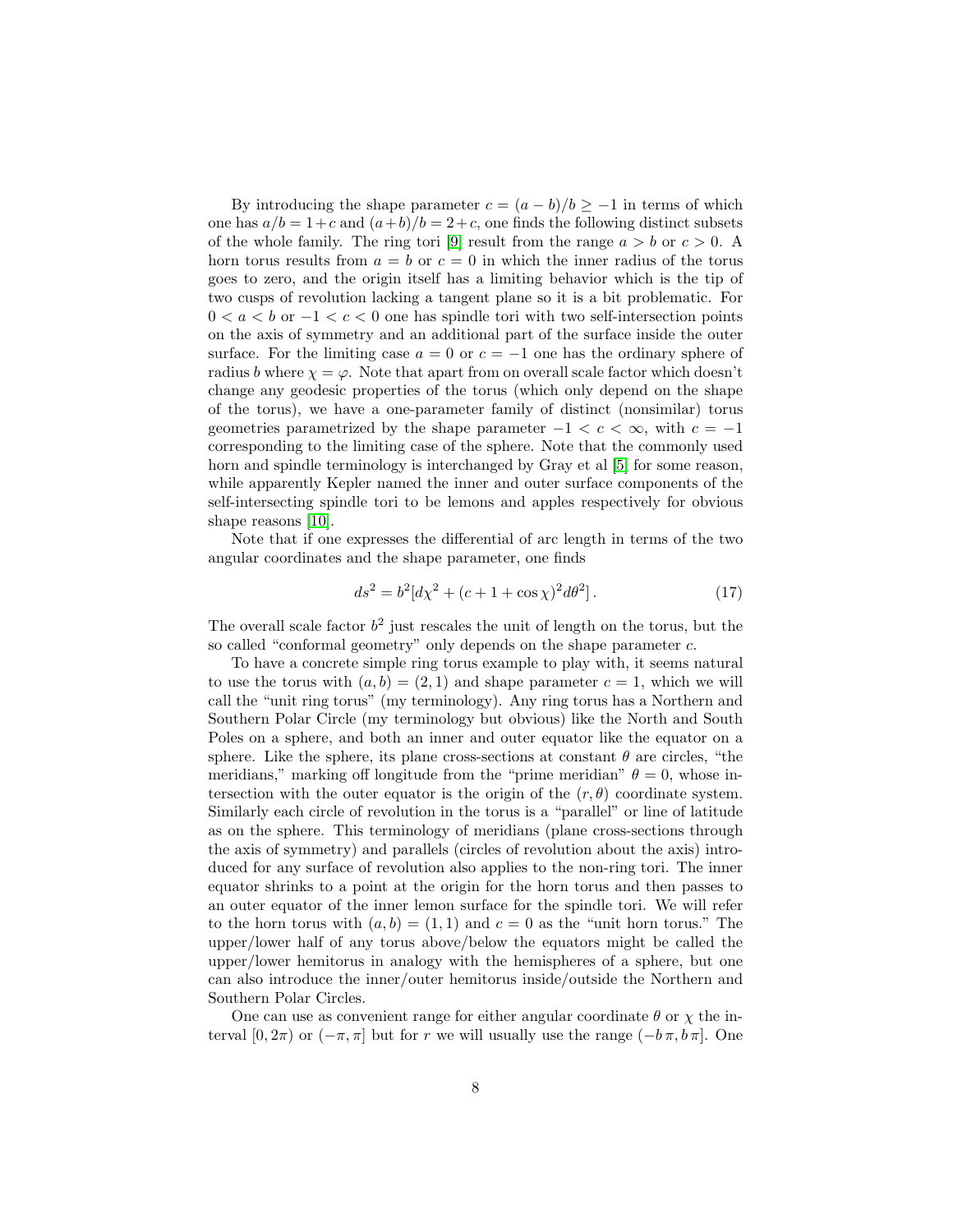can also conveniently map the pair of angles onto the unit square  $[0, 1] \times [0, 1]$ by measuring both angles in units of revolutions (divide each angle in the range  $[0, 2\pi)$  by  $2\pi$ , identifying opposite edges of the square. This can be useful when one is considering closed geodesics, where this will tell us information about the horizontal and vertical periods of the geodesics compared to the fundamental period  $2\pi$  shared by both angular coordinates. Such closed geodesics can then be characterized by a pair of integers  $(m, n)$ , given a fixed reference point through which they pass: the number  $m$  of vertical oscillations during  $n$ azimuthal revolutions around the symmetry axis (without retracing their path). Note that while all of the various coordinates are periodic functions of an affine parameter along a geodesic, only for a closed geodesic does a common period exist so that the geodesic itself as a function from the real line to the torus manifold is periodic.

We will see that the inner and outer equators and the meridians are all geodesics, but for the ring tori on which we will concentrate our attention, the only geodesic which does not pass through the outer equator is the inner equator. With this one exception, one can classify all geodesics on a ring torus by studying the initial value problem at a fixed point on the outer equator. The meridian passing through the initial point turns out to be a geodesic. The remaining geodesics through this point have an obvious categorization into two separate families: those which cross the inner equator and thus require an unbounded range of values of the radial coordinate to describe (the "unbound geodesics") and the rest, for which the range of values of the radial coordinate is bounded (the "bound geodesics"). There are closed geodesics of each type so one needs three integers  $[m, n; p]$  to completely characterize them, where  $p = 0$  refers to the bound case and  $p = 1$  to the unbound case with one exception. The bound terminology is standard in the physics approach to the problem to be described below. The inner and outer equators are closed and correspond respectively to the triplets  $[0, 1; 1]$  and  $[0, 1; 0]$  if we agree to associate the bound inner equator geodesic with all the unbound geodesics which cross it. Each meridian is a closed unbound geodesic corresponding to  $[1, 0; 1]$ . The case  $[1, 0; 0]$  does not exist. For the horn torus, the inner equator degenerates to a point and there are only bound geodesics. For the spindle tori there are instead two disjoint families of bound geodesics which can be labeled by  $p = 0$  for those confined to the outer apple surface and  $p = 1$  for those confined to the inner lemon surface. In this latter case one must consider two separate initial value problems to describe all the geodesics, one on each equator.

Although it is pretty obvious, it is worth noting that in addition to its rotational symmetry, each torus is reflection symmetric about the equatorial plane and every vertical plane through the axis of symmetry. This will also be true of its geodesics. In particular for initial data on the outer equator, these reflection symmetries of the torus correspond to reflections across the radial (vertical) and azimuthal (horizontal) directions in the tangent space, so it is enough to consider initial angles in one quadrant of the vertical tangent plane to study all types of geodesics which pass through that initial point. Because of the rotational symmetry about the vertical axis, it does not matter where on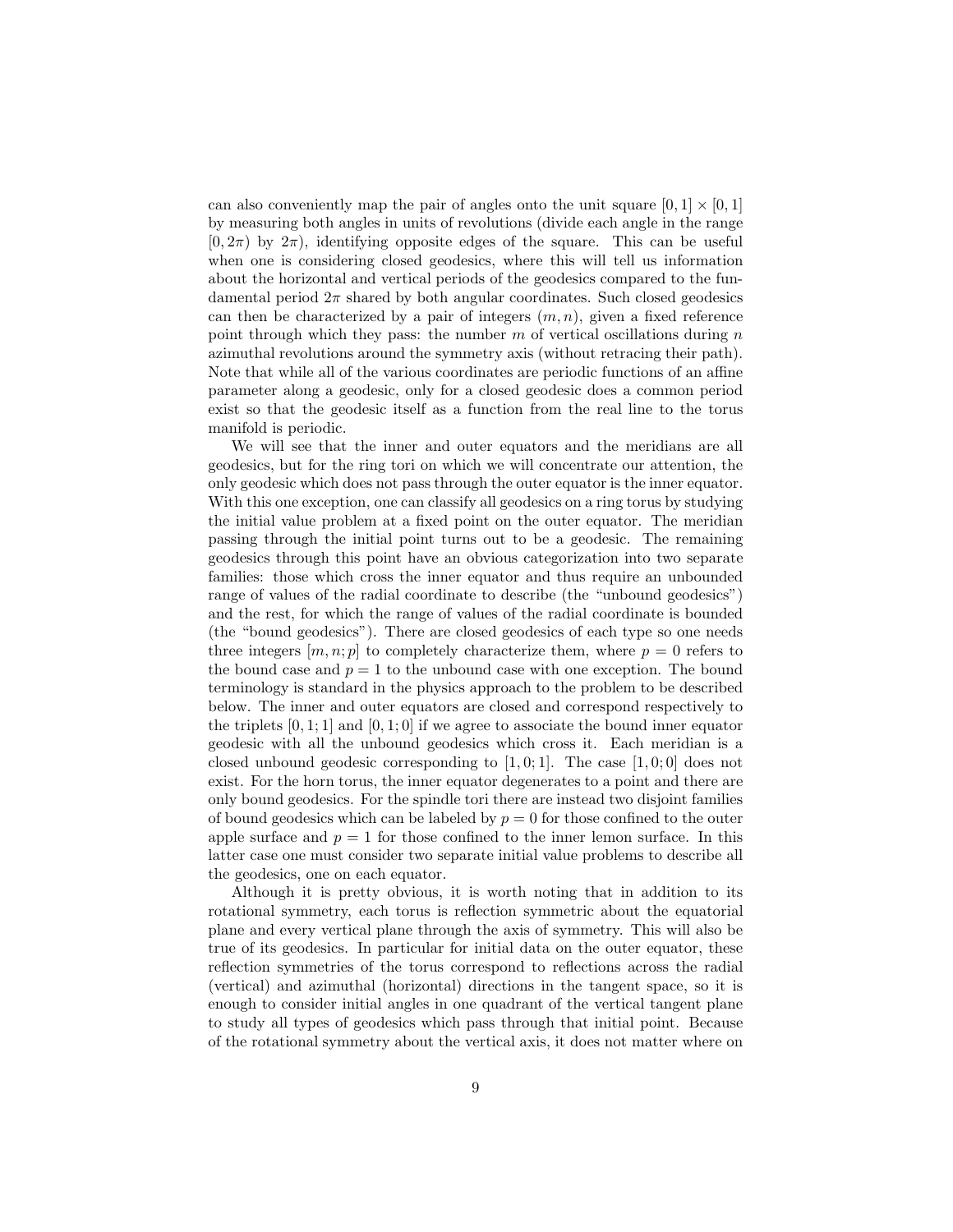the outer equator we consider the initial value problem.

It is important to also note that the continuous symmetry group of this problem combined with its discrete symmetries gives the dynamical system of geodesic motion on the torus a rich structure making possible a great deal of insight that a system without symmetry does not allow. This is ultimately responsible for most of the analysis of the present article, and is usually missing in differential geometry textbooks dealing with the classical topics of curves and surfaces in space.

#### 3 Geodesic equations

Let  $(x^1, x^2) = (r, \theta)$  denote the two parameters/coordinates on the surface of revolution in general and on the torus in particular. The position vector as a function of these variables is then of the form

$$
\vec{r}(r,\theta) = \langle x(r,\theta), y(r,\theta), z(r,\theta) \rangle = R(r) \langle \cos \theta, \sin \theta, 0 \rangle + Z(r) \langle 0, 0, 1 \rangle, \quad (18)
$$

where  $Z(r)$  is the height function with respect to the x-y plane, while  $R(r)$  is the horizontal distance from the z-axis. Considering each of the variables in turn as a parameter for a curve with the other variable fixed leads to the two orthogonal tangent vectors along the r and  $\theta$  coordinate lines on the surface

$$
e_r = \frac{\partial \vec{r}(r,\theta)}{\partial r} = R'(r) \langle \cos \theta, \sin \theta, 0 \rangle + Z'(r) \langle 0, 0, 1 \rangle, \qquad (19)
$$

$$
e_{\theta} = \frac{\partial \vec{r}(r,\theta)}{\partial \theta} = R(r)\langle -\sin \theta, \cos \theta, 0 \rangle, \qquad (20)
$$

where for the torus one has

$$
R'(r) = -\sin(r/b), \ Z'(r) = \cos(r/b).
$$
 (21)

The inner products of these two tangent vectors give the so called metric components  $g_{ij} = e_i \cdot e_j$   $(i, j = r, \theta)$  whose values are given by

$$
g_{rr} = R'(r)^{2} + Z'(r)^{2} = 1, \quad g_{\theta\theta} = R(r)^{2}, \quad g_{r\theta} = g_{\theta r} = 0.
$$
 (22)

The first result  $g_{rr} = 1$  is a consequence of the fact that by choice r is an arc length parameter along its coordinate lines. The vanishing components reflect the orthogonality of the two tangent vectors, which form a basis of the 2-dimensional tangent space. The matrix of metric components with the indices  $(r, \theta)$  used interchangeably with  $(1, 2)$  is diagonal because of this orthogonality.

$$
\left(\begin{array}{cc} g_{rr} & g_{r\theta} \\ g_{\theta r} & g_{\theta \theta} \end{array}\right) = \left(\begin{array}{cc} 1 & 0 \\ 0 & R(r)^2 \end{array}\right). \tag{23}
$$

The differential of the position vector is then

$$
d\vec{r}(r,\theta) = e_r dr + e_\theta d\theta \tag{24}
$$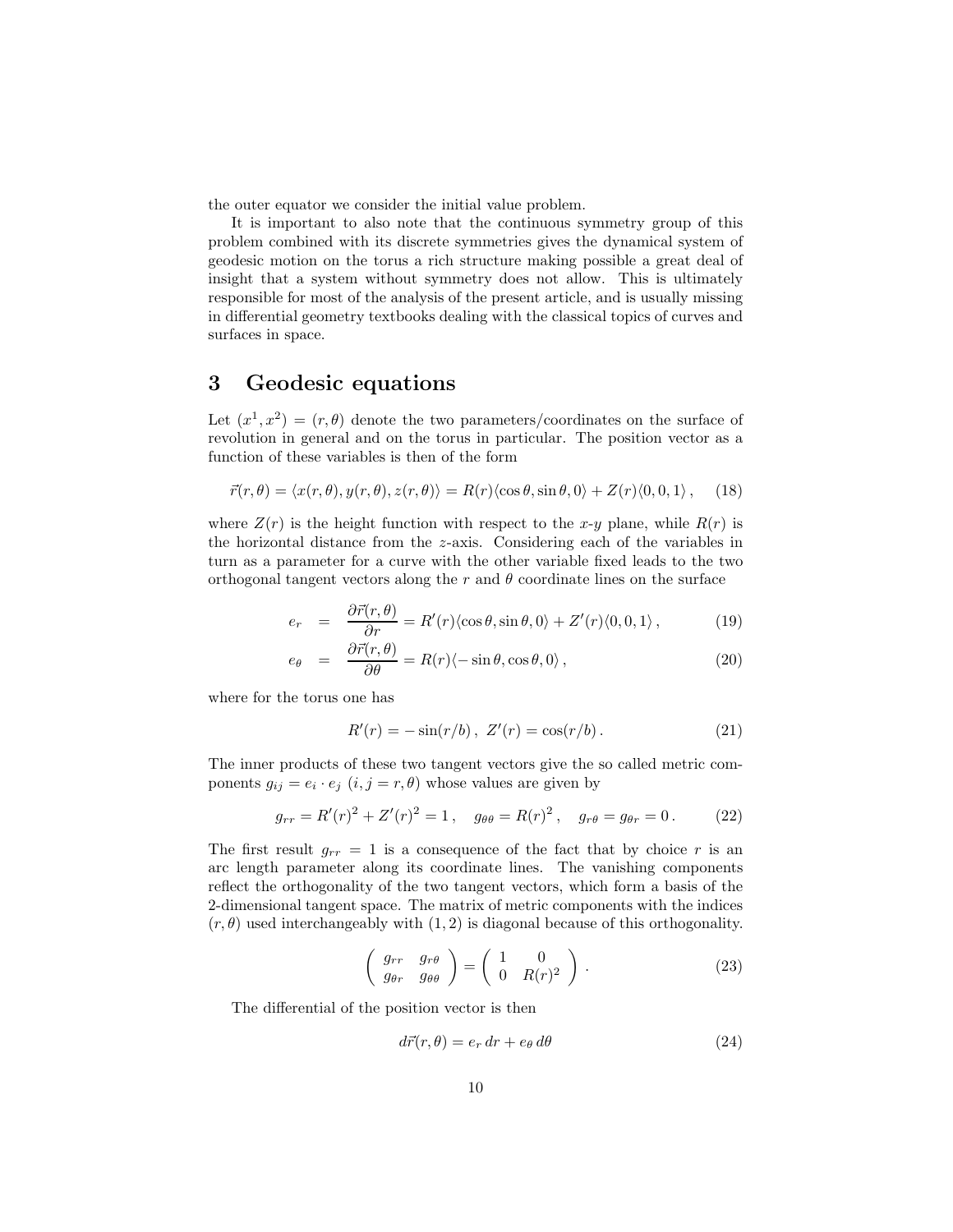and its self-dot product defines the so called line element representing the square of the differential of arc length on the surface

$$
ds^2 = d\vec{r}(r,\theta) \cdot d\vec{r}(r,\theta), \qquad (25)
$$

analogous to the expressions in polar or spherical coordinates in the flat plane or in flat space. This line element is a quadratic form in the differentials of these parameters/coordinates whose symmetric matrix of coefficients is referred to as the components of the metric. Using the Einstein summation convention that repeated indices are summed over, and using both 1,2 and  $r, \theta$  for the indices  $(i, j)$  as convenient, one therefore has a line element and metric component matrix related by

$$
ds2 = dr2 + R(r)2 d\theta2 = \sum_{i=1}^{2} \sum_{j=1}^{2} g_{ij} dxi dxj = g_{ij} dxi dxj
$$
 (26)  
=  $g_{rr} dr2 + g_{r\theta} dr d\theta + g_{\theta r} d\theta dr + g_{\theta \theta} d\theta^{2}$ ,

where

$$
g_{rr} = 1, \ g_{r\theta} = g_{\theta r} = 0, \ g_{\theta \theta} = R(r)^2.
$$
 (27)

The inverse of the matrix of metric components has components denoted by  $g^{ij}$ , which for this diagonal matrix is just the diagonal matrix of reciprocals of the original diagonal entries

$$
g^{rr} = 1, \ g^{r\theta} = g^{\theta r} = 0, \ g^{\theta \theta} = R(r)^{-2}, \tag{28}
$$

namely

$$
\left(\begin{array}{cc} g^{rr} & g^{r\theta} \\ g^{\theta r} & g^{\theta \theta} \end{array}\right) = \left(\begin{array}{cc} 1 & 0 \\ 0 & R(r)^{-2} \end{array}\right). \tag{29}
$$

It is useful to normalize the two tangent vectors along the coordinate lines

$$
e_{\hat{i}} = g_{ii}^{-1/2} e_i : \qquad e_{\hat{r}} = e_r, \ e_{\hat{\theta}} = R(r)^{-1} e_{\theta} \tag{30}
$$

to obtain an orthonormal basis of the tangent plane to the surface

$$
e_{\hat{r}} \cdot e_{\hat{r}} = 1 = e_{\hat{\theta}} \cdot e_{\hat{\theta}}, \quad e_{\hat{r}} \cdot e_{\hat{\theta}} = 0.
$$
 (31)

Then any vector  $X$  tangent to the torus can be expressed in the form

$$
X = X^r e_r + X^\theta e_\theta = X^{\hat{r}} e_r + X^{\hat{\theta}} e_{\hat{\theta}},
$$
\n(32)

where the two components  $X^r$  and  $X^{\theta}$  are functions of the two coordinates. We can also evaluate a unit normal vector field to the surface which is the outward unit normal on the torus by taking the cross-product of these two orthonormal vectors reversed in sign

$$
\hat{n} = -e_{\hat{r}} \times e_{\hat{\theta}} = -R(r)^{-1}e_r \times e_{\theta} = Z'(r) \langle \cos \theta, \sin \theta, 0 \rangle - R'(r) \langle 0, 0, 1 \rangle, \quad (33)
$$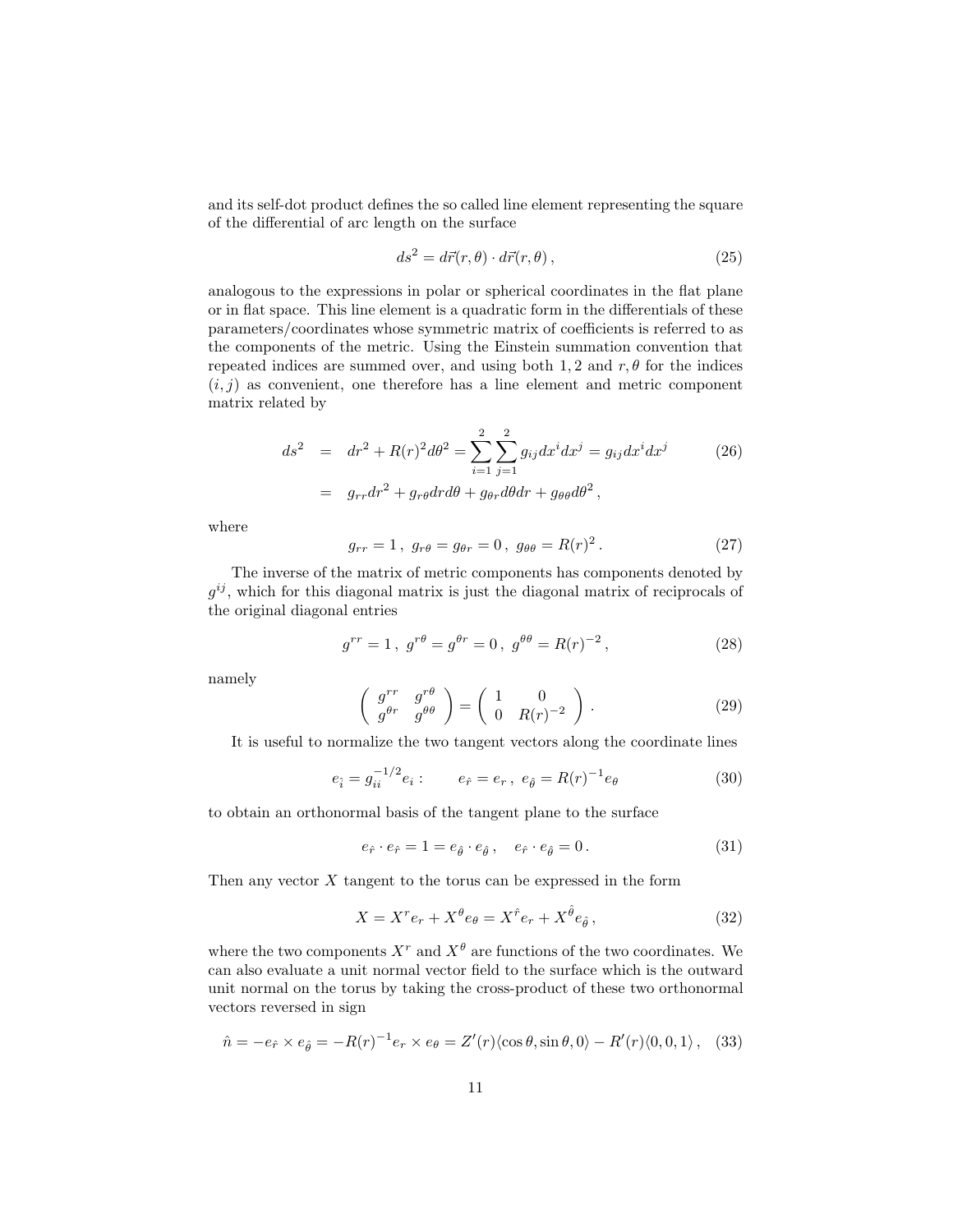where the radial arc length condition again confirms that this is clearly a unit vector.

Since the two basis vectors  $e_r$  and  $e_{\theta}$  not only change in directions tangent to the surface as one moves around in the surface, but also must change in the normal direction to remain tangent to the surface as the orientation of the tangent plane changes, their partial derivatives with respect to r and  $\theta$  will consist of a part tangent to the surface and a part along the normal vector to the surface. Thus these derivatives can be expressed as linear combinations of  $e_r$  and  $e_\theta$  plus a multiple of the unit outward normal  $\hat{n}$ .

$$
\frac{\partial e_i}{\partial x^j} = \Gamma^k_{\ ij} e_k + K_{ij} \hat{n} \,. \tag{34}
$$

The expansion coefficients  $\Gamma^k_{ij}$  of the part tangent to the surface are called the Christoffel symbols. Ignoring the extra term along the normal direction, appropriate if we are only interested in how vectors change within the surface, leads to the so called covariant derivative within the surface. This is useful since we want to define a geodesic curve by the property that its tangent vector does not change its direction within the surface (or its length if properly parametrized) as we move along the curve. The additional term along the unit normal is a consequence of the bending of the surface, and its coefficients are the components of the "extrinsic curvature" of the surface, also called the second fundamental form modulo a sign convention. Here we are only interested in the intrinsic geometry of the surface, so we will not worry about this object, interesting in its own right.

We can define the covariant derivative within the surface to be the ordinary partial derivative on scalar functions in the surface (functions of  $x^i$ , i.e., of  $(r, \theta)$ ), functions which can arise by re-expressing functions of the original Cartesian coordinates on space, or which are simply new functions of the surface coordinates)

$$
\nabla_i f = \frac{\partial f}{\partial x^i},\tag{35}
$$

but for vector fields tangent to the surface we can simply ignore the partial derivative component along the normal direction by defining the covariant derivatives of the two basis vector fields using the Christoffel terms only

$$
\nabla_i e_j = \Gamma^k_{ij} e_k. \tag{36}
$$

 $\cap$ xzi

We can then extend them to a linear combination of the two surface vector fields by linearity and the product rule to the following linear combination of products of scalars and basis vector fields

$$
X = X^r e_r + X^\theta e_\theta = X^i e_i, \qquad (37)
$$

$$
\nabla_j X = (\nabla_j X^i) e_i + X^i (\nabla_j e_i) = \frac{\partial X^i}{\partial x^j} e_i + X^i \Gamma^k_{\ j i} e_k = \frac{\partial X^i}{\partial x^j} e_i + X^k \Gamma^i_{\ j k} e_i
$$

$$
= \left( \frac{\partial X^i}{\partial x^j} e_i + \Gamma^i_{\ j k} X^k \right) e_i \equiv [\nabla_{e_j} X^i] e_i, \tag{38}
$$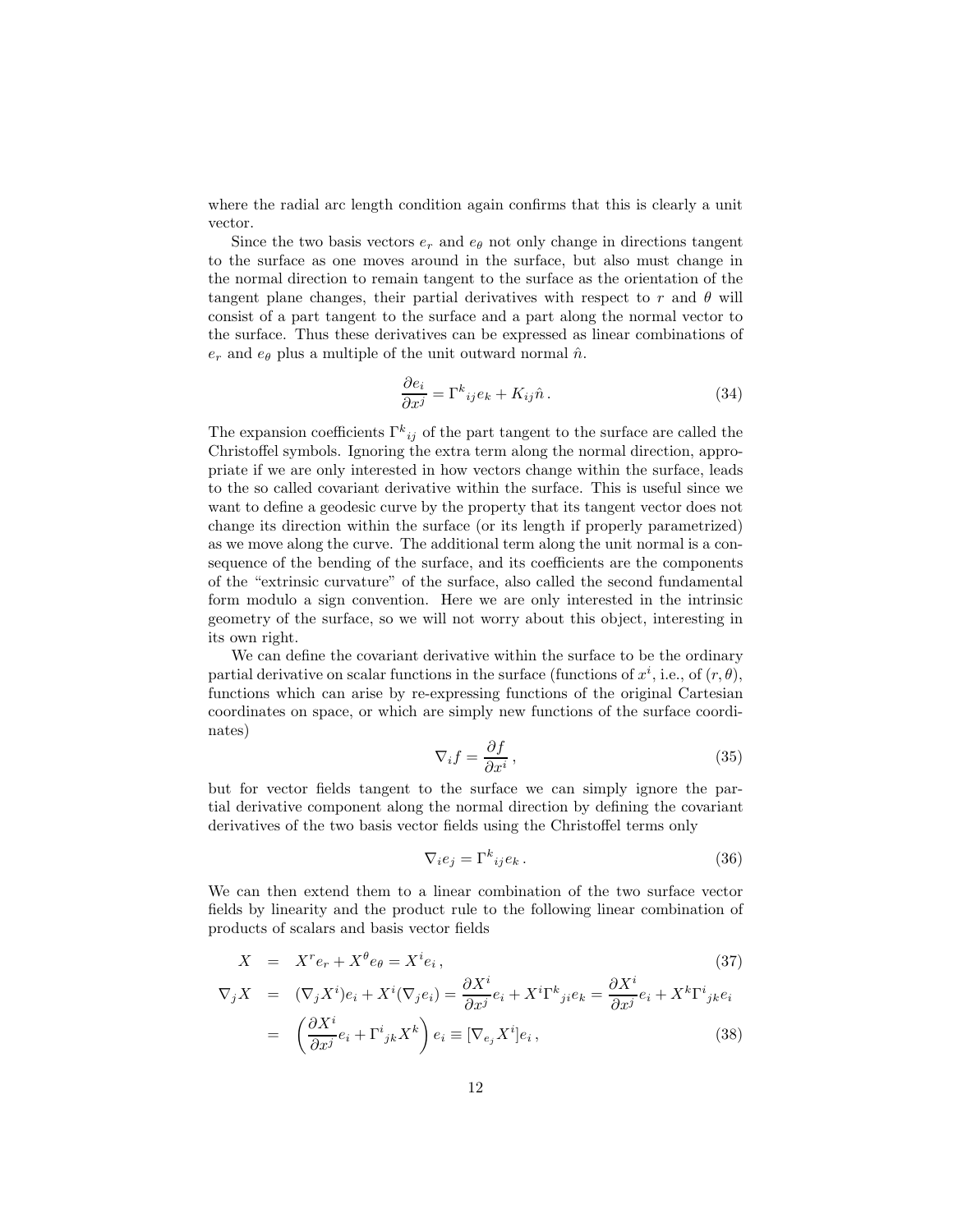after a convenient relabeling of the indices which are summed over. The extra correction terms just take into account that not only are the components of the vector X changing, but also the basis vectors themselves. Furthermore, this only measures changes of the vector  $X$  within the surface, ignoring how it must change in the normal direction to remain tangent to the surface.

Since the basis vectors are orthogonal to themselves and  $\hat{n}$ , we can easily project out the Christoffel symbol components by taking dot products of their defining relation

$$
e_{\ell} \cdot \frac{\partial e_i}{\partial x^j} = \Gamma^k_{\ ij} e_{\ell} \cdot e_k = g_{\ell k} \Gamma^k_{\ ij} = \sum_{k=1}^2 g_{\ell k} \Gamma^k_{\ ij} = g_{\ell \ell} \Gamma^{\ell}_{\ ij} \pmod{p}, \tag{39}
$$

where we remind the reader that the repeated index  $k$  is summed over, but each sum only consists of one term since  $g_{\ell k} = 0$  if  $k \neq \ell$ . It turns out that the Christoffel symbols are also given directly by derivatives of the metric components

$$
\Gamma^{i}{}_{jk} = \frac{1}{2} g^{i\ell} \left( \frac{\partial g_{j\ell}}{\partial x^{k}} + \frac{\partial g_{k\ell}}{\partial x^{j}} - \frac{\partial g_{jk}}{\partial x^{\ell}} \right) . \tag{40}
$$

Using either approach to evaluate them in general and for the torus, one finds

$$
\Gamma^r{}_{\theta\theta} = -\frac{1}{2}(R(r)^2)' = -R(r)R'(r) = (a + b\cos\chi)\sin\chi\,,\tag{41}
$$

$$
\Gamma^{\theta}{}_{r\theta} = \Gamma^{\theta}{}_{\theta r} = \frac{R'(r)}{R(r)} = -\frac{\sin\chi}{a + b\cos\chi},\tag{42}
$$

where we use  $\chi$  and  $r/b$  interchangeably as convenient.

Suppose  $(x^{i}(\lambda)) = (r(\lambda), \theta(\lambda))$  is a parametrized curve in the surface, leading to the parametrized position vector

$$
\vec{r}(r(\lambda), \theta(\lambda)) = R(r(\lambda)) \langle \cos \theta(\lambda), \sin \theta(\lambda) \rangle + Z(r(\lambda)) \langle 0, 0, 1 \rangle. \tag{43}
$$

The tangent vector to this curve can be evaluated using the chain rule

$$
\frac{d}{d\lambda}\vec{r}(r(\lambda),\theta(\lambda)) = \frac{\partial\vec{r}(r,\theta)}{\partial r}\frac{dr(\lambda)}{d\lambda} + \frac{\partial\vec{r}(r,\theta)}{\partial \theta}\frac{d\theta(\lambda)}{d\lambda} = \frac{dr(\lambda)}{d\lambda}e_r + \frac{d\theta(\lambda)}{d\lambda}e_\theta, (44)
$$

or in an abbreviated notation

$$
\frac{d\vec{r}}{d\lambda} = \frac{dr}{d\lambda}e_r + \frac{d\theta}{d\lambda}e_\theta = \frac{dx^i}{d\lambda}e_i.
$$
\n(45)

In order to compute the derivative of this tangent vector along the curve within the surface, we need the product and chain rules. The derivative of the basis vectors along the curve, ignoring the contribution along the normal, i.e., using the covariant derivative, is the chain rule application

$$
\frac{de_i}{d\lambda} = \frac{\partial e_i}{\partial x_j} \frac{dx^j}{d\lambda} \to \frac{De_i}{d\lambda} = \Gamma^k{}_{ji} \frac{dx^j}{d\lambda} e_k
$$
\n(46)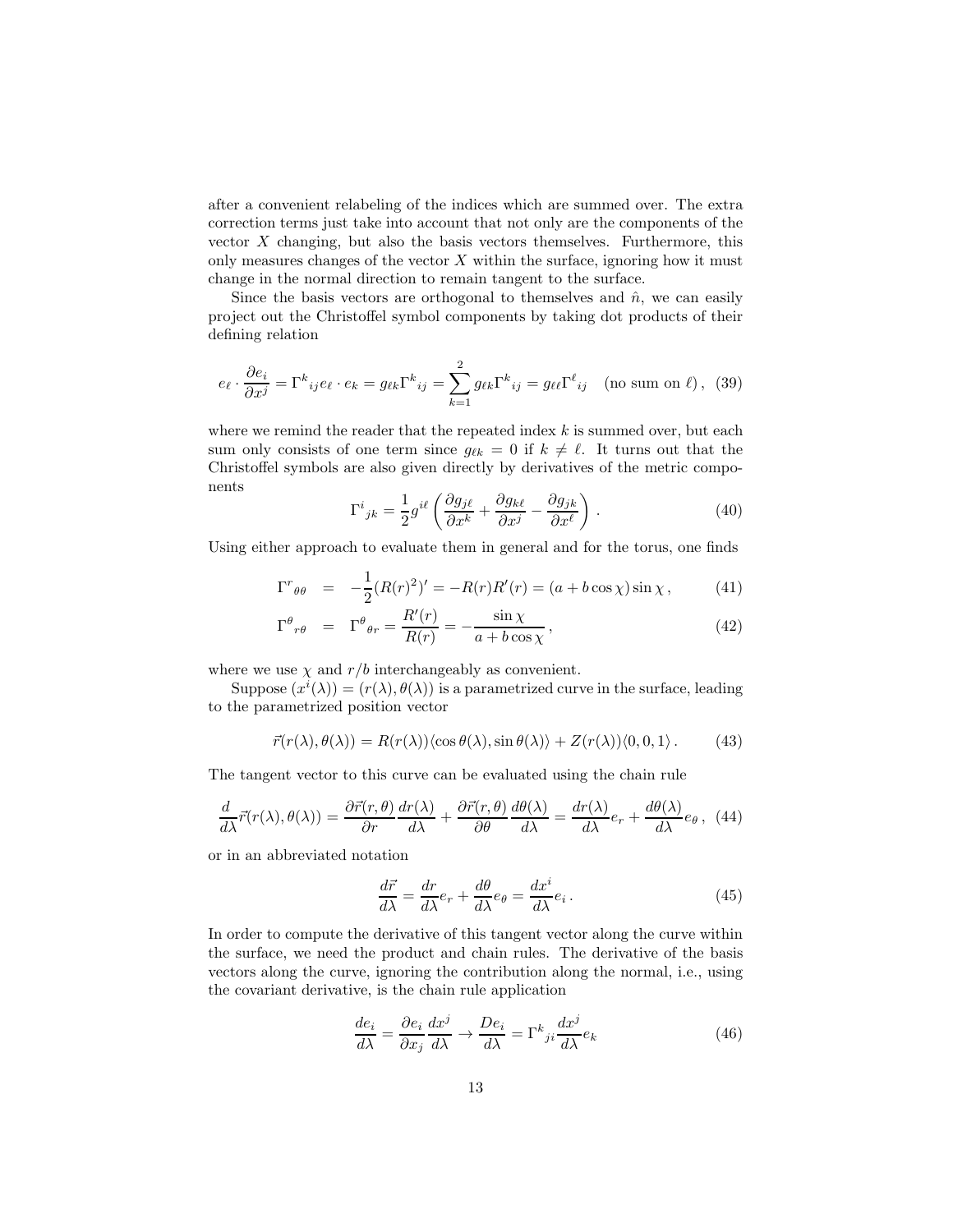and defines the covariant derivative of the basis tangent vectors along the curve itself. The covariant derivative of the tangent vector along the curve is then a product/sum rule application to the following linear combination of products

$$
\frac{D^2 x^i}{d\lambda^2} e_i \equiv \frac{D}{d\lambda} \left( \frac{dx^i}{d\lambda} e_i \right) = \frac{d^2 x^i}{d\lambda^2} e_i + \frac{dx^i}{d\lambda} \frac{D e_i}{d\lambda} = \frac{d^2 x^i}{d\lambda^2} e_i + \frac{dx^i}{d\lambda} \Gamma^k{}_{ji} \frac{dx^j}{d\lambda} e_k
$$
\n
$$
= \left( \frac{d^2 x^i}{d\lambda^2} + \Gamma^i{}_{jk} \frac{dx^j}{d\lambda} \frac{dx^k}{d\lambda} \right) e_i, \tag{47}
$$

after a convenient relabeling of the indices which are summed over.

A geodesic parametrized by an affine parameter by definition satisfies the following system of ordinary differential equations

$$
\frac{d^2x^i}{d\lambda^2} + \Gamma^i{}_{jk}\frac{dx^j}{d\lambda}\frac{dx^k}{d\lambda} = 0, \qquad \text{i.e.,} \qquad \frac{d^2x^i}{d\lambda^2} + \sum_{j=1}^2 \sum_{k=1}^2 \Gamma^i{}_{jk}\frac{dx^j}{d\lambda}\frac{dx^k}{d\lambda} = 0, \tag{48}
$$

for  $i = 1, 2$  recalling that we use  $i, j, k = 1, 2$  interchangeably with  $i, j, k = r, \theta$ . These equations are simply a statement that the tangent vector to the curve does not change at all within the surface as one moves along the curve.

One can easily see that any linear change of parametrization  $\lambda = a\lambda + b$  where a and b are constants will preserve this form of the differential equations. It turns out that this one-parameter family of parametrizations of a given geodesic is the only freedom left in the choice of parameter in order that the tangent vector have constant length

$$
\frac{d\vec{r}}{d\lambda} \cdot \frac{d\vec{r}}{d\lambda} = \frac{ds^2}{d\lambda^2} = \left(\frac{ds}{d\lambda}\right)^2 = g_{ij}\frac{dx^i}{d\lambda}\frac{dx^j}{d\lambda} = const.
$$
\n(49)

In particular one can always introduce an arc length parametrization along the geodesic by choosing  $ds/d\lambda = 1$ . Thus an affine parametrization is simply any parametrization for which the parameter is a linear function of some arc length parametrization  $\lambda = As + B$ , where A, B are constants.

In the present case these geodesic equations are explicitly

$$
\frac{d^2r}{d\lambda^2} + \Gamma^r_{\theta\theta} \left(\frac{d\theta}{d\lambda}\right)^2 = \frac{d^2r}{d\lambda^2} - R'(r)R(r) \left(\frac{d\theta}{d\lambda}\right)^2 = 0, \qquad (50)
$$

$$
\frac{d^2\theta}{d\lambda^2} + 2\Gamma^{\theta}{}_{r\theta} \frac{dr}{d\lambda} \frac{d\theta}{d\lambda} = \frac{d^2\theta}{d\lambda^2} + 2\frac{R'(r)}{R(r)} \frac{dr}{d\lambda} \frac{d\theta}{d\lambda}
$$

$$
= R(r)^{-2} \frac{d}{d\lambda} \left(R(r)^2 \frac{d\theta}{d\lambda}\right) = 0, \qquad (51)
$$

where the final form of the second equation is easily verified by expanding the derivative. One needs to specify the initial position and initial tangent vector in order to determine a unique geodesic through a given point on the surface, aimed in a particular direction tangent to the surface. This is the geodesic initial value problem, appropriate for this coupled system of two second order nonlinear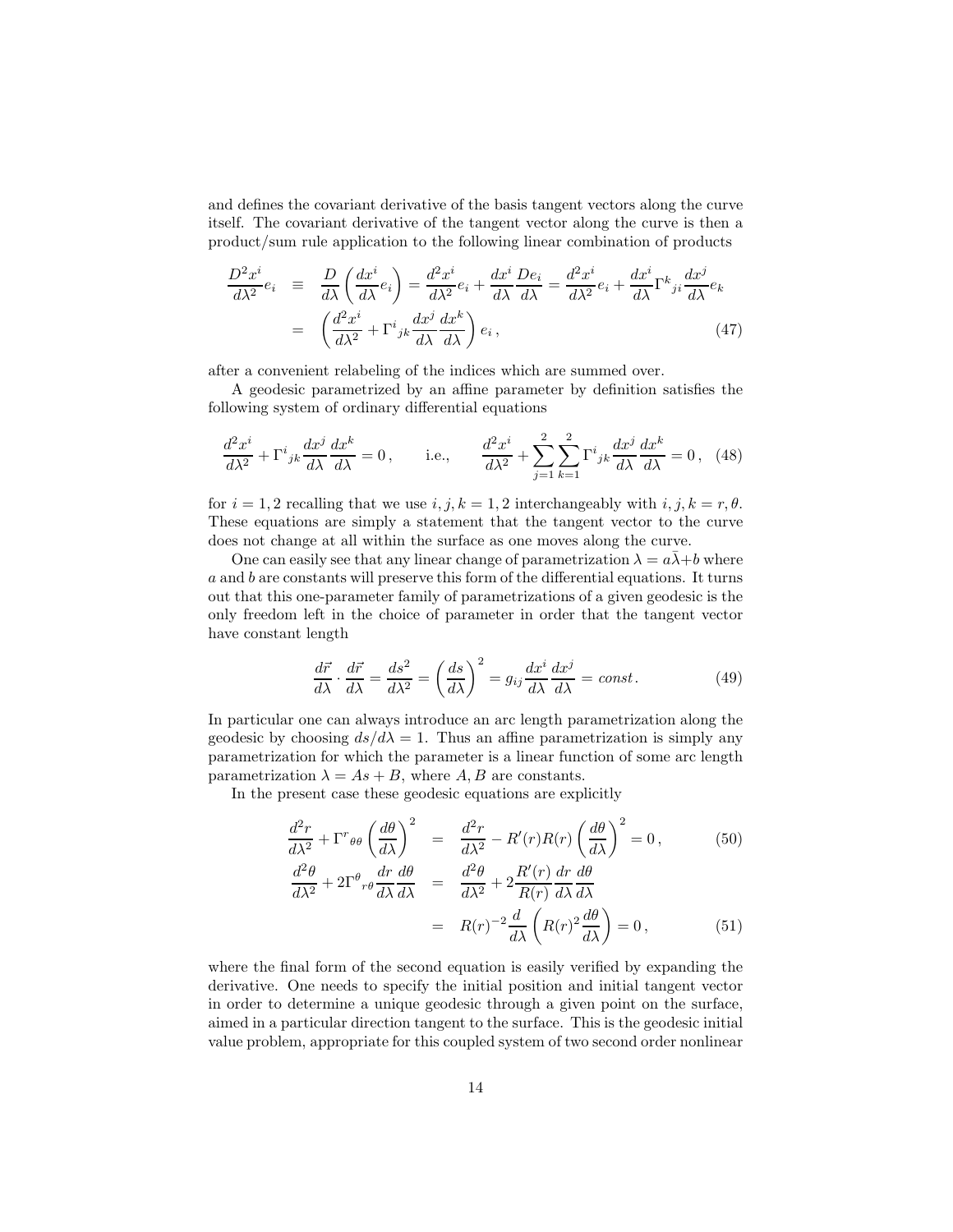differential equations. If one chooses  $\lambda = 0$  for the initial parameter value, the length of the initial tangent vector determines the scaling of  $\lambda$  with respect to arc length along the resulting geodesic. It is also natural to consider geodesics between two fixed points on the surface, the two point geodesic boundary value problem, but this usually has nonunique solutions, if not an infinite number, and numerical solution requires much more sophisticated approximation schemes compared to the initial value problem. Finding a shortest such geodesic is also a nontrivial matter.

We can study these geodesic equations analytically (when possible) and numerically (when not). However, one can also introduce some additional quantities which enable one to more easily interpret how solutions of this system of differential equations behave. For those who are already familiar with differential geometry, this can be the starting point for the remaining discussion.

Before moving on we can note some simple solutions to these geodesic equations without specifying  $R(r)$ . For example, the  $\theta = \theta_0$  coordinate circles (the meridians on the torus) have  $d\theta/d\lambda = 0 = d^2\theta/d\lambda^2$ , which satisfies the angular differential equation and reduces the radial equation to  $d^2r/d\lambda^2 = 0$ , with solution  $r = c_1 \lambda + c_2$ , so that r is an affine parameter on these special geodesics (recall it is actually an arc length parameter on its coordinate lines). Similarly for those points  $r = r_0$  for which  $R'(r_0) = 0$ , the radial equation is automatically satisfied while  $\theta$  becomes an affine parameter on these circles of revolution. For the torus,  $0 = R'(r) \propto \sin(\chi)$  leads to the values  $\chi = 0, \pm \pi$  describing the outer and inner equators, which are therefore geodesics. For the ordinary sphere centered at the origin, the special geodesics of these two types correspond to the lines of longitude and the equator. For a horizontal plane seen as a horizontal line through the z-axis revolved around that axis, we only get the straight lines through its origin (which is the intersection of the plane with the  $z$ -axis) as these special geodesics, namely meridians.

#### 4 The physics approach

So far this is the typical mathematical approach. However, let's adopt the point of view of a physicist, imagining tracing out a geodesic by identifying the affine parameter  $\lambda$  with the time, so that the mental picture is now of a point particle moving on the surface, tracing out a path called the orbit of the particle, which refers to the unparametrized curve. The tangent vector of the geodesic curve is now called the velocity

$$
\vec{v} = \frac{d\vec{r}}{d\lambda} = v^r e_r + v^\theta e_\theta \tag{52}
$$

and we might as well adopt a 2-component vector notation for components with respect to the basis vectors  $e_i$ 

$$
v^{i} = \frac{dx^{i}}{d\lambda} : \qquad \langle v^{r}, v^{\theta} \rangle = \left\langle \frac{dr}{d\lambda}, \frac{d\theta}{d\lambda} \right\rangle \tag{53}
$$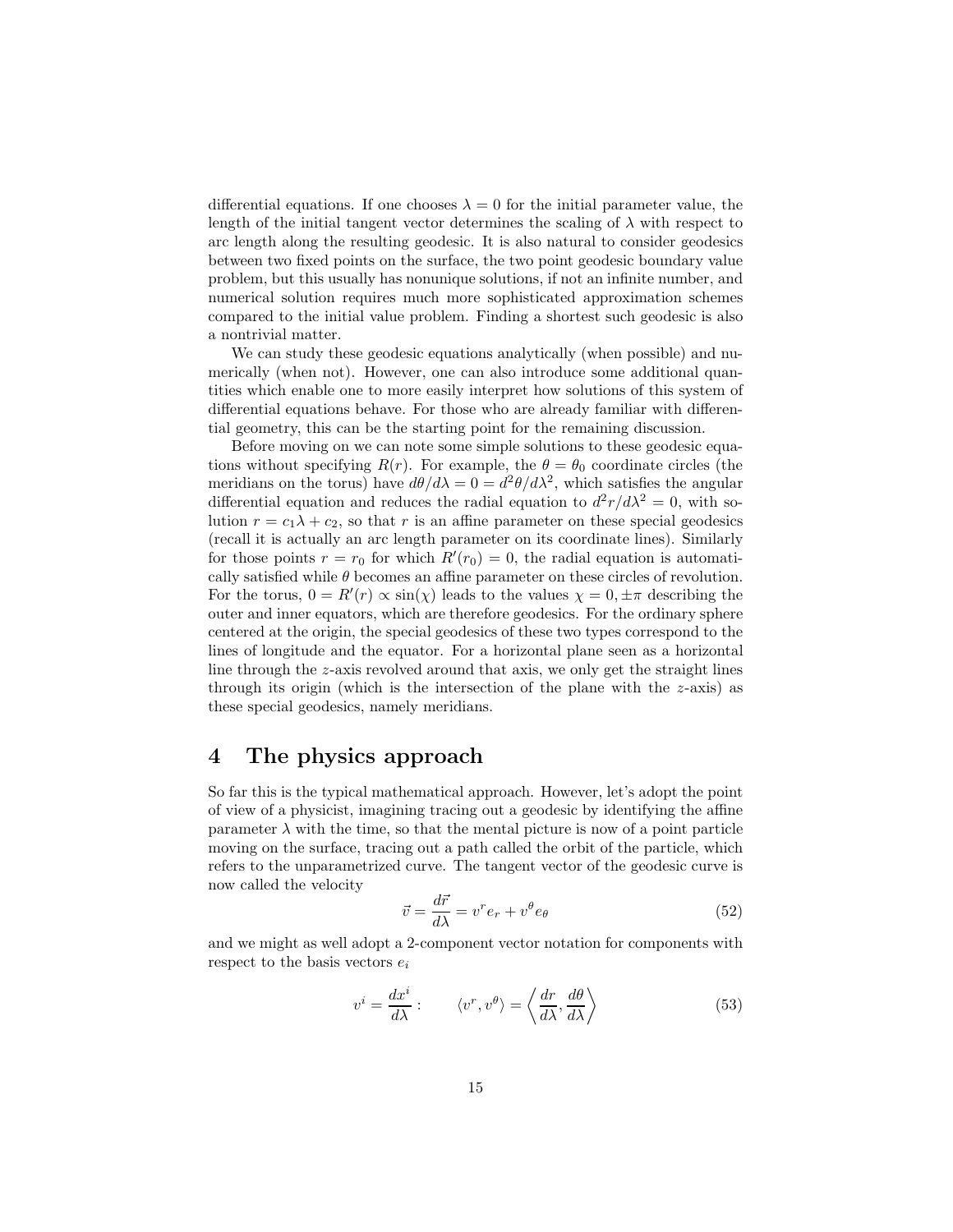and its magnitude  $v = (\vec{v} \cdot \vec{v})^{1/2}$  is the speed, which is just the time rate of change of the arc length along the curve (time rate of change of distance traveled)

$$
v = \left( g_{ij} \frac{dx^i}{d\lambda} \frac{dx^j}{d\lambda} \right)^{1/2} = \frac{ds}{d\lambda}.
$$
 (54)

Note that  $v^{\hat{r}} = v^r$  is just the radial velocity while  $v^{\theta}$  is the azimuthal angular velocity and  $v^{\hat{\theta}} = R(r)v^{\theta}$  is the azimuthal component of the velocity vector. The velocity can be represented in terms of polar coordinates in the tangent plane to make explicit its magnitude and inclination angle with respect to the radial direction within the surface. To introduce these, we simply represent the orthonormal components in terms of the usual polar coordinate variables in this velocity plane in which  $v^{\hat{r}}$  is along the first axis and  $v^{\hat{\theta}}$  is along the second axis

$$
\langle v^{\hat{r}}, v^{\hat{\theta}} \rangle = v \langle \cos \beta, \sin \beta \rangle. \tag{55}
$$

The speed plays the role of the radial variable in this velocity plane, while the angle  $\beta$  gives the direction of the velocity with respect to the direction  $e_{\hat{r}}$  in the counterclockwise sense in this plane. For affinely parametrized geodesics, the speed is constant along the geodesic; for arclength parametrized geodesics, the speed is 1.

The second order differential equations for the geodesics

$$
\frac{dv^r}{d\lambda} = \cdots, \ \frac{dv^{\theta}}{d\lambda} = \cdots \tag{56}
$$

may be interpreted as defining the radial and azimuthal angular accelerations necessary to keep the moving point on a path which doesn't change direction within the surface. As a system of second order differential equations, appropriate initial data consists of the initial values of the unknowns and their first derivatives, i.e., the initial position and initial velocity. For a ring torus, every geodesic except the inner equator must pass through the outer equator (as we will see below), and because of the rotational symmetry about the vertical axis, we might as well fix the initial position to lie on the outer equator  $r = 0$  at  $\theta = 0$ . It then remains to specify the initial velocity at that point, but if we assume an arc length parametrization, then the velocity vector must be a unit vector, so only its direction within the vertical tangent plane at that initial position remains to be specified. Thus we have a 1-parameter family of arc length parametrized geodesics which interpolate between the outer equator (horizontal initial direction) and the meridian (vertical initial direction). A computer algebra system can be easily programmed to provide a procedure for numerically solving the differential equations with these initial conditions as a function of the initial direction specified by the initial value  $\beta_0$  of the angle  $\beta$ , which at this initial position is the direction measured from the vertical direction in the clockwise direction as seen from outside the torus looking towards the surface.

Using such a computer algebra system program one can visualize the geodesics which result from various angles  $\beta_0$ . Decreasing the angle from  $\beta_0 = \pi/2$  towards zero, one sees that the path rises higher and higher before falling back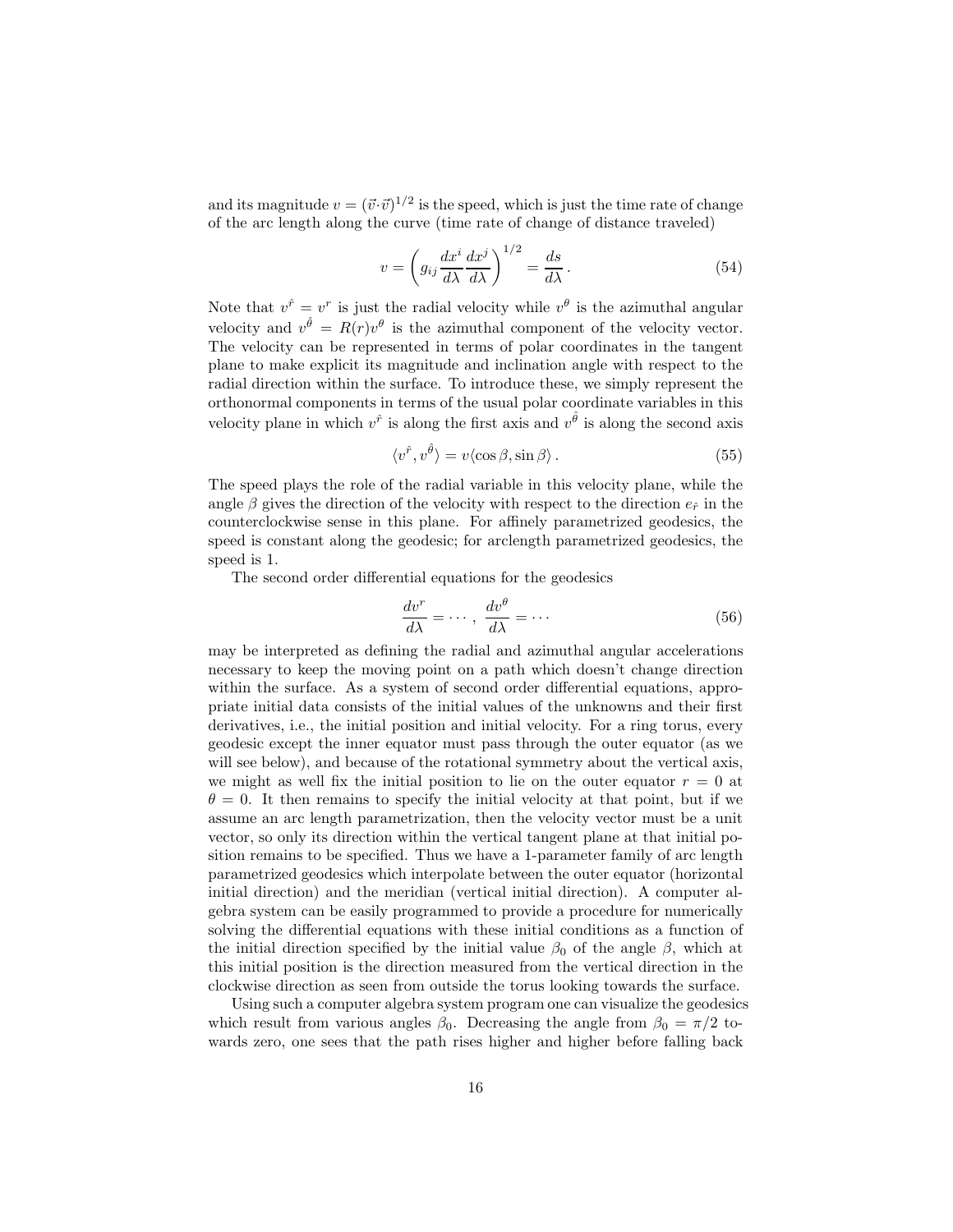

Figure 2: The tangent plane  $x = 3$  at the initial position  $\langle 3, 0, 0 \rangle$  at the intersection of the prime meridian and the outer equator of the unit ring torus where the tangent plane is vertical. The initial direction of a geodesic (unit velocity vector  $\hat{v} = \langle \cos \beta_0, \sin \beta_0 \rangle$  is here parametrized by the angle  $\beta_0$  measured from the upward vertical axis in the clockwise direction as seen from the outside looking in.

towards the outer equator until at a certain point it goes over the North Polar Circle. Decreasing the angle further, the path creeps closer and closer to the inner equator, and then at a certain point, the path breaks through and "threads the donut hole," i.e., crosses the inner equator. This behavior is easily quantified as we will see below.

However, an interesting class of geodesics are the closed ones which return to the initial position after an integral number  $n \geq 0$  of revolutions around the zaxis while making  $m \geq 0$  vertical oscillations, either having a point in common with the inner equator  $(p = 1)$  or not  $(p = 0)$ , and thereafter retrace the same path over and over. While the Cartesian coordinates  $(x, y, z)$  are periodic functions of  $\lambda$  for all geodesics, these three functions only have a common period for the closed such geodesics, i.e., the position vector  $\vec{r}$  is a periodic vector function of  $\lambda$ . We will see below that if a geodesic returns to the initial point, its velocity must have either the same initial angle or its complement, and in the latter case, it will return to the initial point with the same initial angle after twice as many azimuthal revolutions, which follows from reflection symmetry across the outer equator. These closed geodesics can therefore be classified by their period number pairs and the inner equator parameter:  $[m, n; 0]$  or  $[m, n; 1]$ . By trial and error one can find some of these special geodesics using a numerical program, making it a sort of mathematical computer game. For some reason this fascinated me and perhaps it might do the same for some students. A Maple worksheet is available to test this out at my website. However, why guess if one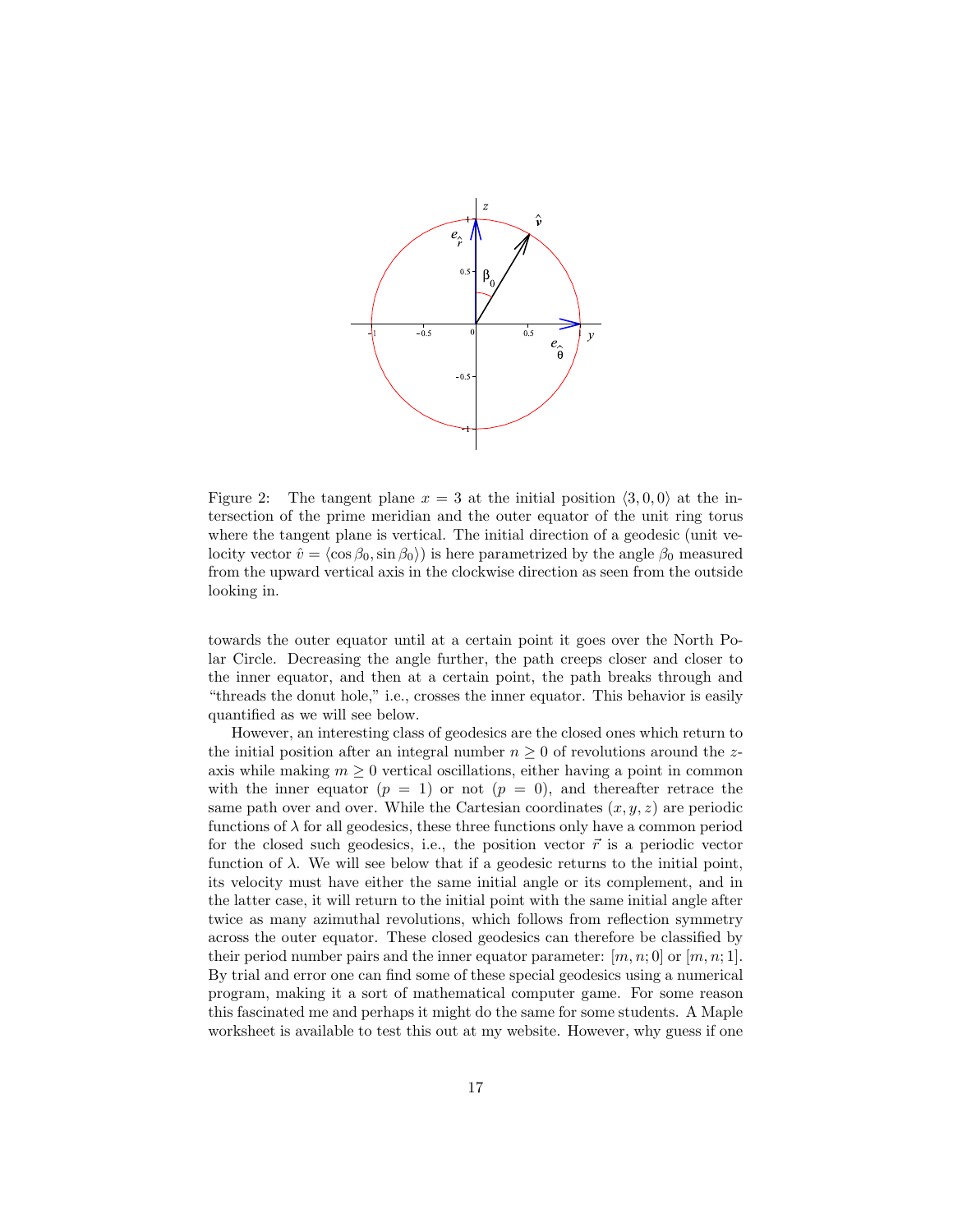can predict? This is possible as described below.

# 5 Energy and angular momentum: the key to unlocking the mystery

To understand the system of two second order geodesic equations, one can use a standard physics technique of partially integrating them and so reduce them to two first order equations by using two constants of the motion which arise from the two independent symmetries of the "equations of motion": time translation, which results in a constant energy, and rotational symmetry, which results in a constant angular momentum. There is no need to understand how this happens—it is a topic which belongs in an advanced mechanics course. Here we will just manipulate our specific equations to accomplish our goals.

Since the mass  $m$  of the point particle whose motion traces out a geodesic path is irrelevant in this problem, those physical quantities like energy and momentum which involve the mass as a proportionality factor will instead by replaced by the "'specific" quantities obtained by dividing out the mass. Thus the specific kinetic energy (kinetic energy  $\frac{1}{2}mv^2$  divided by the mass m) is just

$$
E = \frac{1}{2}v^2 = \frac{1}{2}g_{ij}\frac{dx^i}{d\lambda}\frac{dx^j}{d\lambda} \tag{57}
$$

$$
= \frac{1}{2} \left(\frac{dr}{d\lambda}\right)^2 + \frac{1}{2} R(r)^2 \left(\frac{d\theta}{d\lambda}\right)^2 \tag{58}
$$

$$
= \frac{1}{2}v^2\cos^2\beta + \frac{1}{2}v^2\sin^2\beta\,,\tag{59}
$$

and vice versa

$$
v = (2E)^{1/2}.
$$
 (60)

Both the specific energy and speed are constant for an affine parametrization of the geodesic.

In the physics approach the specific energy of the particle is constant because from the point of view of its motion in space, it is only accelerated perpendicular to the surface (since the component of the second derivative along the surface has been designed to be zero). If a force were responsible for this acceleration, namely the normal force which keeps the particle on the surface, since it is perpendicular to the velocity of the particle it would not do any work on the particle (recall that work done is the integral of the dot product of the force and velocity vectors). Thus its energy and hence specific energy  $E$  must remain constant (said to be "conserved" along the geodesic). Similarly the speed  $v =$  $(2E)^{1/2}$  must therefore be constant along a geodesic according to this reasoning.

In this same physics language, the second geodesic equation tells us that the specific angular momentum about the axis of symmetry (defined exactly as in the case of circular motion around an axis with radius  $R(r)$ , namely the velocity  $v^{\hat{\theta}} = R(r) d\theta/d\lambda$  in the angular direction multiplied by the radius  $R(r)$  of the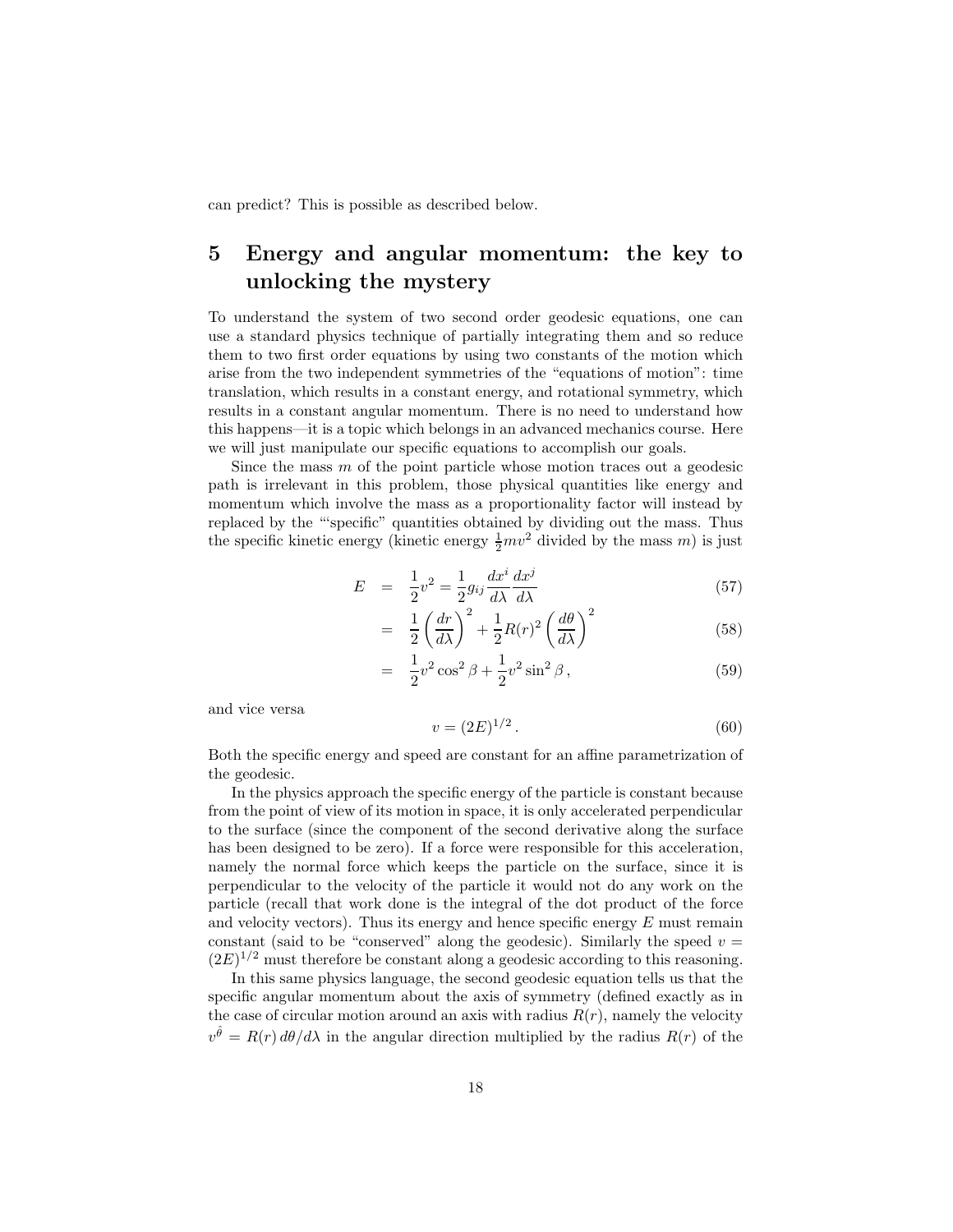circle)

$$
\ell = \hat{z} \cdot (\vec{r} \times \vec{v})
$$
  
=  $R(r) v^{\hat{\theta}} = R(r)^2 \frac{d\theta}{d\lambda} = R(r) v \sin \beta$  (61)

is constant along a geodesic, or "is a conserved quantity" for the motion. This relation can then be used to re-express the variable angular velocity  $d\theta/d\lambda$  in the specific energy formula in terms of the constant angular momentum to obtain the constant specific energy entirely expressed in terms of the radial motion (i.e., only involving the variables r and  $dr/d\lambda$  and another constant of the motion

$$
E = \frac{1}{2} \left( \frac{dr}{d\lambda} \right)^2 + \frac{1}{2} \frac{\ell^2}{R(r)^2} . \tag{62}
$$

In other words we have reduced the problem to motion in one dimension governed only by a first order differential equation for the radial coordinate. Before continuing its description in the next section, some general considerations are worth mentioning. For simplicity we drop the "specific" qualifier from the energy and angular momentum. Note also that for a ring torus where the azimuthal radius  $R(r)$  cannot vanish, if the angular momentum  $\ell$  is zero, then  $d\theta/d\lambda$  must vanish leading to a constant value of the azimuthal angle  $\theta = \theta_0$  corresponding to purely radial motion. This is a trivial geodesic as shown above. We can therefore concentrate our attention on the nonradial geodesics.

Re-expressing the velocity in terms of the two constants of the motion yields

$$
\langle v^{\hat{r}}, v^{\hat{\theta}} \rangle = \langle (2E)^{1/2} \cos \beta, (2E)^{1/2} \sin \beta \rangle = \left\langle \frac{dr}{d\lambda}, \frac{\ell}{R(r)} \right\rangle. \tag{63}
$$

The second component of this equation gives a direct relationship between the angle of inclination and the energy for a given angular momentum for nonradial motion  $\beta \neq 0, \ell \neq 0$ 

$$
\frac{\ell}{(2E)^{1/2}} = R(r)\sin\beta\tag{64}
$$

or equivalently

$$
E = \frac{\ell^2}{2R(r)^2 \sin^2 \beta} = \frac{\ell^2}{2R(0)^2 \sin^2 \beta_0}.
$$
 (65)

The latter relation is useful to geometrically interpret the initial velocity data at  $r = 0$  for this problem. When  $E = \frac{1}{2} = \frac{1}{2}v^2$ , the speed v is 1 which corresponds to an arc length parametrization. However, we will see soon that it is more convenient to fix the angular momentum than the energy. For example if we choose instead  $\ell = 1$ , then varying the initial angle  $\beta_0$  varies the energy, as illustrated in Fig. [3.](#page-19-0) Different energy levels then describe the choice of initial direction relative to the r coordinate circles (meridians).

To interpret the former relation, note that dividing the specific angular momentum (units of length times speed) by the speed leads to the specific angular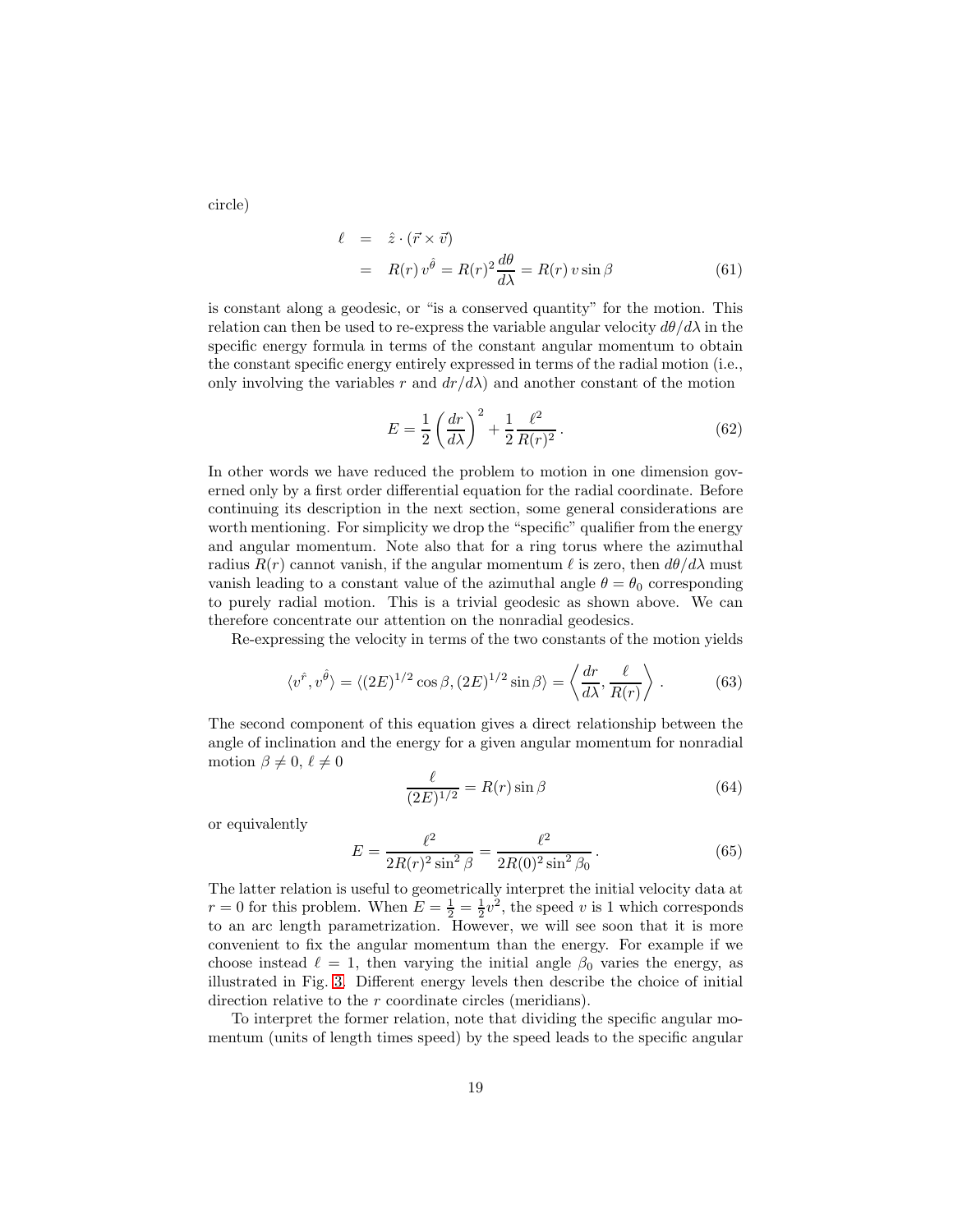

<span id="page-19-0"></span>Figure 3: Instead of fixing the speed/energy (circles) in the initial velocity plane at the outer equator, fixing the angular momentum leads to a vertical line corresponding to all geodesics in either counterclockwise  $(\ell > 0)$  or clockwise  $(\ell < 0)$  azimuthal motion or in purely radial motion  $(\ell = 0)$ . Here the counterclockwise case is illustrated.

momentum in a unit speed (arc length) parametrization, so that its units become just those of length:  $\ell/(2E)^{1/2} = R(r) \sin \beta$ . In fact this is just the vertical component of the unit speed angular momentum vector

<span id="page-19-1"></span>
$$
\ell/(2E)^{1/2} = \hat{z} \cdot (\vec{r} \times \hat{v}) = R(r) \sin \beta.
$$
 (66)

This combination of the constants of the motion is of course also constant along a geodesic, so that for initial data at  $(r, \theta) = (0, 0)$  one has

$$
R(r)\sin\beta = R(0)\sin\beta_0. \tag{67}
$$

The obvious interpretation of this constant length is its value at a radial "turning point"  $r = r_{\text{(ext)}}$  where  $\sin \beta = \pm 1$  (see below), if it exists, where the unit velocity is aligned with the azimuthal angular direction and this reduces to  $\pm R(r_{\text{(ext)}})$ . The existence of this constant is a consequence of the 1-parameter rotational group of symmetries of the torus (or indeed any surface of revolution) about its axis of symmetry, and indeed such a constant of the motion arises when the surface is invariant under any 1-parameter group of symmetries, a fact easily seen in the variational approach to the geodesic equations. In the mathematical language, this quantity is a constant discovered by Clairaut for geodesic motion in a surface described in a coordinate system adapted to this 1-parameter group of symmetries [\[6,](#page-49-7) [7\]](#page-49-4). However, it appears that none of the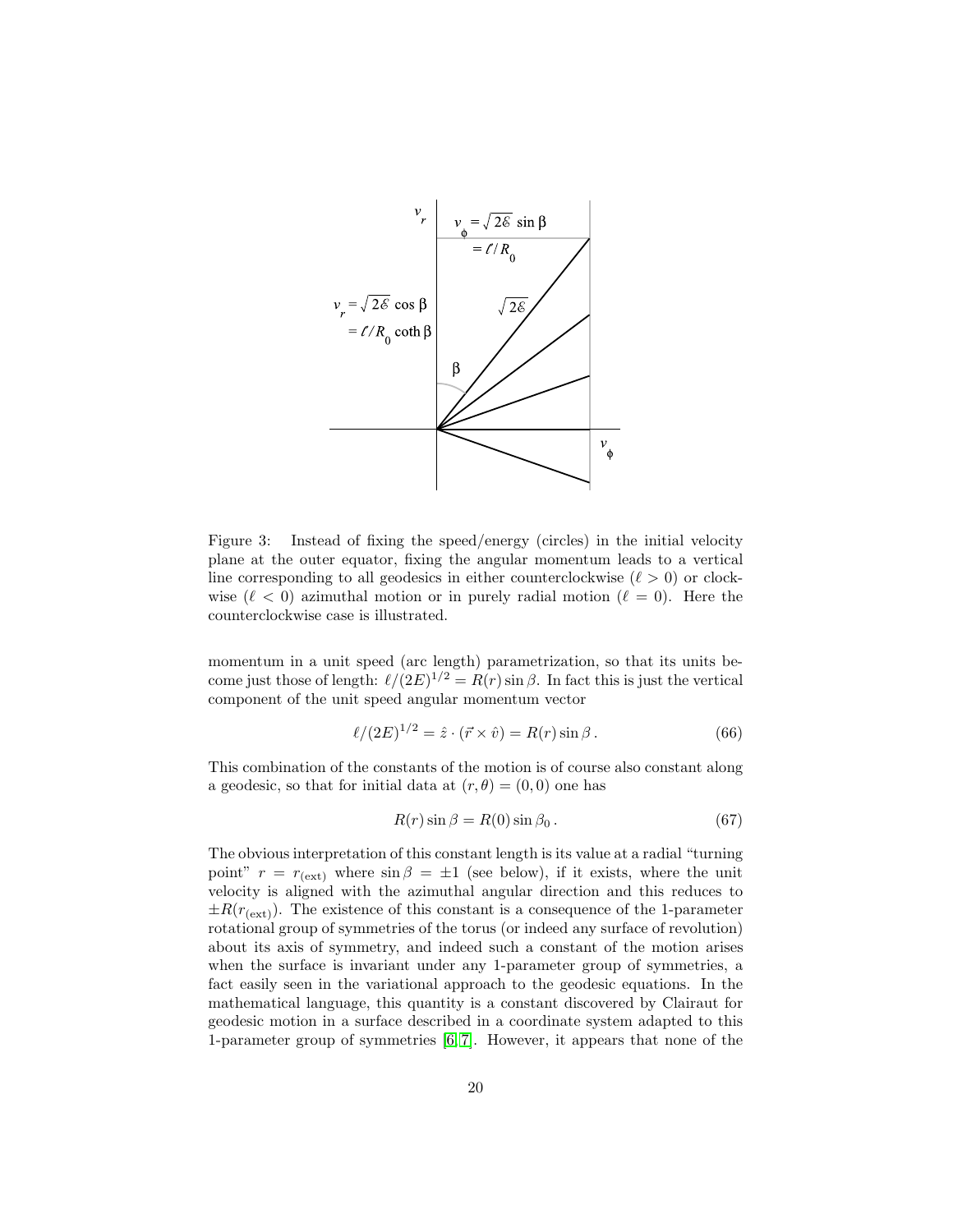textbooks on differential geometry develop the tools of transformation groups or symmetry groups (associated with the names of Lie and Killing), and so cannot remark on the interpretation available in most elementary textbooks on general relativity. These surfaces of revolution are invariant under the the 1-parameter group of rotations about the symmetry axis, and as such are "isometries" of the intrinsic metric. The circular orbits of this symmetry group are the integral curves of a Killing vector field generator, which in this case is  $\partial/\partial\theta$ . Translations in this coordinate  $\theta$  correspond to these rotations. The Clairaut conditions on Clairaut coordinates just state that the coordinates are orthogonal and one is a Killing coordinate, i.e., such that the metric is invariant under translation in that coordinate, and hence the components of the metric in the coordinate system adapted to that single independent Killing vector field are independent of that coordinate. The constant of the motion is just the inner product of the unit tangent vector (unit velocity) along a geodesic with that Killing vector field

$$
(\hat{v})_{\theta} = \hat{v} \cdot \frac{\partial}{\partial \theta} = R(r) \sin(\beta).
$$
 (68)

We can use this constant of the motion to answer some interesting questions about the crossing angle of a geodesic with the parallels it encounters. For example, if a geodesic starting at the outer equator crosses the inner equator, it must do so at an angle which satisfies

$$
\sin \beta(\lambda) = \frac{R(0)}{R(b\pi)} \sin \beta_0 = \frac{a+b}{a-b} \sin \beta_0 = \frac{2+c}{c} \sin \beta_0.
$$
 (69)

This crossing angle  $\beta(\lambda)$  is a bigger angle than  $\beta_0$  for a ring torus for which  $c > 0$ . If a geodesic starts out at the outer equator and returns to the outer equator  $R(r(\lambda)) = R(0)$ , then  $sin(\beta(\lambda)) = sin(\beta_0)$ , so its crossing angle with respect to the outer equator is either a) the same  $\beta_0$  or b) its supplement  $\pi-\beta_0$ . This crossing angle cannot equal one of the two sign-reversed angles  $-\beta_0, -(\pi - \beta_0)$  since the azimuthal angle  $\theta$  is a monotonically increasing or decreasing function along a geodesic for nonzero angular momentum (the sign of  $d\theta/d\lambda$  does not change), always revolving either clockwise or counterclockwise around its symmetry axis as seen from above. If the geodesic returns to the initial starting point at the origin of coordinates, the first case  $a)$  means the initial data at the final point is the same as at the starting point and so it must retrace its path and the geodesic is closed, while in the second case  $b$ ) by symmetry with respect to reflections across the equatorial plane, the curve must be a geodesic which will return to the starting point with the original initial velocity after another time interval of equal length  $\lambda$ , and is therefore also closed. However, for geodesics which pass through the inner equator, the radial coordinate is either monotonically increasing or decreasing  $\left(\frac{dr}{d\lambda}\right)$  always has the same sign, never vanishing), and so cannot cross itself at the starting point with the supplementary angle and hence must begin retracing its path as a closed geodesic. In fact since for such geodesics both r and  $\theta$  are monotonic functions of  $\lambda$ , the velocity must always remain within one of the four quadrants of the tangent space for which the sign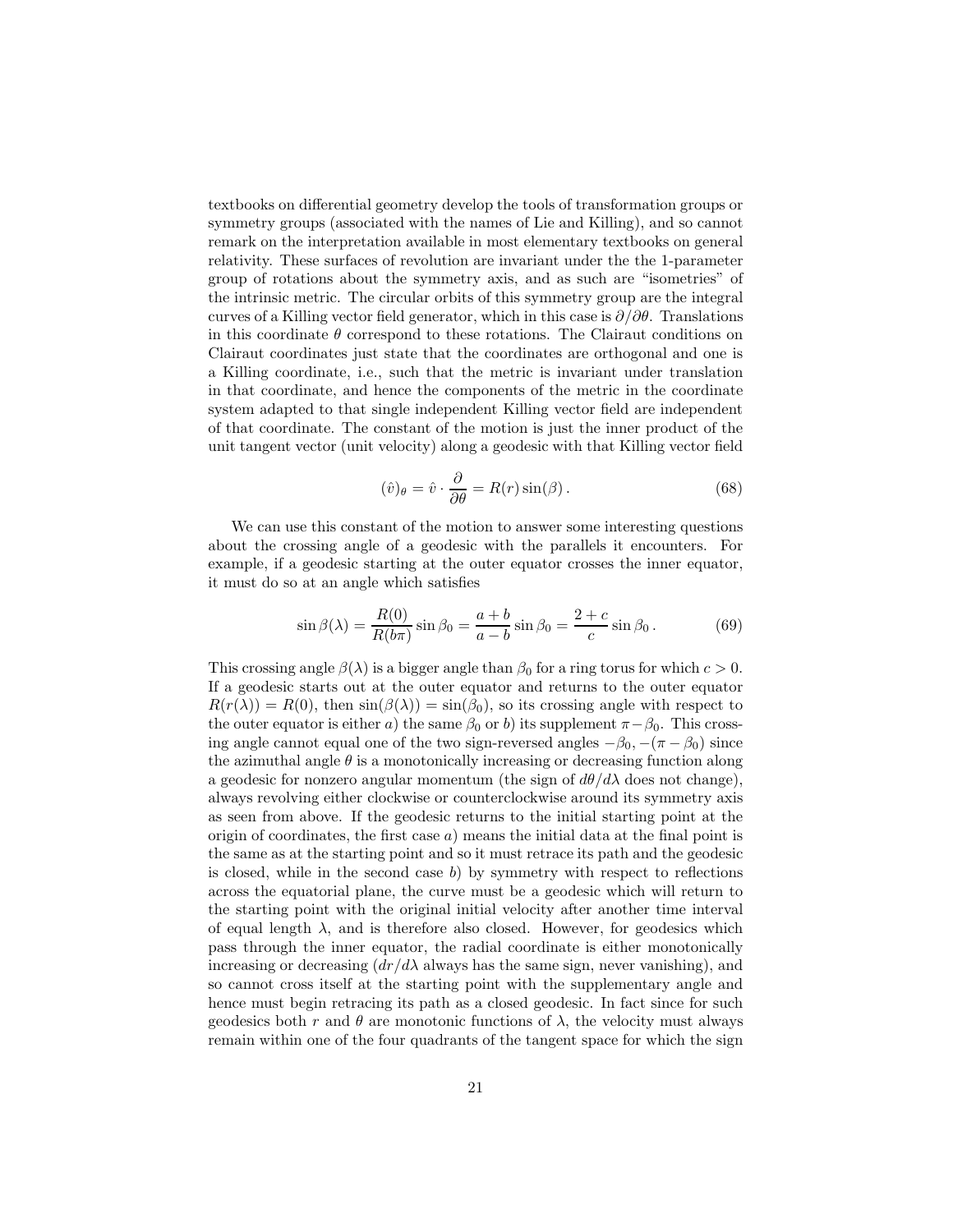combinations of  $\left(\frac{dr}{d\lambda}, \frac{d\theta}{d\lambda}\right)$  are fixed. Thus the unbound geodesics either never intersect themselves or they are closed and retrace their own path. The bound geodesics may intersect themselves, but only at supplementary angles with respect to the meridians.

The so called "turning points" of the radial motion occur at extreme radial values  $r = r_{\text{(ext)}}$ , where the radial velocity  $v^{\hat{r}} = v \cos \beta$  is zero and the velocity purely azimuthal. These points correspond to  $\cos \beta = 0$  and so  $\sin \beta = \pm 1$  and are therefore determined as the roots of the equation

$$
R(r_{\text{(ext)}}) = R(0) |\sin \beta_0|, \qquad (70)
$$

or explicitly for the torus,  $r_{\text{(ext)}} = \pm r_{\text{(max)}}$  where

$$
\frac{r_{(\text{max})}}{b} = \chi_{(\text{max})} = \arccos\left(\frac{(a+b)|\sin\beta_0| - a}{b}\right)
$$

$$
= \arccos\left((2+c)|\sin\beta_0| - (1+c)\right). \tag{71}
$$

This can only hold for the so called bound geodesics (see below) for which a turning point radius  $R(r_{\text{(ext)}})$  exists and hence must be larger than or equal to the inner equatorial radius

$$
R(0)|\sin\beta_0| = R(r_{\text{(ext)}}) \ge R(b\pi) \leftrightarrow -\pi b \le r_{\text{(ext)}} \le \pi b,\tag{72}
$$

so that  $\sin \beta_0$  is larger in absolute value than the ratio of the inner and outer equatorial radii

$$
|\sin \beta_0| \ge \frac{R(b\pi)}{R(0)} = \frac{a-b}{a+b} = \frac{c}{2+c}.
$$
 (73)

The formula for  $r_{(ext)}$  can be used to aim geodesics starting at the outer equator to hit a certain extremal radius. For example, to asymptotically approach the inner equator one needs the initial angle to satisfy

$$
|\sin \beta_0| = \frac{a-b}{a+b} = \frac{c}{2+c} \to \beta_0 = \pm \beta_{\text{(crit)}}, \pi \pm \beta_{\text{(crit)}}
$$
 (74)

where

$$
\beta_{\text{(crit)}} = \arcsin\left(\frac{c}{2+c}\right) \tag{75}
$$

(19.5 ◦ for the unit ring torus) defines a critical angle, or to reach the Northern or Southern Polar Circles the angle must be larger and satisfy

$$
|\sin \beta_0| = \frac{a}{a+b} = \frac{1+c}{2+c}
$$
\n(76)

defining another special angle

$$
\beta_{\text{(polar)}} = \arcsin\left(\frac{1+c}{2+c}\right) \tag{77}
$$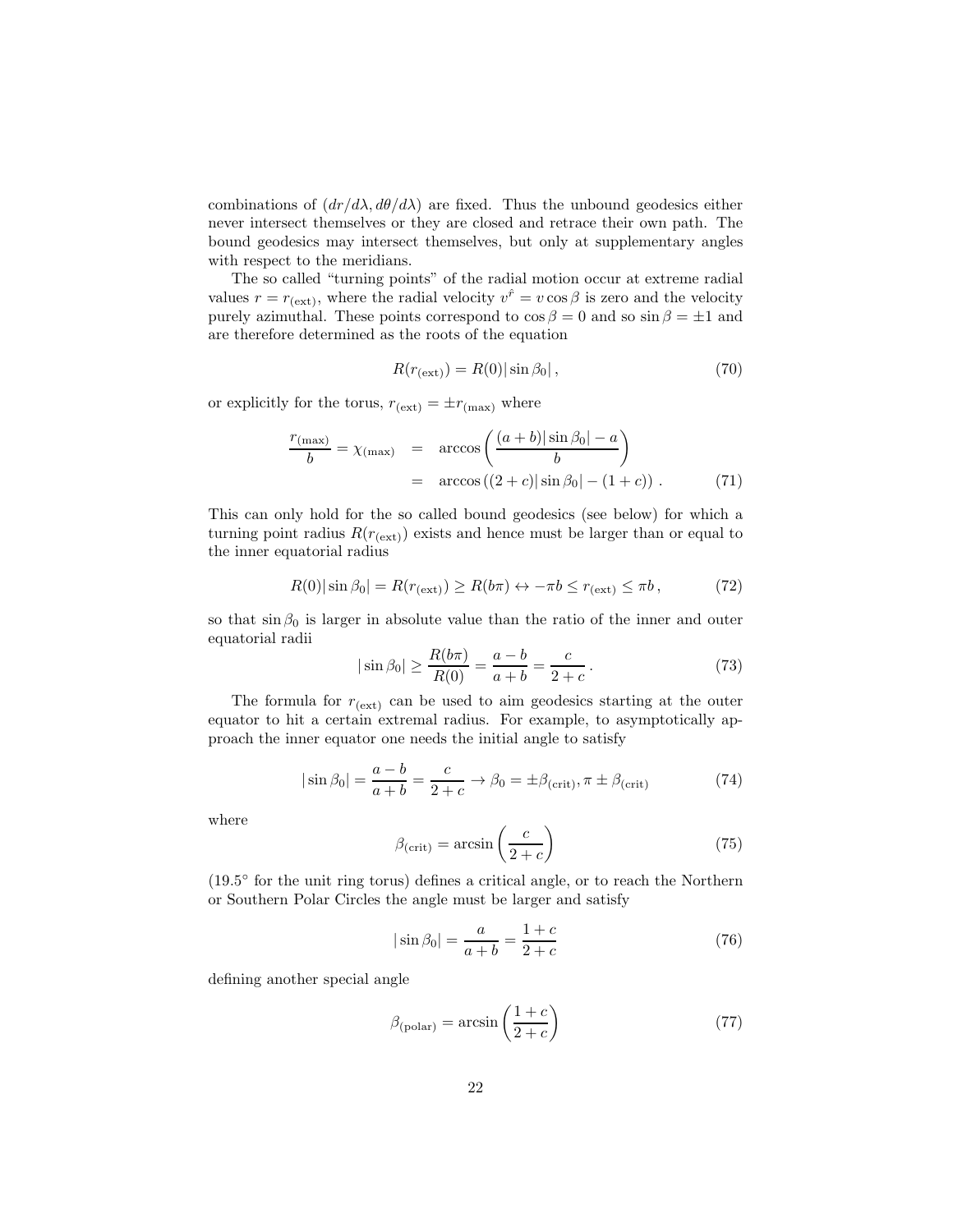(41.8 ◦ for the unit ring torus). All initial angles smaller than this correspond to geodesics which cross the polar circles, while all initial angles smaller than the former critical angle result in unbound geodesics which cross the inner equator.

Note that one can simply solve the energy equation describing the radial motion for the radial velocity and integrate

<span id="page-22-0"></span>
$$
\lambda - \lambda_0 = \int_{r_0}^r \frac{1}{(2E - \ell^2/R(r)^2)^{1/2}} dr.
$$
 (78)

For the torus this integral can be done exactly in terms of elliptic functions, but the result cannot be inverted to express r as a function of  $\lambda$ . However, it can also just be integrated numerically to provide  $\lambda(r)$ , which becomes arc length once multiplied by the speed. Note also that at turning points of the radial motion  $dr/d\lambda = 0$ , so that the denominator of this integral vanishes. Thus an integral for which the turning point  $r$  is an upper limit of integration is an improper integral, which even if it converges can still lead to some complications for numerical evaluation.

#### 6 The reduced problem of the radial motion

The real advantage of our physics approach is in the diagram we can create to describe the radial motion. The second term in the energy is the "effective potential energy" due to the angular motion, called the centrifugal potential. If we only consider nonradial motion, we can fix a convenient value of the angular momentum while allowing the energy to be determined by the initial angle and therefore have a single potential energy function  $U$  describe the radial motion

$$
\frac{1}{2}\left(\frac{dr}{d\lambda}\right)^2 + U = E, \qquad U = \frac{1}{2}\frac{\ell^2}{R(r)^2} = \frac{1}{2}\frac{\ell^2}{(a + b\cos(r/b))^2}.
$$
 (79)

Since the sum of the radial kinetic energy and this potential energy function is the constant energy for a given geodesic, once one sets an energy level, the motion must be restricted to the region where the difference  $E - U$  is nonnegative, with the radial velocity  $dr/d\lambda$  necessarily zero at points where  $E = U$ , which determine the extreme values  $r_{(ext)}$  of the radial variable within which the geodesic is confined. Fig. [4](#page-23-0) illustrates one period of the periodic potential for the unit ring torus  $(a, b) = (2, 1)$  with the choice  $\ell = 1$ , where the inner equator has energy  $1/2$  and is the unstable equilibrium solution sitting at the peak of the potential energy graph. Geodesics with energy less than 1/2 are bound with radial motion confined between the symmetric extreme values of the radial coordinate, analogous to the negative energy elliptic orbits of the Kepler problem. The geodesics with energy  $E > 1/2$  are unbound, requiring an infinite interval  $-\infty < r < \infty$  of radial coordinate values to describe continuously, and therefore the periodic potential shown in Fig. [5.](#page-24-0) For example, the energy  $E = 3.942$  corresponds to the 7 loop unbound geodesic shown in Fig. [6](#page-25-0) for the initial angle  $\beta_0 = 0.119$  radians  $(6.8^\circ)$ .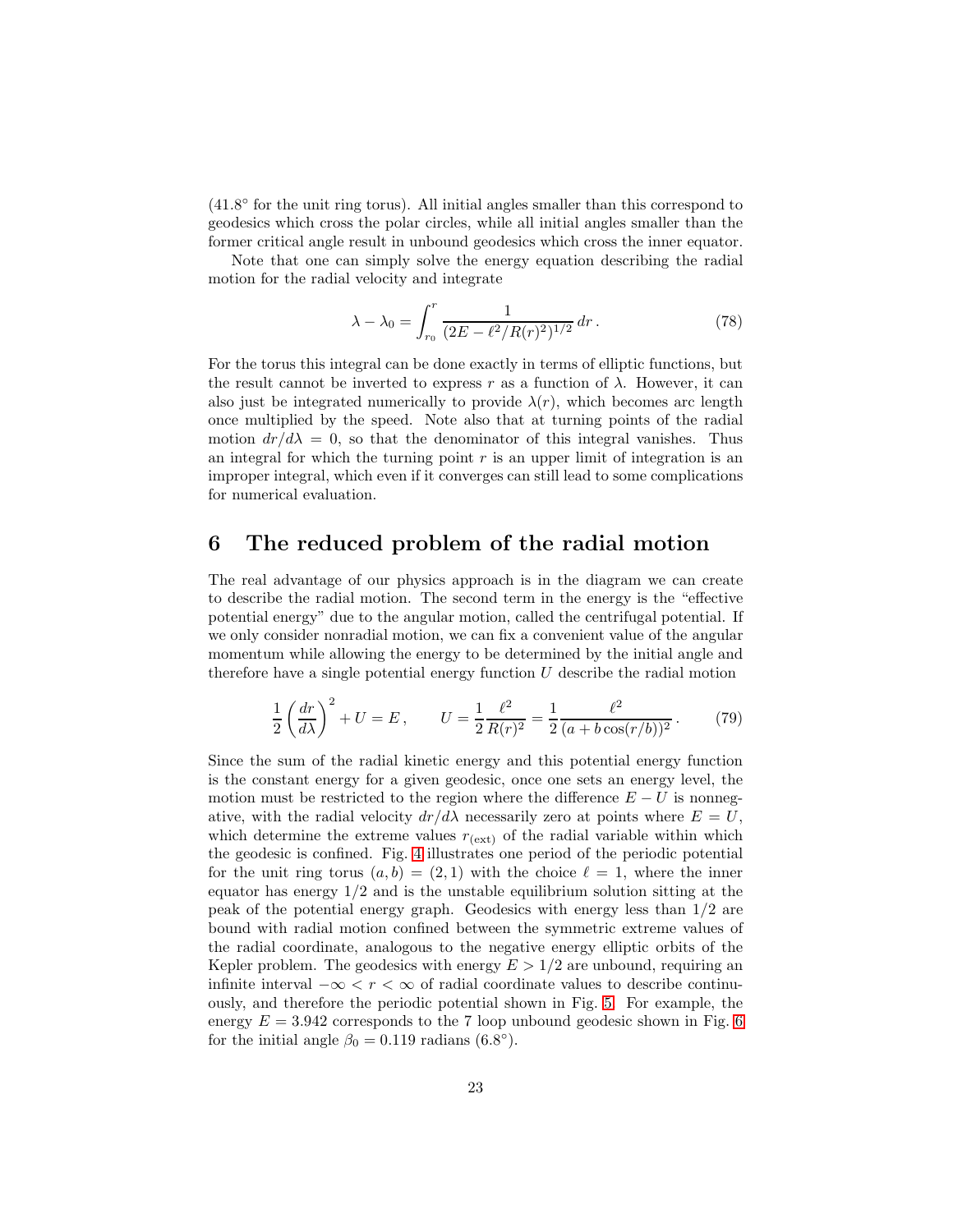

<span id="page-23-0"></span>Figure 4: The unit angular momentum potential (i.e., for  $\ell^2 = 1$ ) for "nonradial" torus geodesics starting on the outer equator on the unit ring torus  $(a, b) = (2, 1)$ , where  $r = \chi$ . If the energy is less than 1/2, the geodesics do not make it through the hole:  $|r_{\text{max}}| < \pi$ . Of course the potential is periodic as well, and we have only shown one period here:  $-\pi \leq r \leq \pi$ . For energy larger than  $1/2$ , the variable r is unbounded. Five energy levels are shown: 2 typical bound geodesics  $(E < 1/2)$ , 1 unique bound geodesic asymptotically approaching the inner equator  $(E = 1/2)$ , and 2 typical unbound geodesics  $(E > 1/2)$ . The bound geodesics have symmetric extremal radii. The potential minimum corresponds to the outer equator, and the potential maximum to the inner equator.

If we return to the original second order equation for the radial variable and replace the angular velocity using conservation of angular momentum we get

$$
\frac{d^2r}{d\lambda^2} = R'(r)R(r)\left(\frac{d\theta}{d\lambda}\right)^2 = R'(r)R(r)\left(\frac{\ell}{R(r)^2}\right)^2 = \frac{\ell^2R'(r)}{R(r)^3} = -\frac{dU}{dr}.
$$
 (80)

This shows that the effective potential really does generate the radial component of the effective (specific) force through its derivative. However, we are spared having to deal with this second order equation since we have its first integral already, namely the energy relation. Note that this effective force is really just the radial coordinate acceleration required to keep the geodesic direction unchanged and is not a true force. The only real force on the motion (if this were a real point particle in motion) is the force normal to the surface required to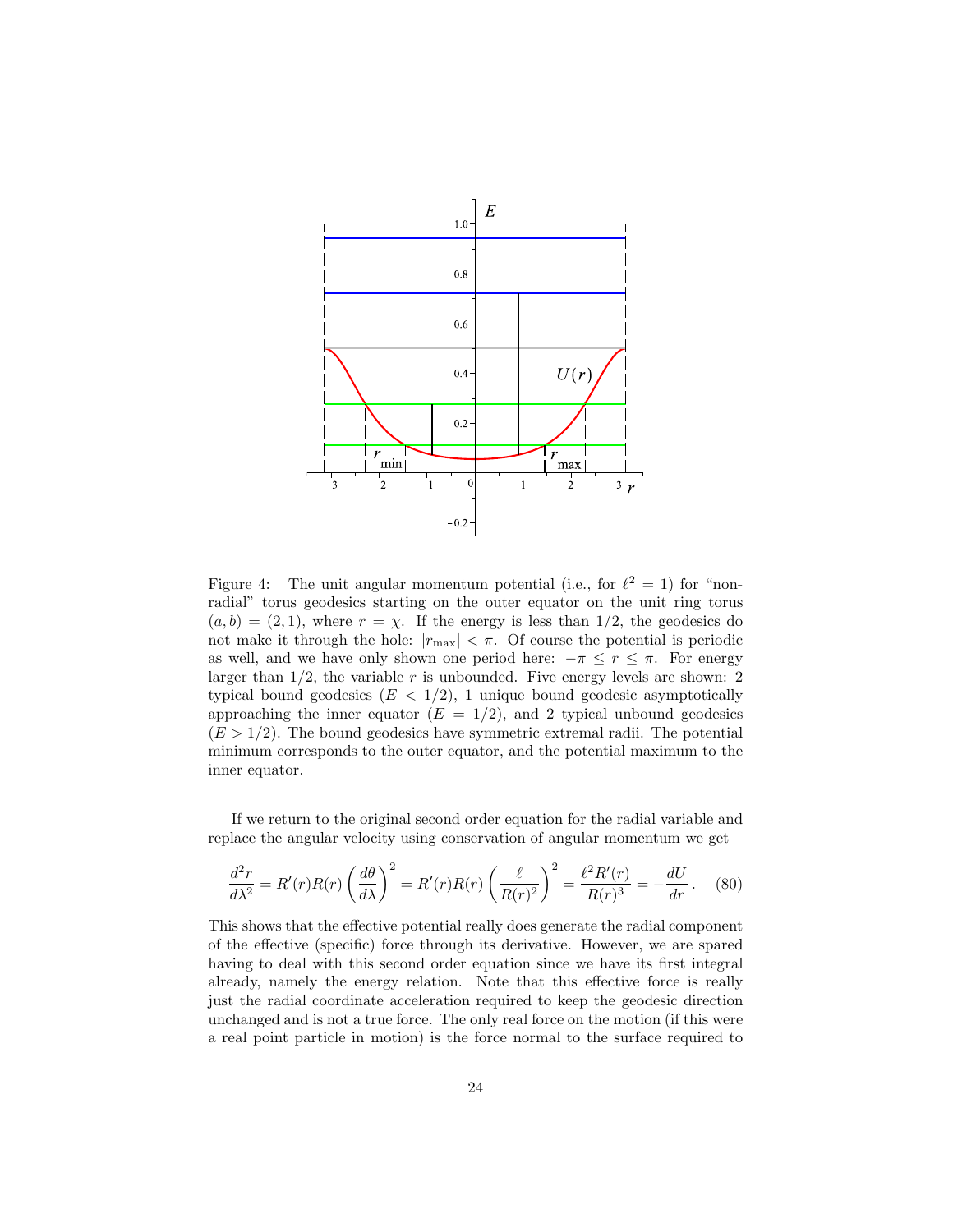

<span id="page-24-0"></span>Figure 5: The energy levels  $E > \frac{1}{2}$  for the unbound geodesics on the unit ring torus of type  $[m, 1; 1]$  for  $m = 1, \ldots, 7$ . Here the periodic potential merely slows down or speeds up their monotonic unbounded radial motion.

keep the curve from leaving the surface, a force which arises from the constraint that the motion remain within the surface. For completeness we show that the constancy of energy implies the second order radial equation by a simple derivative calculation. If the energy is constant but  $r$  is not constant, then

$$
E = \frac{1}{2} \left( \frac{dr}{d\lambda} \right)^2 + \frac{1}{2} \frac{\ell^2}{R(r)^2}, \quad \frac{dE}{dt} = \frac{dr}{d\lambda} \left( \frac{d^2r}{d\lambda^2} - \frac{\ell^2 R'(r)}{R(r)^3} \right). \tag{81}
$$

the expression in parentheses on the right hand side of the last equation must be zero, which is the second order radial equation.

When the potential has a critical point where the derivative is zero, we obtain an equilibrium solution for which the radial variable is constant, namely a  $\theta$  coordinate line (a parallel) which is a horizontal geodesic circle of revolution. If the second derivative is positive (a local minimum), it is a stable equilibrium since for slightly larger energies the radial motion will be confined to a narrow interval of radii around it, while if the second derivative is negative, it will correspond to an unstable equilibrium since the radial motion will go far from the initial value. The torus has a periodic potential (we must consider  $r$  unbounded to describe motion which wraps multiple times around the circular cross-section) in the shape of a repeated "potential well" as shown in Fig. [5](#page-24-0) for a ring torus.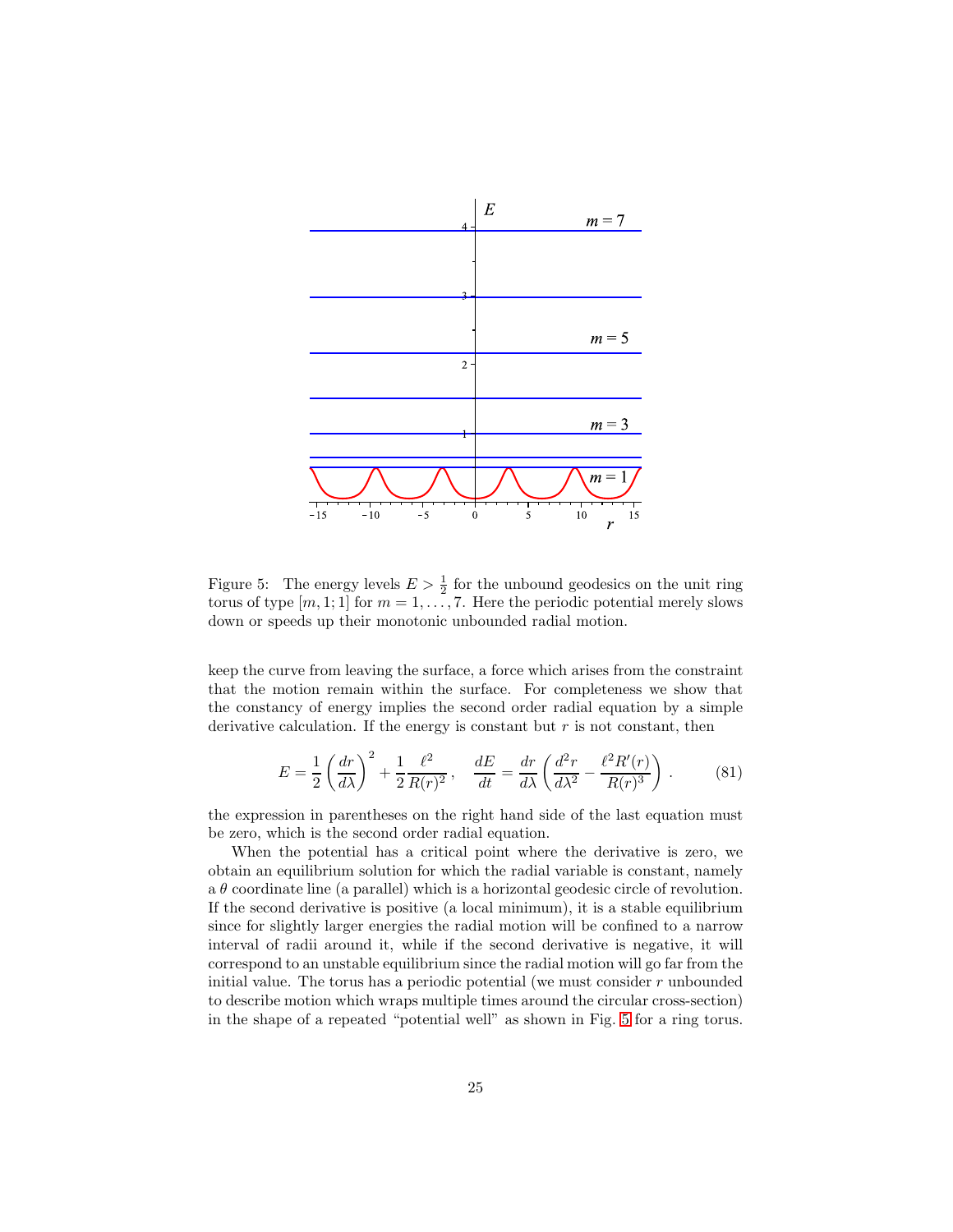

<span id="page-25-0"></span>Figure 6: An closed geodesic [7, 1; 1] for the unit ring torus with 7 loops crossing the inner equator, corresponding to an initial angle of  $\beta \approx 0.119 \; (\approx 6.81^{\circ})$  and relatively high energy  $E = 3.942$  on the unit ring torus.

The bottom of the well where

$$
U = U(0) = \frac{\ell^2}{2R(0)^2} = \frac{\ell^2}{2(a+b)^2}
$$
\n(82)

is at  $r = 0 = \chi$  at the outer equator (a stable equilibrium), while the rim of the well is at  $r = \pm \pi b$  or  $\chi = \pm \pi$  at the inner equator (an unstable equilibrium) where

$$
U = U(b\pi) = \frac{\ell^2}{R(b\pi)^2} = \frac{\ell^2}{2(a-b)^2}.
$$
 (83)

The "walls" of the potential act as a barrier to reaching the inner equator unless the energy is sufficiently high to overcome this barrier. The turning points  $r = r_{(\text{max})}, r_{(\text{min})}$  of the radial motion for this case occur at the minimum radius  $R(r)$  allowed by conservation of angular momentum: where the energy level intersects the potential graph. The maximum angular velocity  $d\theta/d\lambda$  occurs at these turning points where the radial velocity is momentarily zero, simply by conservation of angular momentum since these turning points are closest to the symmetry axis about which the geodesic is revolving. For the horn torus, the rim of the potential well moves up to positive infinity, so that the nonradial unbound geodesics disappear.

By fixing the angular momentum, one can consider a single potential function instead of a family at the cost of allowing the variable energy to describe different geodesics. For example, if we consider an initial point at the origin of coordinates on the outer equator (see Fig. [3\)](#page-19-0), we only have to vary the angle of the direction of the velocity to describe the 1-parameter family of distinct geodesic paths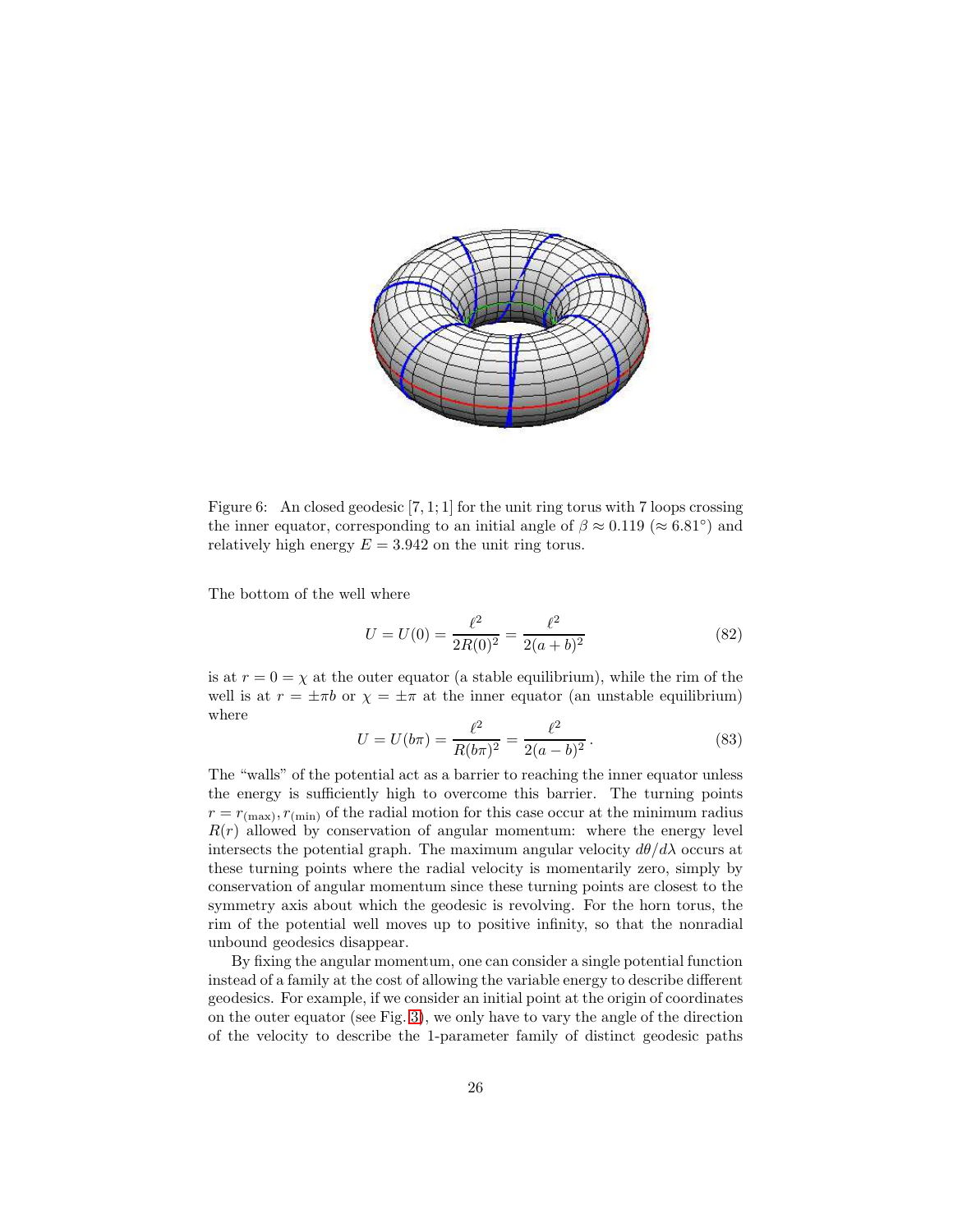which emanate from the initial position, and the different inclination angles correspond to the different values of the energy (equivalently of the speed). There are a number of obvious choices to fix  $\ell \neq 0$  in the potential function which only depend on the shape parameter

$$
U = \frac{\ell^2}{2R(r)^2} = \frac{\ell^2}{2(a + b\cos(r/b))^2} = \frac{\ell^2/b^2}{2(c + 1 + \cos(r/b))^2}.
$$
 (84)

For example, setting  $|\ell| = R(0), R(b\pi), b$  or equivalently  $|\ell|/b = (a+b)/b$ ,  $(a-b)/b$  $b/b$ ,  $1 = c + 1, c, 1$  leads to values at the outer and inner equators respectively of

$$
U(0) = \frac{1}{2}, \frac{1}{2} \left( \frac{c}{c+2} \right)^2, \frac{1}{2(c+2)^2}, \ U(b \pi) = \frac{1}{2} \left( \frac{c+2}{c} \right)^2, \frac{1}{2}, \frac{1}{2c^2}. \tag{85}
$$

The middle choice won't work for horn tori where  $c = 0$ . For the unit ring torus  $(c = 1)$  either of the last two choices are the same as simply setting  $|\ell| = 1$ , which will be assumed below in the unit ring torus examples.

This latter potential is illustrated in Figs. [4](#page-23-0) and [5](#page-24-0) for the unit ring torus. Those orbits for which  $|\chi_{(\text{max})}| \leq \pi$  are referred to as the bound orbits since the range of the radial variable is confined to a finite interval of values which is symmetric about the center  $r = 0$  because of the reflection symmetry of the potential about its center. In the physics language, the bound geodesics are "trapped" in the potential "well," while the unbound geodesics are free to pass from one well to the next as they continue to loop around the torus forever. For the energy level  $\frac{1}{2}$ , there are two geodesics. One is the inner equator which is an unstable equilibrium, and the other is a geodesic which asymptotically approaches the inner equator both from above and from below at the two limiting turning points of the radial motion, revolving an infinite number of times around the symmetry axis in each direction. If the energy is larger than  $\frac{1}{2}$ , the orbits are referred to as unbound since one requires an unbounded range of the radial variable to describe them continuously. Note that only the inner equator geodesic does not pass through the outer equator (obviously!), so initial data at a point on the outer equator is enough to describe all other geodesics.

Thus from the potential diagram typical of all ring tori, one sees five classes of geodesics: the inner and outer equators, the geodesic asymptotic to the inner equator, the remaining bound geodesics, and the unbound geodesics, to which we must add the sixth type, namely the radial geodesics since the radial coordinate lines are geodesics for any surface of revolution, as they must be because of the reflection symmetry about the plane cross-section of the surface whose intersection is the given radial coordinate line.

On the other hand when one passes from ring tori to the horn torus by decreasing the shape parameter  $c$  to zero, the energy level for the inner equator grows to positive infinity and the nonradial unbound geodesics disappear. All geodesics are trapped in the infinite potential well whose walls go to infinity at the inner equator where  $R(r) = 0$ . Continuing into the spindle tori, one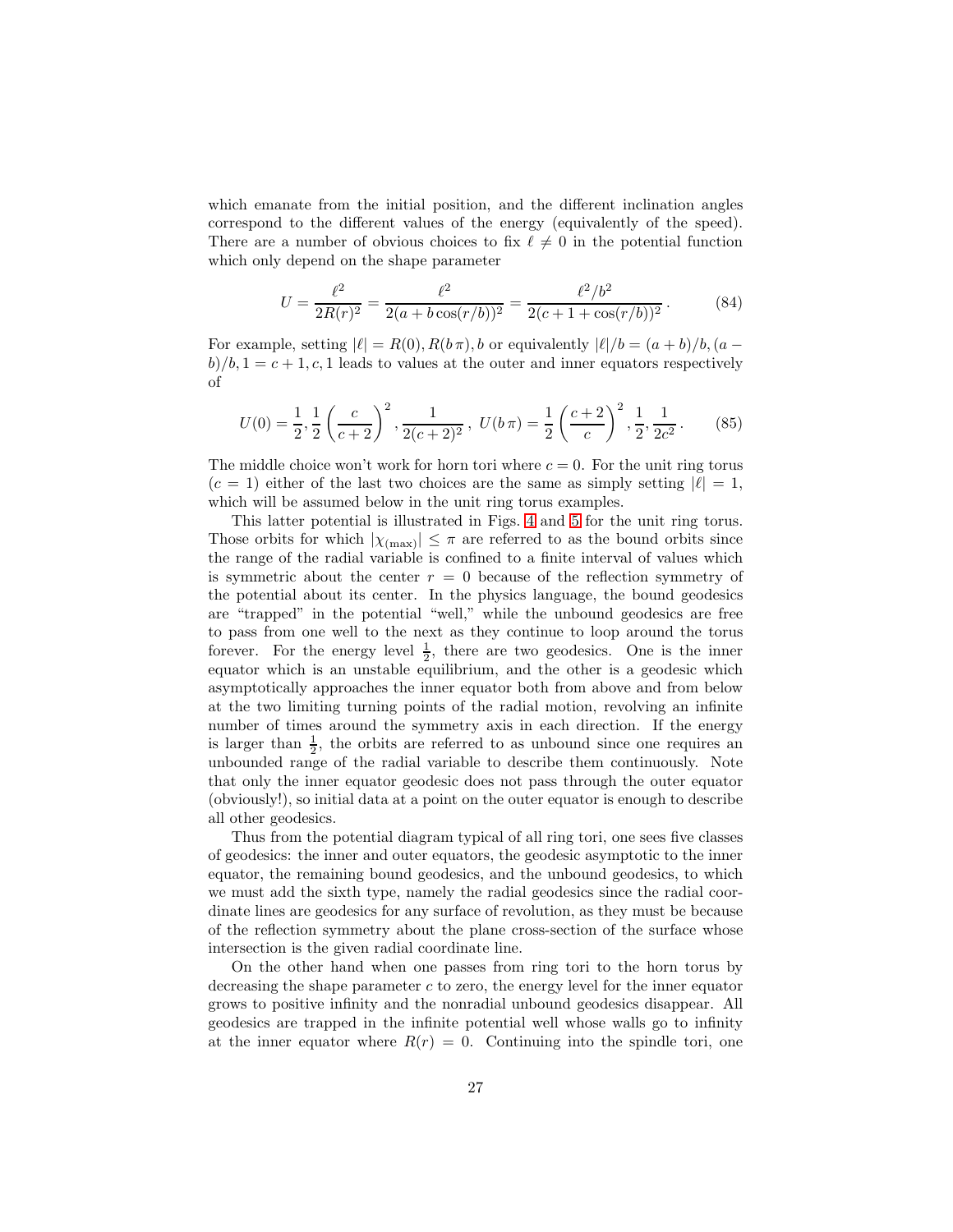

<span id="page-27-0"></span>Figure 7: The potential for the  $(a, b, c) = (1, 1, 0)$  unit horn torus (left) on the interval  $-\pi \le r \le \pi$  and for the  $(a, b, c) = (1/2, 1, -1/2)$  spindle torus (right) on the interval  $-2\pi \le r \le 2\pi$ . The horn torus has a single equilibrium solution at the outer equator at the origin, with infinite potential walls surrounding the inner equator. The spindle torus has equilibrium solutions at both the outer (apple) equator (center well) and the inner (lemon) equator (outer wells), and nonradial geodesics are confined to either the lemon or spindle. Turning points for one energy level are shown for both cases.

has two separate sets of nonradial bound geodesics confined either to the apple or the lemon component of the torus, and the two points of self-intersection are protected by the infinite potential walls surrounding the axis of symmetry. The infinite values of the potential occur at  $\pm r_{\infty}/b = \pm \chi_{\infty}$  where  $R(r_{\infty}) = 0$ , namely

$$
\chi_{\infty} = \arccos(-a/b) = \arccos(-(c+1)). \tag{86}
$$

There are two stable equilibrium solutions, one at the inner equator on the lemon and one at the outer equator on the apple. These potentials are illustrated in Fig. [7,](#page-27-0) where the condition  $|\ell|/b = 1$  is assumed so that  $U(0) = 1/2(c+2)^{-2} <$  $1/2$  and  $U(b\pi) = 1/2c^{-2} > 1/2$ . As one decreases c from 0 towards -1 the inner well narrows and rises as  $\chi_{\infty} \to \pi/2$  and the outer well widens and deepens, until at the limiting case  $c = -1$  of the sphere, the inner and outer wells are the same shape, and only the inner well is needed to describe the nonradial geodesics, all of which are bound and closed with  $-\pi/2 < r < \pi/2$ . Note that if we allow −b < a < 0 or −2 < c < −1, then we again get the spindle tori but with  $r = 0$  now describing the inner equator on the lemon surface. This allows one to describe the lemon geodesics using initial data at the origin of coordinates  $(r, \theta) = (0, 0)$  as in the remaining cases.

Since the outer equator is a stable equilibrium, nearby geodesics will oscillate about it with a frequency that is easily calculated by approximating the bottom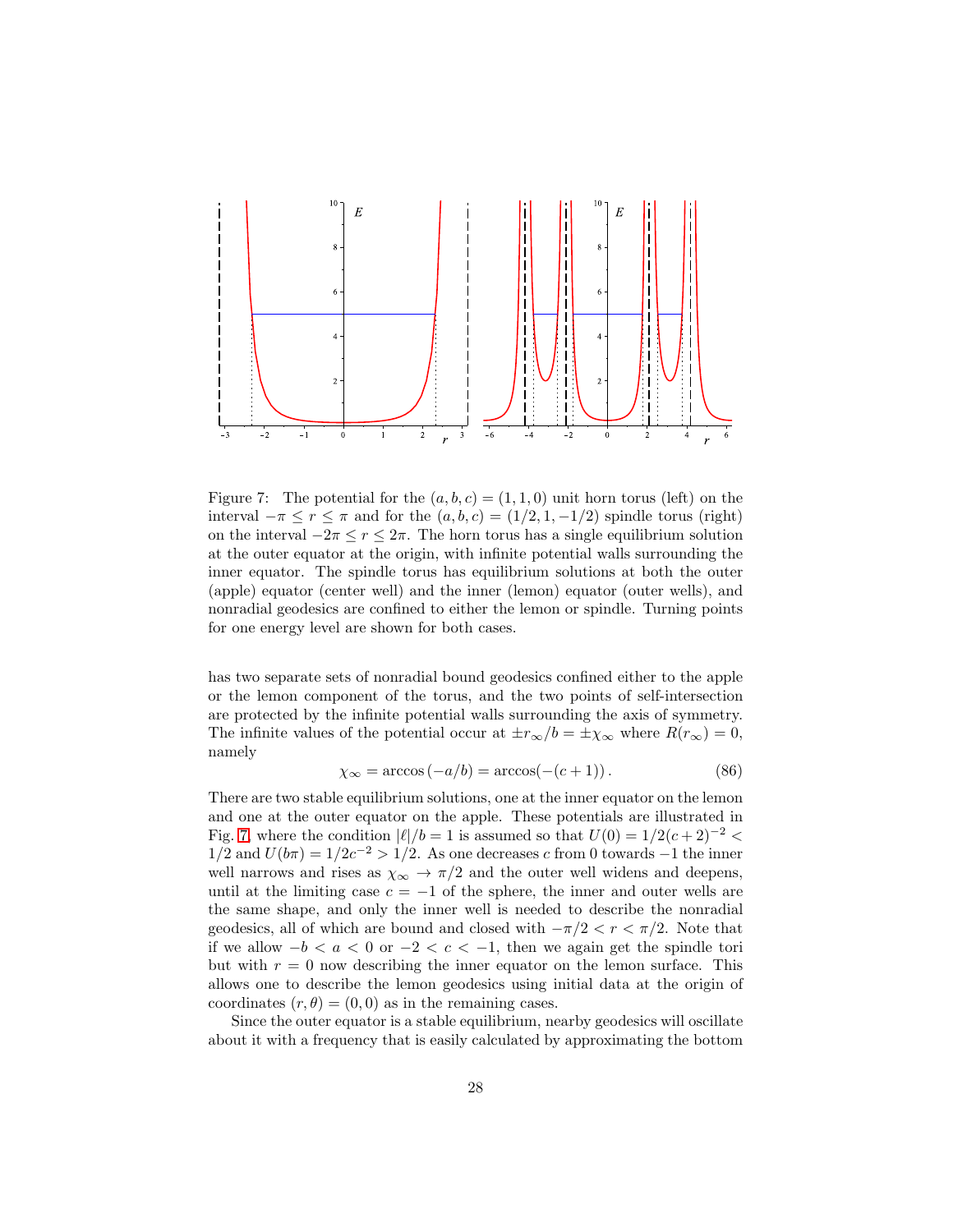of the potential well by its quadratic Taylor polynomial. The equations of motion for these limiting solutions are then

$$
r = 0:
$$
\n
$$
\left. \frac{d\theta}{d\lambda} \right|_{r=0} = \frac{\ell}{(a+b)^2} \to \theta = \frac{\ell}{(a+b)^2} \lambda,
$$
\n
$$
r \ll b:
$$
\n
$$
E = \frac{1}{2} \left( \frac{dr}{d\lambda} \right)^2 + \frac{\ell^2}{(a+b)^2} + \frac{\ell^2 r^2}{2b(a+b)^3},
$$

having imposed the initial condition  $\theta = 0$  at  $\lambda = 0$  on the angular solution. Defining

$$
\omega = \frac{|\ell|}{[b(a+b)^3]^{1/2}}, \quad \frac{1}{2}\mathcal{R}^2 = E - \frac{\ell^2}{(a+b)^2}
$$
(87)

the energy equation describes a simple harmonic oscillator

$$
\mathcal{R}^2 = \left(\frac{dr}{d\lambda}\right)^2 + \omega^2 r^2.
$$
\n(88)

Integrating this for  $\lambda$  as a function of r (solve for  $d\lambda$  and integrate), imposing the initial condition  $\lambda = 0$  at  $r = 0$  yields the result

$$
r = \pm \mathcal{R}\sin(\omega\lambda) = \pm \mathcal{R}\sin((c+2)^{1/2}\theta). \tag{89}
$$

Thus there are  $(c+2)^{1/2}$  radial oscillations during one revolution about the symmetry axis, or  $\sqrt{3} \approx 1.73$  for the unit ring torus. The final equation here, having eliminated the parameter  $\lambda$ , directly gives the orbit equation for this case, namely the path traced out by these limiting geodesics near the outer equator. Note that the smallest positive integer value of the positive shape parameter that leads to an asymptotically closed orbit for the small oscillations at the outer equator is  $c = 2$  (i.e.,  $a/b = 3$ ), with 2 oscillations per revolution. For a sphere (limiting value  $c = -1$ ) this leads to one oscillation per revolution, corresponding to a great circle, which also characterizes the exact oscillations about the equator of any amplitude. For the redundant parameter range  $-2 < c < -1$  for spindle tori (duplicating the range  $-1 < c < 0$ ) where  $r = 0$  instead corresponds to the inner equator (on the lemon) of the self-intersecting torus, one finds an infinite number of values of c for which the periodic limiting small amplitude oscillations have a period which is an integer multiple of the length of the inner equator.

### 7 The orbits

If we are only interested in the paths traced out by the geodesics (the orbits), we can easily eliminate the affine parameter  $\lambda$  and get a direct integral relationship between  $\theta$  and r in general, first solving the energy equation for the radial velocity and then using the chain rule

$$
\frac{d\theta}{dr} = \frac{d\theta}{d\lambda} / \frac{dr}{d\lambda} = \frac{\ell}{R(r)^2} \frac{1}{(2E - \ell^2 / R(r)^2)^{1/2}} = \frac{\ell}{R(r)} \frac{1}{(2ER(r)^2 - \ell^2)^{1/2}}.
$$
 (90)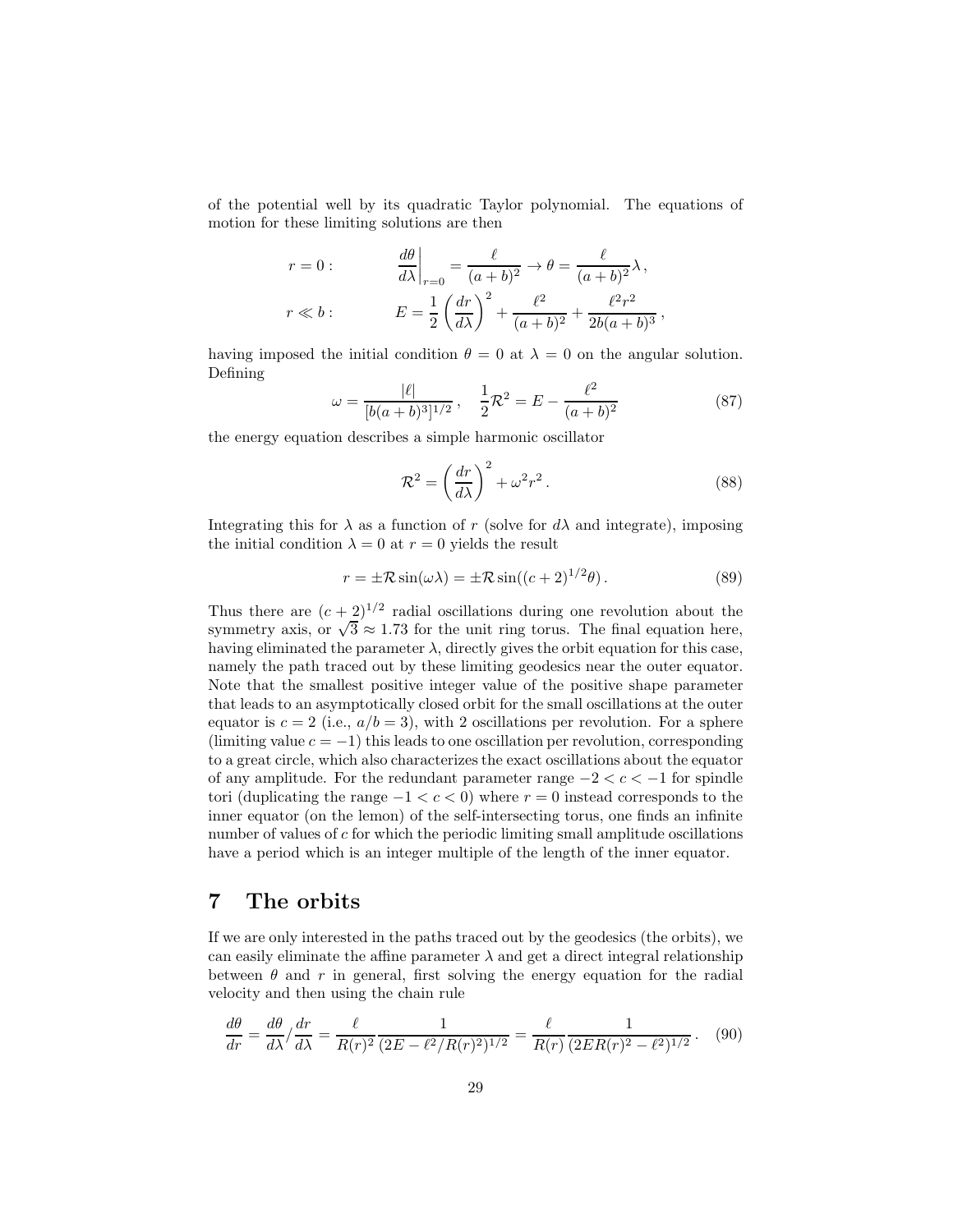

<span id="page-29-0"></span>Figure 8: Periodic orbits [3, 2; 1] (left, unbound) and [3, 2; 0] (right, bound) for the unit ring torus corresponding to an initial angles of  $\beta_0 = 0.0.3226$  (18.5°) and  $\beta_0 = 0.7167 \ (41.1^\circ).$ 

Note that this goes infinite at a turning point of the radial motion where  $dr/d\lambda =$ 0. This expression can be integrated and expressed in terms of the initial data at  $(r, \theta) = (0, 0)$  parametrized by the initial polar angle  $\beta_0$  by using the relation

$$
E = \frac{\ell^2}{2R(0)^2 \sin^2 \beta_0},\tag{91}
$$

which leads to

$$
\theta = \int_0^r \frac{R(0) \sin \beta_0}{R(r)(R(r)^2 - R(0)^2 \sin^2 \beta_0)^{1/2}} dr = F(r, \beta_0)
$$
  
= 
$$
\int_0^{\chi} \frac{(c+1) \sin \beta_0}{(c+1+\cos \chi)[(c+1+\cos \chi)^2 - (c+1)^2 \sin^2 \beta_0]^{1/2}} d\chi
$$
  
= 
$$
G(\chi, \beta_0).
$$
 (92)

Since this integral cannot be done in closed form unless  $c = -1$  (the limiting case of a sphere), one must numerically integrate this. Introduce the reciprocal of the angle  $\theta$  measured in cycles (i.e., the reciprocal of  $\theta/(2\pi)$ )

$$
N(\chi, \beta_0) = \frac{2\pi}{G(\chi, \beta_0)}, \quad \beta_0 < \beta_{\text{(crit)}}.
$$
\n
$$
(93)
$$

This can be used to numerically determine the values of the initial angle  $\beta_0$ which correspond to closed orbits.

For an unbound geodesic the value of this quantity after one radial oscillation is the theta frequency function  $N(2\pi, \beta_0) = 2\pi/G(2\pi, \beta_0)$  associated with the theta period  $G(2\pi, \beta_0)$ . This quantity is the number of times the azimuthal increment occurring during that complete oscillation fits into a full azimuthal revolution, i.e, the number of radial oscillations per azimuthal revolution. If this is a rational number  $m/n$ 

$$
N(2\pi, \beta_0) = \frac{m}{n},\tag{94}
$$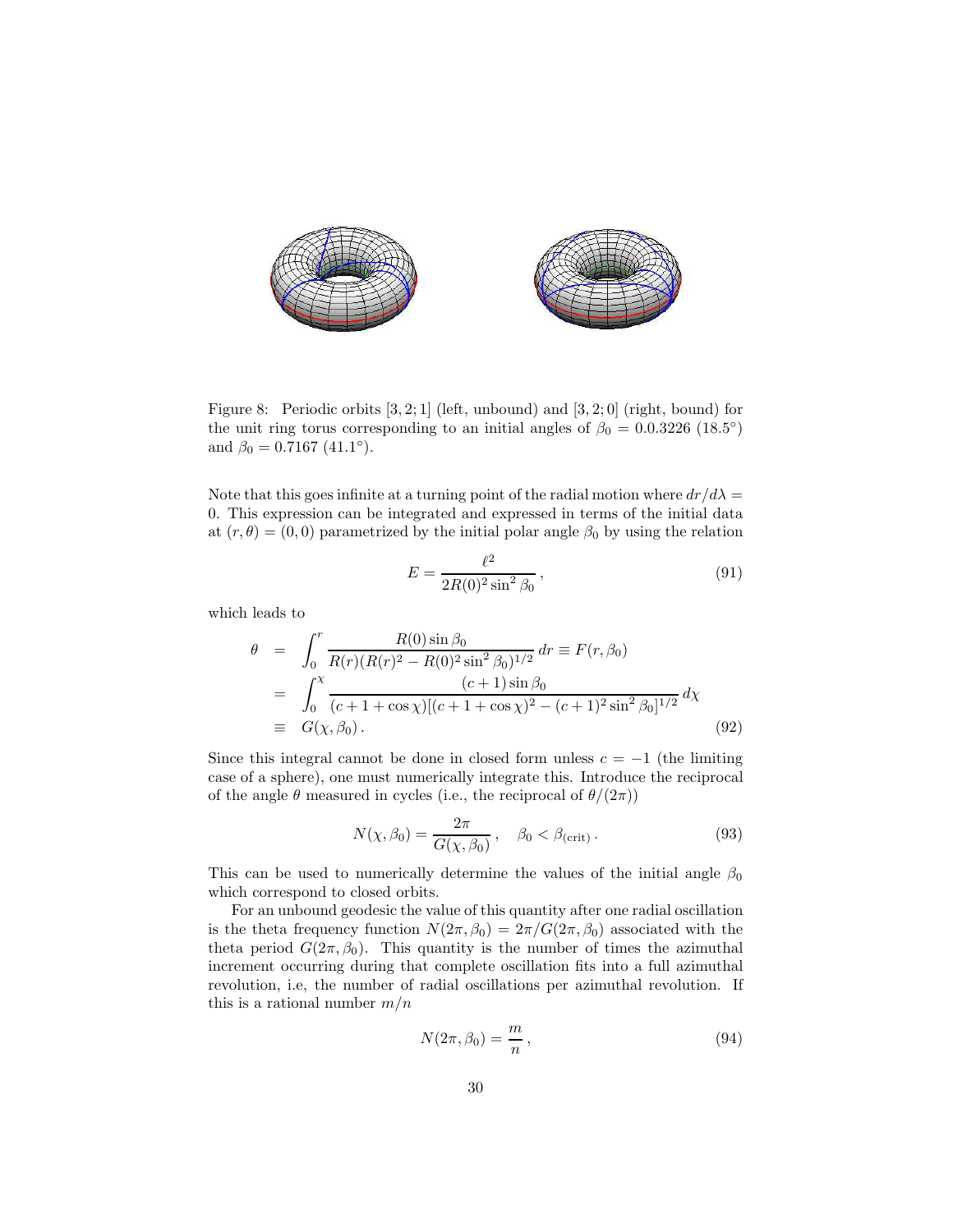

<span id="page-30-0"></span>Figure 9: The number  $N(2\pi, \beta_0)$  of radial oscillations per azimuthal revolution for the unbound geodesics on the unit ring torus plotted versus the initial angle  $\beta_0$  first over the interval  $[0, \beta_{\text{(crit)}}]$  and then for  $[0.9999\beta_{\text{(crit)}}, \beta_{\text{(crit)}}]$ , where  $\beta_{\text{(crit)}} \approx 0.3398$ . The dashed line shows the asymptotic  $k/\beta_0$  approximation for small angles. The rational values  $N(2\pi, \beta_0) = m/n$  correspond to the unbound closed geodesics of type  $[m, n; 1]$ .

then after  $m$  radial oscillations,  $n$  azimuthal revolutions will take place, corresponding to an unbound geodesic of type  $[m, n; 1]$ . Fig. [9](#page-30-0) shows a plot of  $N(2\pi, \beta_0)$  over the entire interval  $\beta \in [0, \beta_{\text{(crit)}})$  of values corresponding to the unbounded geodesics moving up initially in the positive  $\theta$  direction. The graph rises very quickly due to a vertical asymptote at  $\beta_0 = 0$ , while it decreases extremely slowly to its limiting value  $\lim_{\beta_0 \to \beta_{\text{(crit)}}} N(2\pi, \beta_0) = 0$  where it approaches a vertical tangent, as shown in a closeup of the endpoint behavior.

The integral  $F(\pi, \beta_{\text{(crit)}})$  is an improper integral whose integrand denominator goes to zero at the right endpoint, and it has an infinite value corresponding to the infinite number of azimuthal revolutions which occur as the critical geodesic asymptotically approaches the inner equator. The reciprocal  $N(\pi, \beta_0)$ therefore goes to zero as  $\beta_0 \rightarrow \beta_{\text{(crit)}}$  from the left, but very slowly. To get an idea of how slowly, set  $\beta_0 = \beta_{\text{(crit)}}$  (which satisfies  $(c+1) \sin \beta_{\text{(crit)}} = c$ ), and evaluate the Taylor expansion about  $\chi = \pi$  of the reciprocal of the integrand of  $F(\pi, \beta_{\text{(crit)}})/(2\pi)$  to find that the leading behavior of the integrand at its endpoint  $\chi=\pi$  is

$$
\frac{1}{2\pi c^{1/2}(\pi - \chi)}\tag{95}
$$

so its antiderivative behaves like

$$
\frac{1}{2\pi c^{1/2}}\ln[(\pi - \chi)^{-1}].
$$
\n(96)

Thus if in the discrete numerical plotting of this function at the endpoint, if the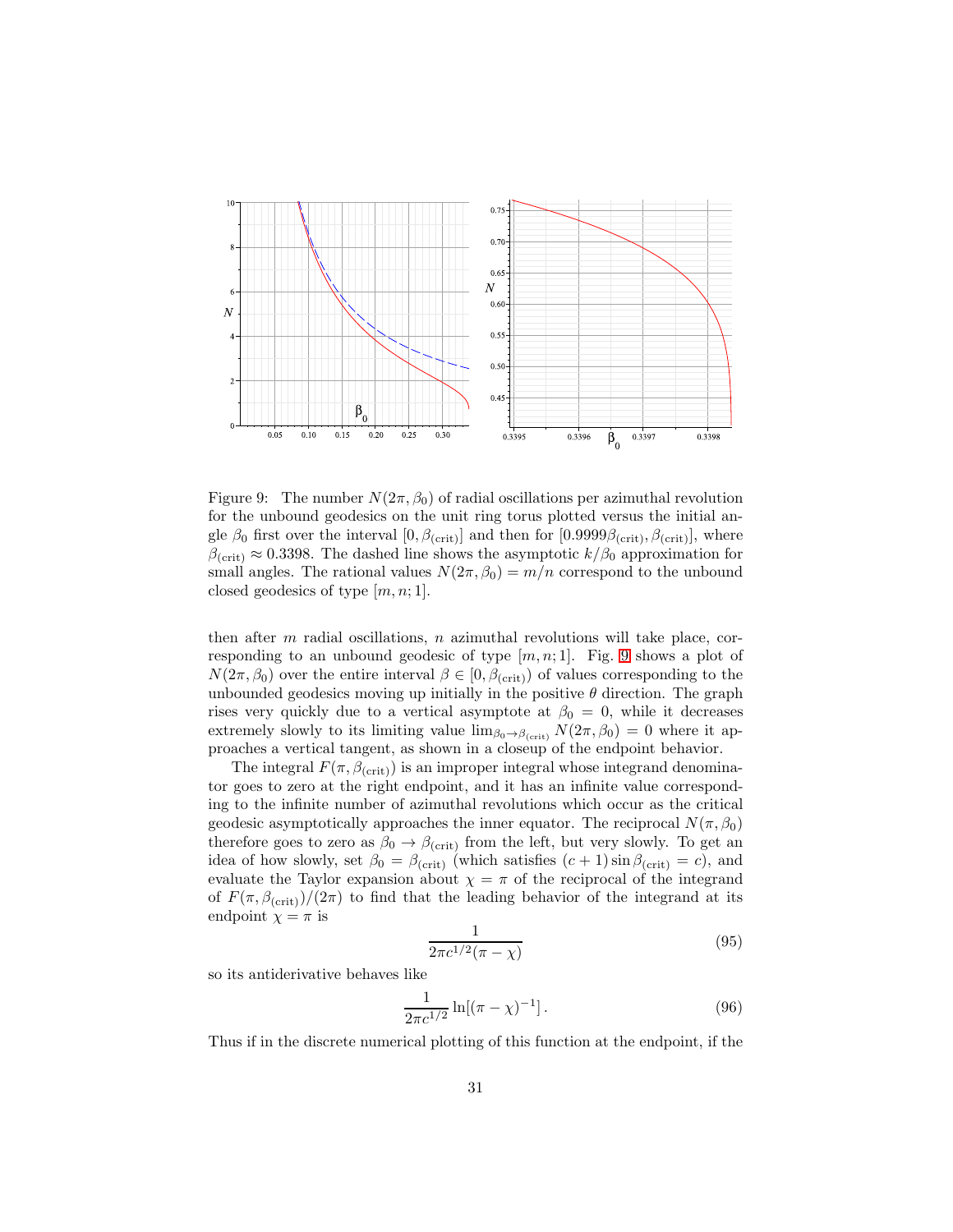last sampled point is  $\pi - \chi = 10^{-10}$ , say, then the value of the antiderivative there for the unit ring torus  $(c = 1)$  is only about

$$
\frac{1}{2\pi}\ln[(\pi - \chi)^{-1}] \approx 3.3.
$$
 (97)

The reciprocal of this gives a rough idea of the value of N reached by this last sampled point. This means numerically finding rational values of N for even relatively large proper fractions where  $\beta_0$  is close to the critical value will be difficult. For example, for the unit ring torus where  $\beta_{\text{(crit)}} \approx 0.3398369094$ (19.471<sup>°</sup>), one easily finds  $\beta_0 = 0.2382795502$  (13.7<sup>°</sup>) for the [3, 1; 1] geodesics and  $\beta_0 = 0.0.3226432999$  (18.5°) for the [3, 2; 1] geodesics, but the result  $\beta_0 =$  $0.0.3226432999$   $(19.454°)$  for the  $[3,4;1]$  geodesic takes a considerable time, while the value  $\beta_0 = 0.3395532232 (19.469°)$  for the [3, 5; 1] geodesic takes too long for a simple root finder to obtain and one must resort to trial and error.

The azimuthal integral  $\theta = G(\chi, \beta_0)$  for the orbits of the unbound geodesics can be easily approximated in the limit of very small initial angles where a small increment of the azimuthal angle occurs during one radial oscillation. Under the condition  $\ell/\sqrt{2E} = (a + b) \sin \beta_0 \ll 1$ , the integral approaches

$$
\theta = \int_0^\chi \frac{\ell}{\sqrt{2E}} \frac{b \, d\chi}{R(b\chi)^2},\tag{98}
$$

which has a complicated exact value but the increment over one revolution  $-\pi \leq \chi \leq \pi$  is relatively simple (computer algebra system exercise)

$$
\Delta \theta = \frac{2\pi ab(a+b)}{(a^2 - b^2)^{3/2}} \beta_0.
$$
\n(99)

This leads to

$$
\beta_0 \to 0: \qquad N(2\pi, \beta_0) \to \frac{(a^2 - b^2)^{3/2}}{ab(a+b)} \frac{1}{\beta_0} = \frac{c^{3/2}(c+2)^{1/2}}{(c+1)} \frac{1}{\beta_0},\qquad(100)
$$

which nicely fits the approach to the vertical asymptote for small angles as shown in Fig. [9.](#page-30-0)

For a bound closed geodesic, the increment  $\Delta\theta$  in  $\theta$  during one radial oscillation cycle is four times the increment from  $\chi = 0$  to  $\chi = \chi_{\text{max}}$ , so one must modify the number of radial oscillations per azimuthal revolution function to

$$
N_{\text{(bound)}}(\beta_0) = \frac{2\pi}{4G(\chi_{\text{max}}(\beta_0), \beta_0)} \le (c+2)^{1/2}, \quad \beta_{\text{(crit)}} < \beta_0 < \frac{\pi}{2}. \tag{101}
$$

This upper bound for the theta frequency of the bound geodesics comes from the limiting case of small radial oscillations about the outer equator which is the largest radius circle of revolution in the torus. Discussed more at length in Appendix C, as the amplitude of the oscillation increases (increasing  $\chi_{(\text{max})}$ ), the conservation of angular momentum at the smaller radii of revolution increases the azimuthal angular velocity compared to the radial motion, thus increasing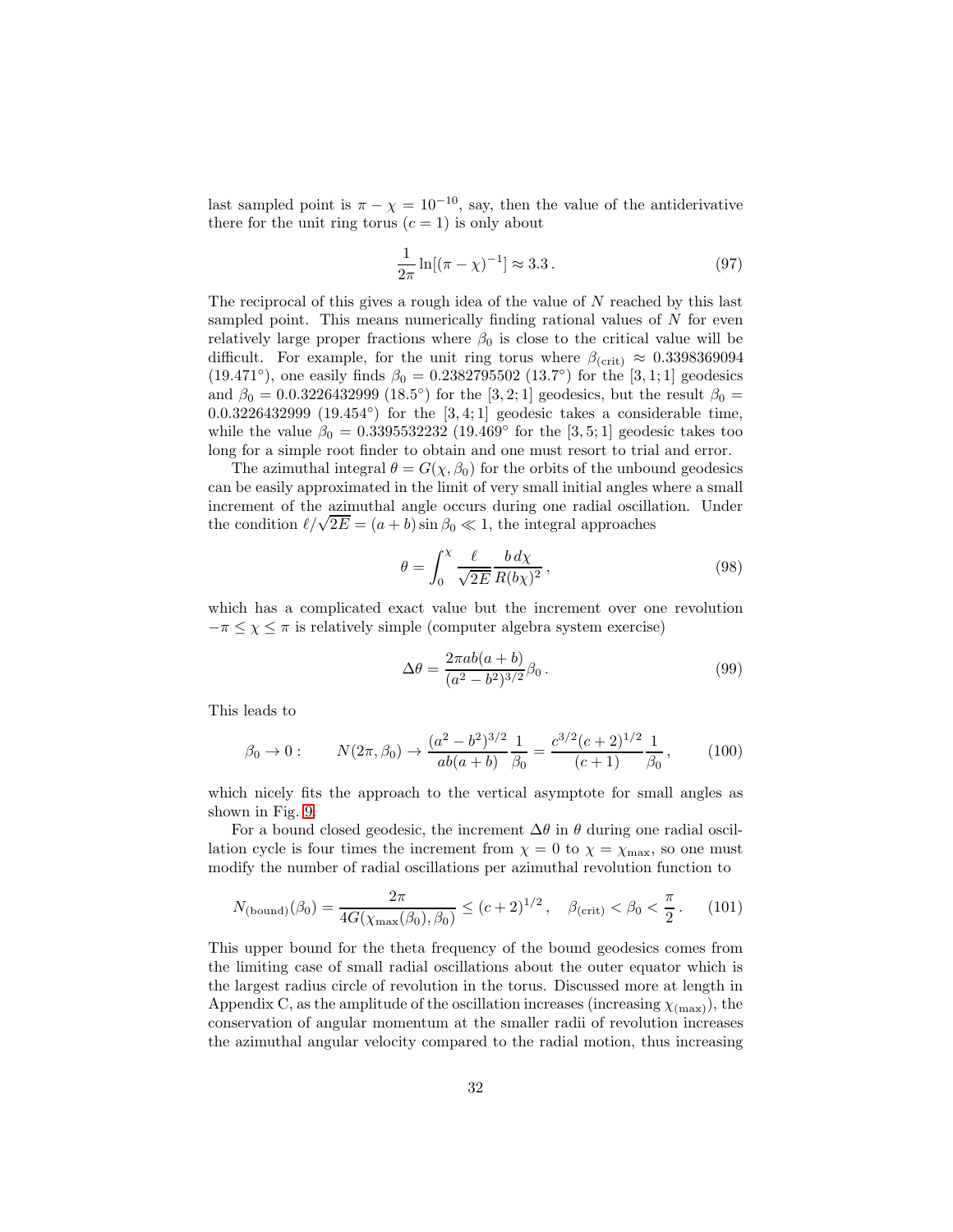

Figure 10: The number  $N(2\pi, \beta_0)$  of radial oscillations in one azimuthal revolution versus the initial angle  $\beta_0 \in (\beta_{\text{(crit)}}, \pi/2]$ , here shown for the unit ring torus with the upper bound  $N(2\pi, \pi/2) = (c+2)^{1/2} = \sqrt{3} \approx 1.73$ . The rational values  $N(2\pi, \beta_0) = m/n$  correspond to the bound closed geodesics of type  $[m, n; 0]$  with m radial oscillations during n azimuthal revolutions.

the ratio of azimuthal revolutions per radial oscillation. Fig. [17](#page-45-0) of Appendix B shows this behavior for the unit ring torus.

The rational values  $N_{\text{(bound)}}(\beta_0) = m/n$  correspond to the bound closed geodesics of type  $[m, n; 0]$  with m radial oscillations during n azimuthal revolutions. This condition must be solved numerically for a given ratio  $m/n$  bounded above by the condition

$$
m/n < (c+2)^{1/2}.
$$

For the unit ring torus where  $(c+1)^{1/2} = \sqrt{3} \approx 1.73$ , for example, the (inequivalent) bound closed geodesics can be organized by increasing  $n$  and then m 44  $\overline{a}$  $\overline{1}$  $\sim$  $\overline{5}$  $\overline{1}$ 

$$
\frac{1}{1}; \frac{1}{2}, \frac{3}{2}; \frac{1}{3}, \frac{4}{3}, \frac{5}{3}; \frac{1}{4}, \frac{3}{4}, \frac{5}{4}; \frac{1}{5}, \frac{2}{5}, \frac{3}{5}, \frac{4}{5}, \frac{6}{5}, \frac{7}{5}, \frac{8}{5}; \dots
$$
\n(102)

For any bound geodesic r is implicitly a periodic function of  $\theta$  with period  $4G(\chi_{\text{max}}(\beta_0), \beta_0)$ . For the closed such geodesics, the above condition simply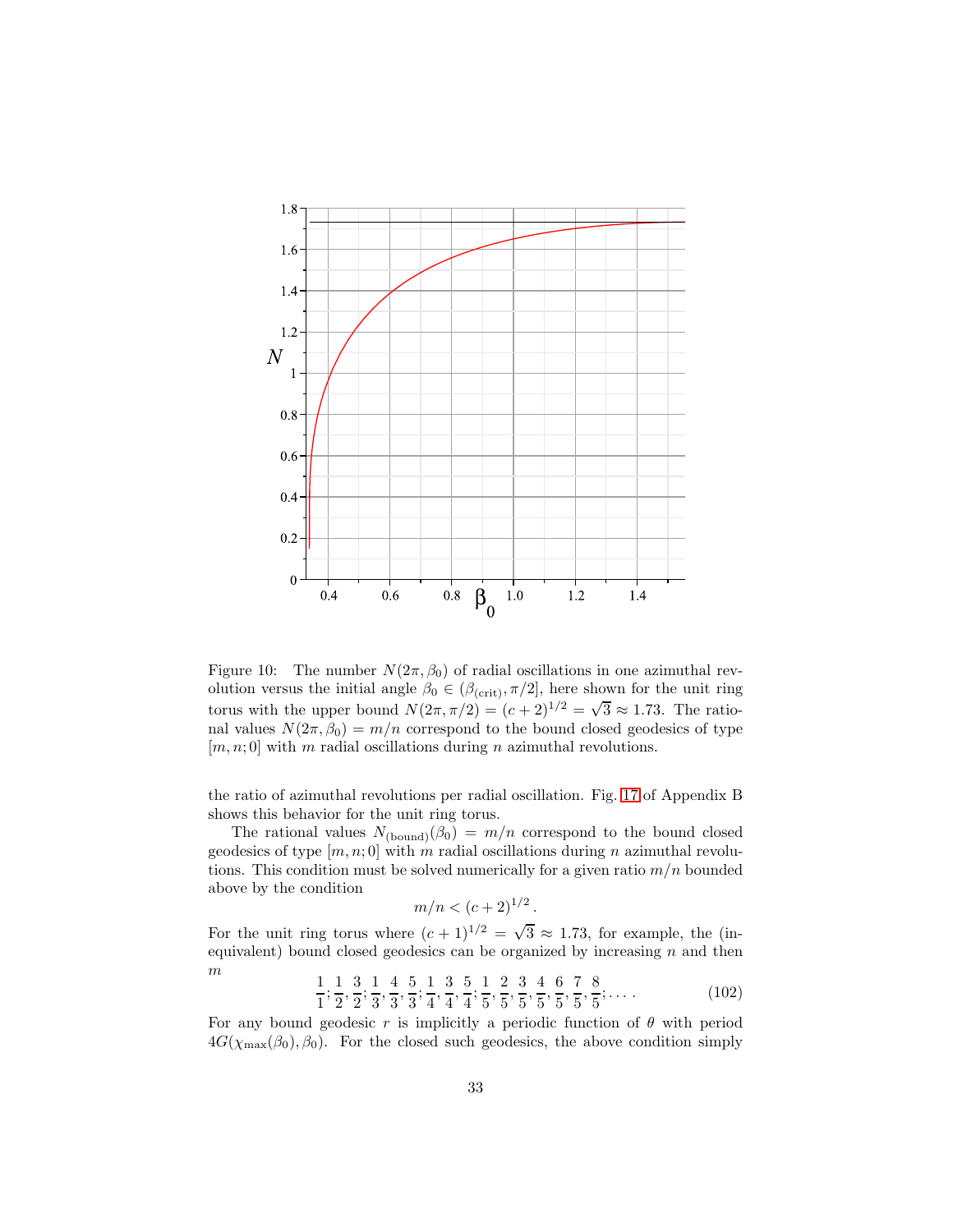

<span id="page-33-0"></span>Figure 11: Bound periodic orbits  $[1, 1; 0]$ ,  $[1, 2; 0]$  for the unit ring torus corresponding to initial angles of  $\beta_0 \approx 0.4097, 0.3422 \approx 23.5^{\circ}, 19.6^{\circ}$  and maximum radius  $\chi_{\text{max}} \approx 143.6^{\circ}, 173.4^{\circ}$  and lengths 15.3, 21.9. Orbits with initial angle  $\beta_0 \leq 41.8^\circ$  reach the North Polar Circle, while orbits with initial angle  $\beta_0 \leq 19.47^{\circ}$  are unbound, passing the inner equator if the inequality is satisfied.

requires that this period be a rational multiple of  $2\pi$ .

Figs. [8](#page-29-0) and [11](#page-33-0) show the first three geodesics of this list. It is relatively easy to find the initial angles for the larger permitted ratios  $m/n$  for sufficiently small integers, but as the ratio  $m/n$  gets smaller, the limiting vertical tangent in the graph of  $N_{\text{(bound)}}(\beta_0)$  as  $\beta_0 \rightarrow \beta_{\text{(crit)}}$  from the right creates problems for accurate determination of the roots where  $N_{\text{(bound)}}$  is a small rational number. Because its reciprocal is an improper integral with a positive integrand that goes to infinity at the critical angle, numerical evaluation will underestimate the result of the integral (because numerically it will only sense some highest value of the integrand in the discrete approximation and miss the infinite contribution). Thus the true angle which gives a particular rational value to  $N_{\text{(bound)}}(\beta_0)$  will have to be a bit bigger to compensate for the lower value of the approximate integral. Thus one can take this underestimate as a starting angle in the full numerical geodesic solver and increase it slightly by trial and error until one closes the orbit. Even for larger values of the ratio  $m/n$  where one can accurately determine the corresponding initial angle, if  $m$  or  $n$  gets too large, one is of course limited again by numerical error in the full geodesic solver since too many radial oscillations or azimuthal revolutions translates into accumulated numerical error, so the orbit may not appear to close. When it fails to close by just a little, one sees a constant rate of "precession" of the node (where the orbit crosses the outer equator  $r = 0$ ) since the crossing angle at the outer equator is the same each time it crosses nearby and hence it repeats the original trajectory but translated around the torus slightly by the amount by which the return position to the outer equator misses the original meridian of its departure. This is illustrated in Fig. [12.](#page-34-0)

#### 8 Lengths of geodesics

Since increments of the affine parameter are only proportional to the arc length of a geodesic segment, one must evaluate the arc length from the affine parameter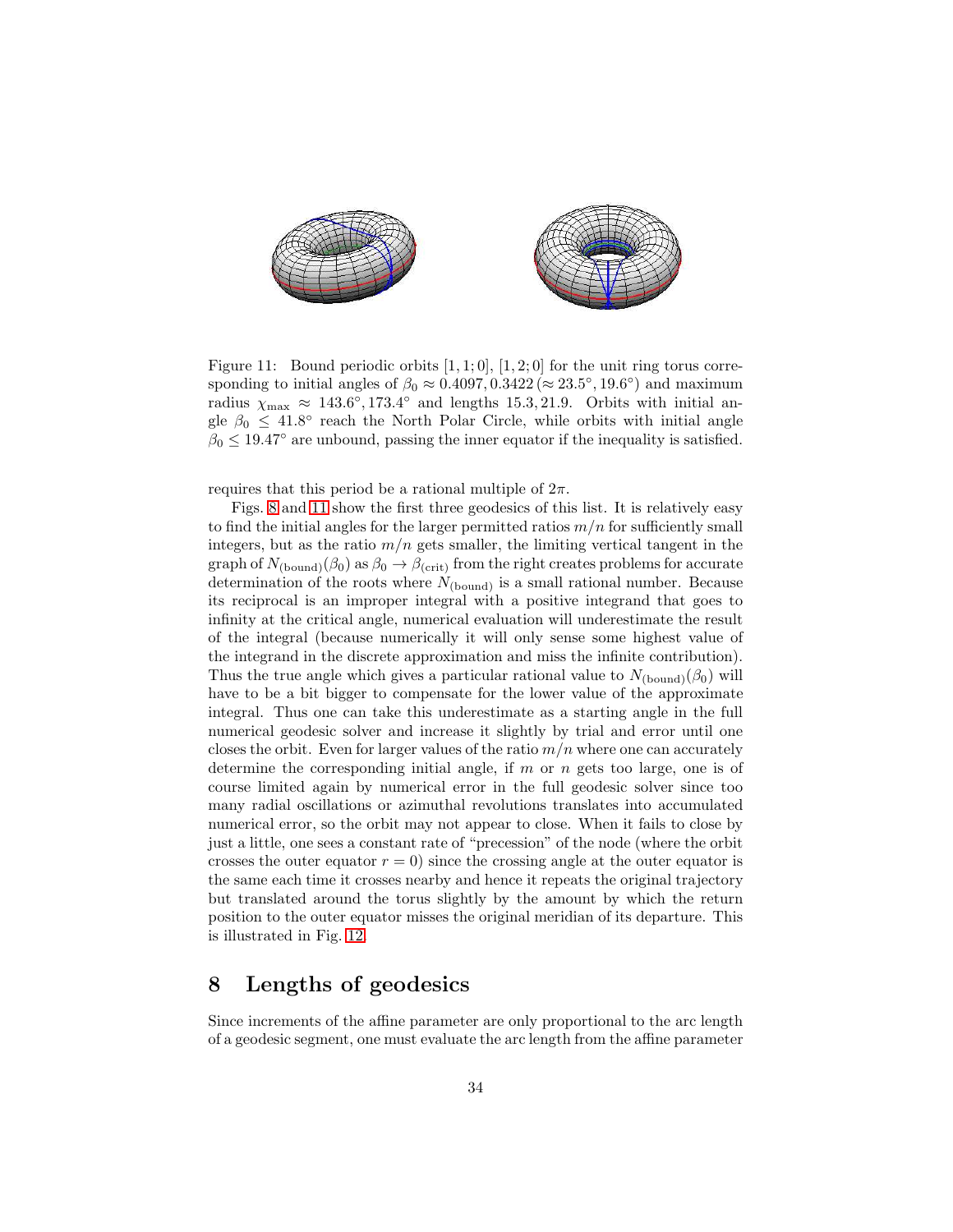

<span id="page-34-0"></span>Figure 12: An almost closed bound geodesic close to the [7, 5; 0] closed geodesic  $(\beta_0 = 0.6124, 35.08$  degrees) with a slightly higher initial angle  $(\beta_0 = 0.614,$ 35.18 degrees) that causes the geodesic to return to the outer equator near the initial meridian a bit too soon, and therefore causing the nodal point of return near the initial meridian to precess in the opposite direction of the orbit (the orbit increases the azimuthal angle, the precession decreases the azimuthal angle of the node). A slightly smaller initial angle would lead to precession in the same direction as the orbit. Trial and error adjustment of the (slightly smaller) approximate initial angle from the integral condition enables one to narrow in on the correct value to as many digits as one has patience for, subject to the unknown accuracy of the numerical integration scheme of course.

increment using the constant of proportionality  $(2E)^{1/2}$ , which is a function of the energy or equivalently of the initial angle. If one has only incomplete information not including the affine parameter increment, like the initial angle for a closed geodesic, the arc length integral remains to be evaluated, say as a function of the interval of radial coordinate values describing the geodesic segment. The corresponding affine parameter integral given in Eq. [\(78\)](#page-22-0) can be evaluated exactly in term of elliptic functions, but the resulting complicated formula is not very enlightening. With a slight modification, this formula may be used to evaluate the arc length of one complete period of the motion for a closed geodesic.

To evaluate the arc length of one period of one of the unbound closed geodesics of the class  $[m, n; 1]$ , one can first evaluate the arc length of one radial loop ( $0 \le r \le 2\pi b$  or  $0 \le \chi \le 2\pi$ ) and then multiply by the number m of radial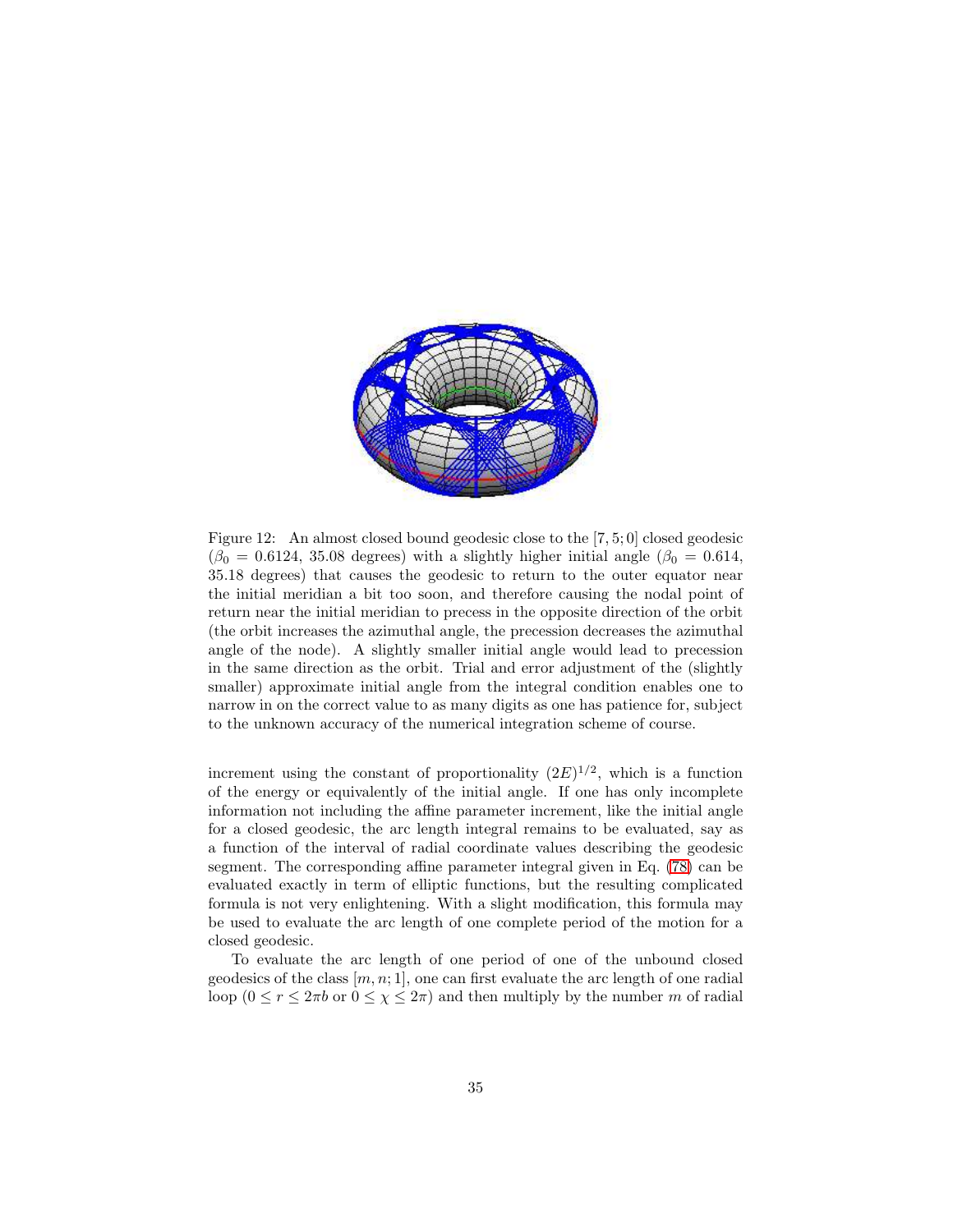loops. The arc length of one radial loop follows from integrating

$$
\frac{ds}{dr} = \frac{ds/d\lambda}{dr/d\lambda} = \frac{(2E)^{1/2}}{dr/d\lambda},
$$
\n(103)

namely

$$
L = \int_0^{2\pi b} \frac{(2E)^{1/2} dr}{(2E - \ell^2/R^2)^{1/2}} = b \int_0^{2\pi} \frac{R d\chi}{(R^2 - \ell^2/(2E))^{1/2}}
$$
  
=  $b \int_0^{2\pi} \frac{R d\chi}{(R^2 - R(0)^2 \sin^2 \beta_0)^{1/2}}.$  (104)

For example for the 7 loop geodesic with energy  $E = 3.942$  on the unit ring torus, the length of one loop is 6.45 and of the entire 7 loops: 45.12. This compares to the circumferences of the inner equator, the Polar Circles and the outer equator:  $[2\pi(1), 2\pi(2), 2\pi(3)] \approx [6.28, 12.57, 18.85]$ . These integrals are easily done numerically with a computer algebra system. Notice that for very high energy (very small initial angle  $\beta_0 \rightarrow 0$ ), this reduces to the radial circumference of the torus.

For any bound geodesic, one can easily evaluate the length of one transit departing from the initial point on the outer equator, traveling to a given turning point, returning to cross the outer equator and going to the other turning point and back again by taking 4 times the length from the outer equator to one turning point

$$
L = 4 b \int_0^{\chi_{\text{(max)}}} \frac{R \, d\chi}{(R^2 - R(0)^2 \sin^2 \beta_0)^{1/2}},\tag{105}
$$

where

$$
\chi_{(\text{max})} = \arccos((2+c)|\sin\beta_0| - (1+c)). \tag{106}
$$

For example the  $[1,1;0]$  closed geodesic shown in Fig. [11](#page-33-0) on the unit ring torus has length 15.26.

One can also categorize the closed geodesics by the number of self-intersections they exhibit, as initiated by Irons [\[3\]](#page-49-2). To examine geodesic crossings without trying to follow a geodesic around the 3-d torus in rotatable computer graphics images, it is useful to map the torus onto the unit square by introducing two angles measured in cycles rather than radians

$$
(\Xi, \Theta) = \left(\frac{\chi}{2\pi}, \frac{\theta}{2\pi}\right), \text{ with } 0 \le \chi, \theta \le 2\pi \longrightarrow 0 \le \Xi, \Theta \le 1. \tag{107}
$$

For comparison the grid of all positive pairs  $[m, n]$  describing the distinct closed geodesics of the flat torus is briefly discussed in the Appendix. Like the flat torus, the  $[m, n; 1]$  closed geodesics on a ring torus exist for all positive pairs  $(m, n)$  and have no self-intersections, but the  $[m, n; 0]$  closed geodesics are constrained by the theta frequency condition  $m/n < (c+2)^{1/2}$  of the limiting geodesics near the outer equator, which have the largest period of the bound geodesics, and self-intersections are allowed. As one gets closer and closer to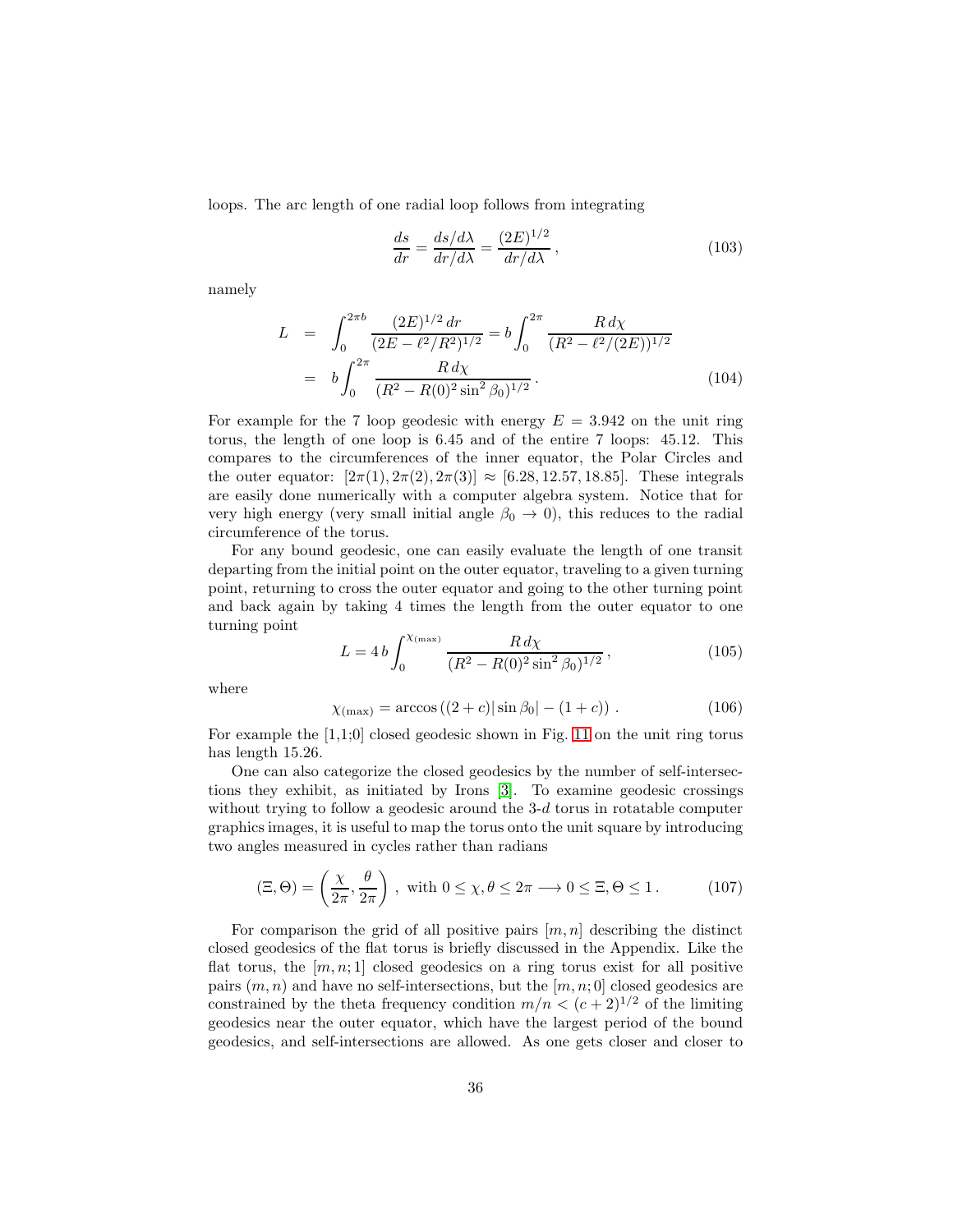the critical geodesic which asymptotically approaches the inner equator, the closeness to the unstable equilibrium there allows an arbitrarily large number of azimuthal revolutions near it before the geodesic flies off towards the outer equator again, which can be arranged to happen to hit any point on the outer equator. Thus one can get all pairs  $(m, n)$  for  $m/n \to 0$ . Numerically this is problematic, however, since numerical error is hard to control near an unstable equilibrium.

Given that only the bound geodesics can have self-intersections, comparison of the low integer geodesics of type  $[m, n; 0]$  reveals the following apparent crossing rules as a function of the number  $m$  of radial oscillations. For the bound geodesics on the unit ring torus starting at the origin of coordinates with initial angle  $\beta \in (\beta_{\text{(crit)}}, \pi/2)$  orbiting in the increasing  $\theta$  direction, looking down from above at the upper hemitorus one finds by inspection of many cases either 0, 1, or 2 equally spaced series of self-crossings at 0, 1, or 2 distinct values  $\chi_{\times}$  of the radial angle  $\chi \in [0, \chi_{\text{(crit)}}]$ . The equal spacing increment is  $2\pi/m$ .

 $n = 1$ : No self-crossing point radii.

 $n = 3$ : 1 self-crossing point radius:  $\chi_{\times}$ . The series is shifted right from  $\theta = 0$ by  $(2\pi/m)/4$ .

 $n > 3$  odd: 2 self-crossing point radii:  $\chi_{\times 1} < \chi_{\times 2}$ . The 2 series are shifted right/left from  $\theta = 0$  by  $\left(\frac{2\pi}{m}\right)/4$ .

 $n = 2$ : 1 self-crossing point radius  $\chi_{\times} = 0$ .

 $n > 2$  even: 2 self-crossing point radii: first series at  $\chi_{\times 1} = 0$ , second series  $\chi_{\times 2}$  shifted right from  $\theta = 0$  by  $(2\pi/m)/2$ .

It would be nice to understand how these rules come about, and to evaluate the angles  $\chi_{\times}$  at which these crossings occur.

Finally while it is convenient to describe a geodesic as the curve between two points which minimizes the distance between them on the surface, it is also important to recognize that the converse is not true. While a geodesic connecting two points is a critical point of the arc length function on the space of paths between the two specified points, as follows from the variational approach to this problem, there can be many geodesics of differing lengths connecting any two points on a surface. In the flat plane, the geodesic is the unique straight line between two points, but on a sphere although there is a unique great circle containing any two non-antipodal points, there is still a choice of the longer or shorter segment of the great circle to follow from one point to the other, and for antipodal points there are an infinite number of great circles to choose from. For the torus the situation is even more extreme: through any two points on the torus, there are an infinite number of both bound and unbound geodesics which connect them. However, for most point pairs there is still a minimal length geodesic connecting them. While one can try to aim a geodesic departing from the first point to hit the target point using trial and error, it is interesting that completely different approaches can be taken to numerically converge on this connecting path [\[15–](#page-50-2)[17\]](#page-50-3).

An interesting illustration of the minimal geodesic question regards the min-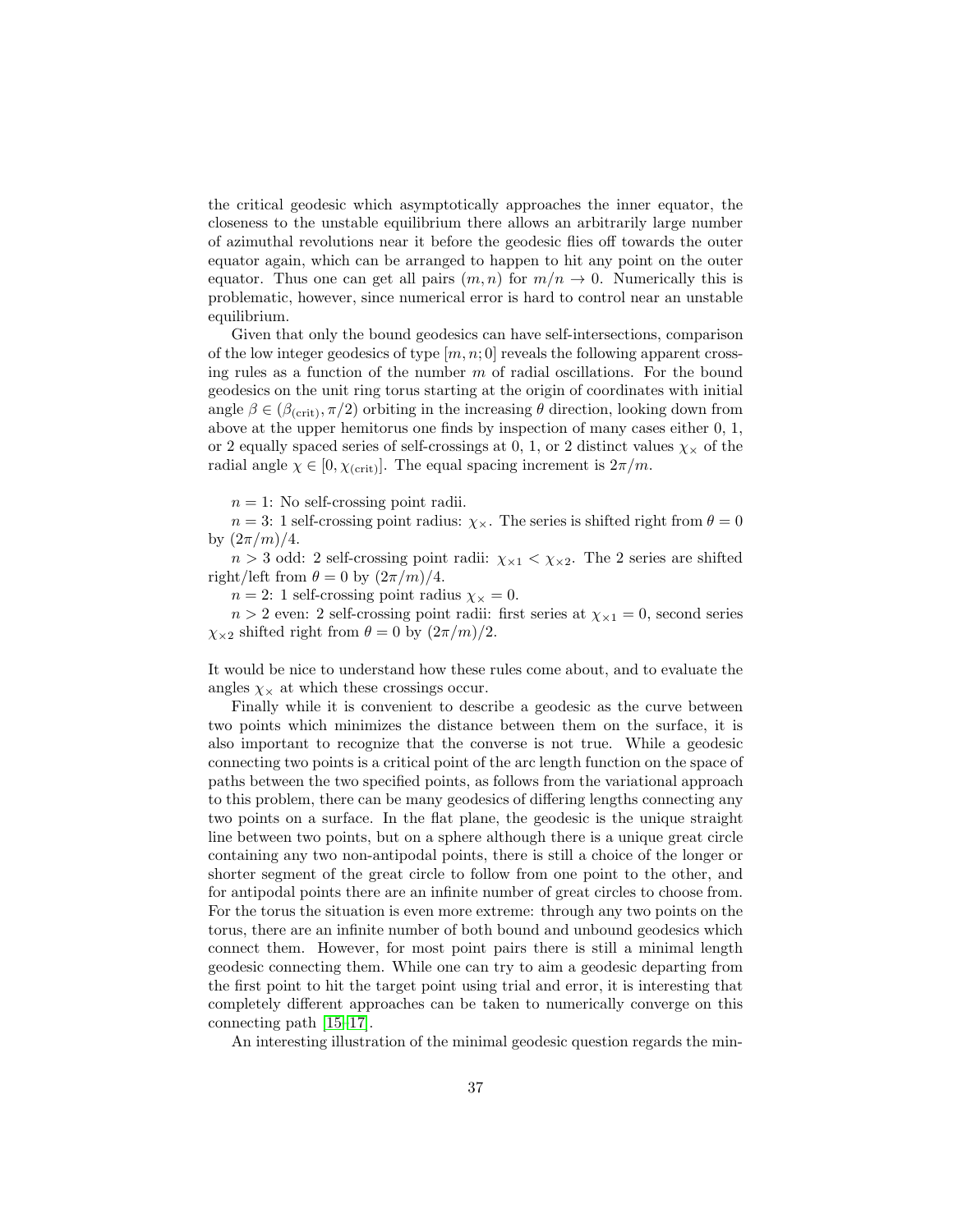imal length geodesic which connects two distinct points on the outer equator. According to the approximate analysis above, geodesics departing from  $(r, \theta) = (0, 0)$  with an initial angle differing very little from  $\beta = \pm \pi/2$  oscillate about the outer equator with half period  $\Delta\theta = \pi/(c+2)^{1/2}$ , thus returning to the outer equator first at  $\theta = \Delta \theta$ . Examining numerical geodesics for such initial conditions then shows that for the actual geodesics, as the amplitude of the radial oscillation increases, the actual half period increases slowly, so that the return point migrates slowly beyond  $\theta = \Delta\theta$ , but the length of this geodesic segment remains smaller than the length of the direct route between the endpoints along the outer equator. Thus for two points on the outer equator with separation equal to or less than the half period  $\Delta\theta$ , the outer equator segment between them is the shortest geodesic between them, but for points with separation greater than this critical length, the shortest geodesic is instead a half radial oscillation connecting the two points. Antipodal points on the outer equator are the extreme case of this type, where the  $[1, 1; 0]$  geodesic which connects those points is significantly shorter than half the circumference of the outer equator.

The horizontal "focusing" of the bound geodesics which emanate from the origin of coordinates on the outer equator, like the crossing of great circles on the sphere at antipodal points, is a consequence of the positive curvature of the torus on the outer ring between the Northern and Southern Polar Circles. On the inner ring between these Polar Circles, the curvature is negative and geodesics from the outer equator which reach this region instead diverge from one another before crossing on the inner equator due to the topology of the torus. These geodesics begin crossing each other at the critical length  $L_r = \pi b$ equal to half the radial circumference of the torus, compared to the azimuthal critical length  $L_{\theta} = (a + b)\Delta\theta = \pi(a + b)/(c + 2)^{1/2}$ , leading to the ratio  $L_{\theta}/L_r = (c+2)^{1/2}$ . Irons [\[3\]](#page-49-2) has evaluated the various curvature quantities on the torus, but curvature is a long story that cannot be told here, but which is described in Appendix C.

#### 9 Kepler problem?

The beauty of mathematics is that many seemingly different problems actually share the same mathematical foundation and hence can be treated with the same methods to understand them. From geodesics on these special surfaces of revolution, by relaxing the condition  $g_{rr} = 1$  to  $g_{rr} = f(r)$  we can easily consider general surfaces of revolution for which the radial coordinate does not measure arc length [\[5\]](#page-49-6). This enables us to handle the simple parabolic surface of revolution  $z = x^2 + y^2 = r^2$ , for example, where  $g_{rr} = 1 + 4r^2$ . However, we can also handle the simplest example of a surface of revolution, the flat plane  $z = 0$ , but in the framework of polar coordinates, where resolving the geodesic equations to reproduce straight lines is complicated but doable. Polar coordinates are simply not adapted to the geodesic structure of the flat plane. The real payoff, however, is to consider the simple addition of an external rotationally symmetric force to these same flat plane equations, enabling us to handle the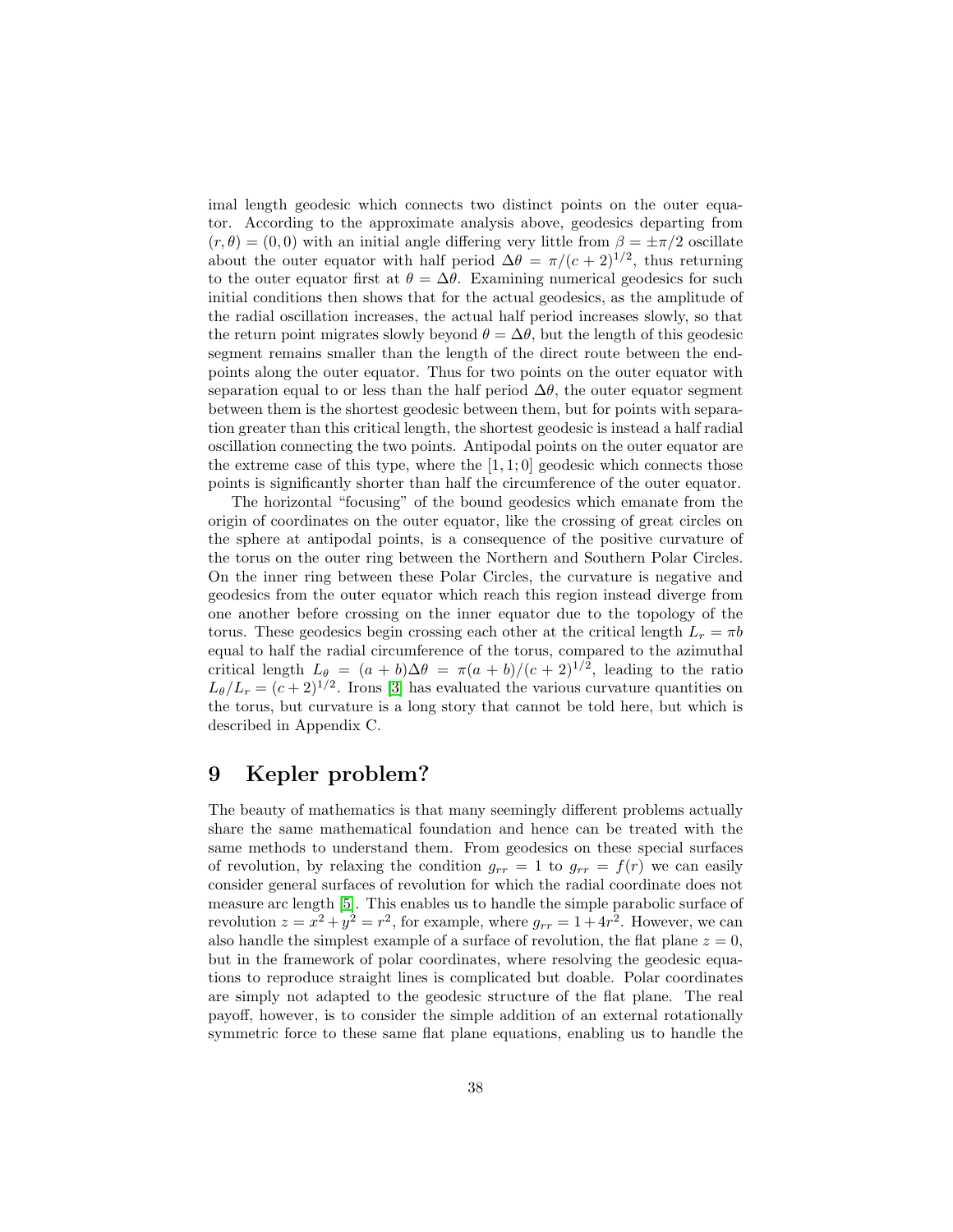

<span id="page-38-0"></span>Figure 13: A typical Kepler potential for the nonrelativistic (Newtonian gravity) and relativistic (general relativity) cases, showing the "centrifugal barrier" near the source (small  $r$ ). Circular orbits occur at the extrema of the potential. Bound orbits have energy  $E < 0$ , while unbound orbits have  $E \geq 0$ . The relativistic potential turns over close to the source where stronger gravitational attraction overcomes the centrifugal force. The lowest two energy levels shown correspond to bound orbits with a minimum and maximum radius, while the upper two are unbound, but in the relativistic case, the highest energy level orbit overcomes the centrifugal barrier and is captured by the source, while the next lower energy orbit is reflected from the centrifugal barrier at the minimum radius in both cases (the outer portion for the relativistic case); the relativistic case also contains "trapped" orbits inside the barrier.

nonrelativistic Kepler problem with the same approach, and indeed the closely related relativistic Kepler problem of planar motion in a spherically symmetric vacuum gravitational field arising either from a spherical body or a black hole. In both cases, the polar coordinates are essential to resolving the equations of motion.

For the flat plane case  $R(r) = r$  and the energy equation becomes

$$
E = \frac{1}{2} \left( \frac{dr}{d\lambda} \right)^2 + \frac{1}{2} \frac{\ell^2}{r^2}.
$$
 (108)

To incorporate an actual rotationally symmetric radial force  $F_r(r) = -dU_r(r)/dr$ into the mix, we just need to add its potential  $U_r(r)$  to the effective potential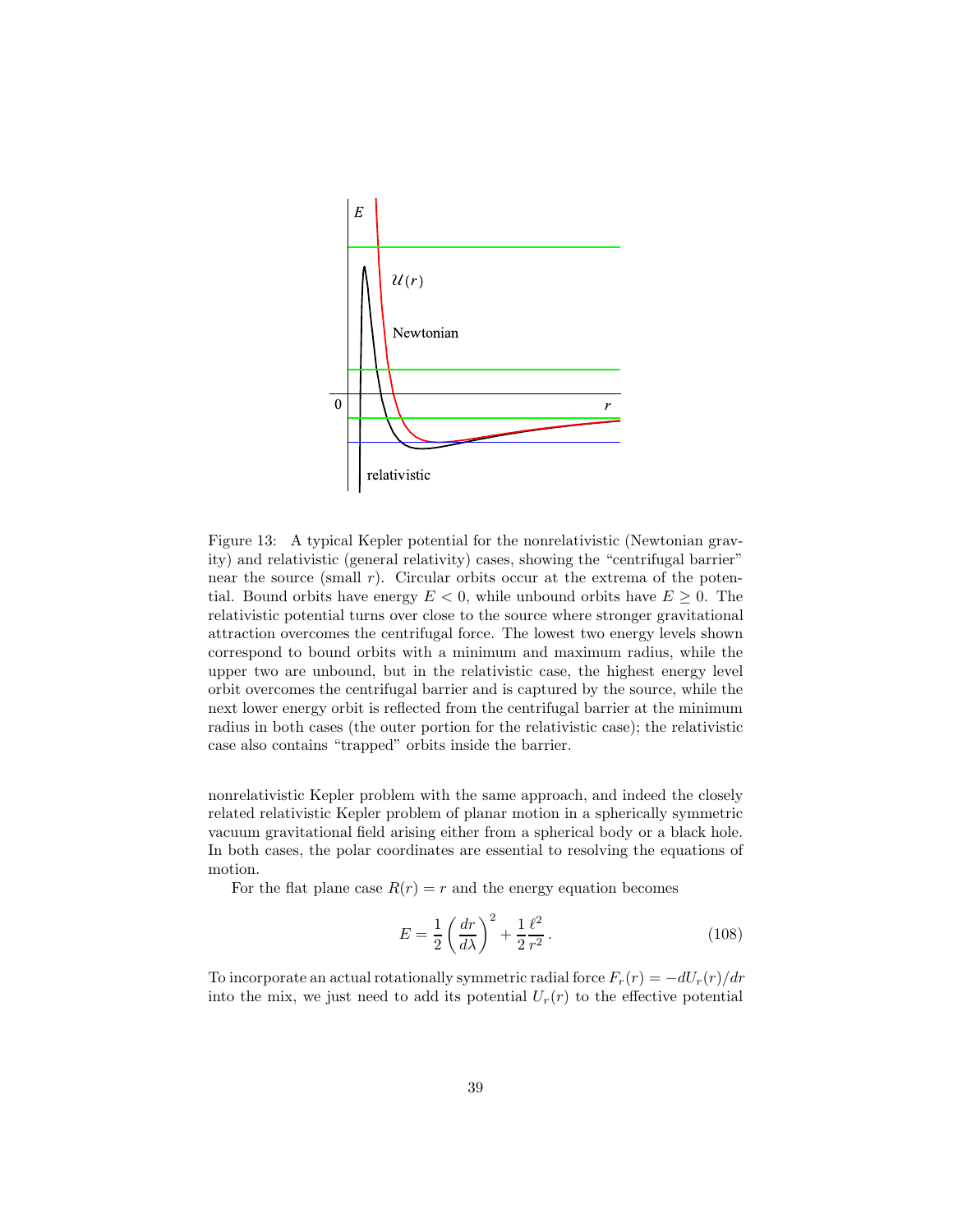term already present

$$
E = \frac{1}{2} \left( \frac{dr}{d\lambda} \right)^2 + \frac{1}{2} \frac{\ell^2}{r^2} + U_r(r) \,. \tag{109}
$$

The new total potential then governs the problem in the same way that the effective potential alone did the job in our previous discussion. With a potential of the form

$$
U_r(r) = -\frac{k_1}{r} - \frac{k_2}{r^3} \to F_r(r) = -\frac{k_1}{r^2} - \frac{3k_2}{r^4} \,,\tag{110}
$$

we can handle the nonrelativistic Kepler problem for motion in an inverse square force if  $k_2 = 0$  (attractive like gravitation if  $k_1 > 0$ ) or the relativistic Kepler problem  $(k_1 > 0, k_2 > 0, \text{ see } [11]),$  $(k_1 > 0, k_2 > 0, \text{ see } [11]),$  $(k_1 > 0, k_2 > 0, \text{ see } [11]),$  see Fig. [13.](#page-38-0) The additional inverse cubic potential term in the latter case corresponds to an additional inverse quartic force that is responsible for the precession of the orbits which in its absence are conic sections.

Amusingly enough, the radial oscillations about the outer equator of the torus are directly mirrored in the Kepler problem, and the frequency one calculates for the oscillations about a stable circular orbit is called the epicyclic frequency, an important astrophysical quantity. While these more general problems are as easily dealt with as the torus geodesics, they are perhaps best left to a more comprehensive discussion elsewhere [\[12\]](#page-50-5). However, a slight adjustment of the Maple worksheet for the torus allows experimentation with these kinds of orbits as well. With a little more work, one can include a light pressure drag force to model the effect of stellar radiation pressure on orbiting dust particles, the so called Poynting-Robinson effect [\[13\]](#page-50-6).

Perhaps the most important concept highlighted here that is missing in most undergraduate mathematics programs is energy. There is usually just no time in an introductory course on differential equations to introduce it (and the standard textbooks do not mention it), so whatever vague idea mathematics students have of it from high school or possibly from college freshman physics is never connected concretely to differential equations and the natural way it arises there. Even in the present article, we have danced around this connection without directly confronting it either, but hopefully its utility at least in this problem is clear. The usual approach to geodesics through a variational approach is the natural way to make this connection [\[14\]](#page-50-7). This is an interesting advanced topic either for an undergraduate mathematics or physics setting. For advanced undergraduate mechanics in the physics setting, this approach to constrained motion (motion on a surface) is a natural gateway for understanding the tools of general relativity, as developed by Walecka [\[2\]](#page-49-1), for example.

#### 10 What next?

It would be sad to shine the light on an interesting problem and completely exhaust its potential for entertainment. There is much left to explore. On the mathematical side, the spectrum of closed geodesics on the torus depends on the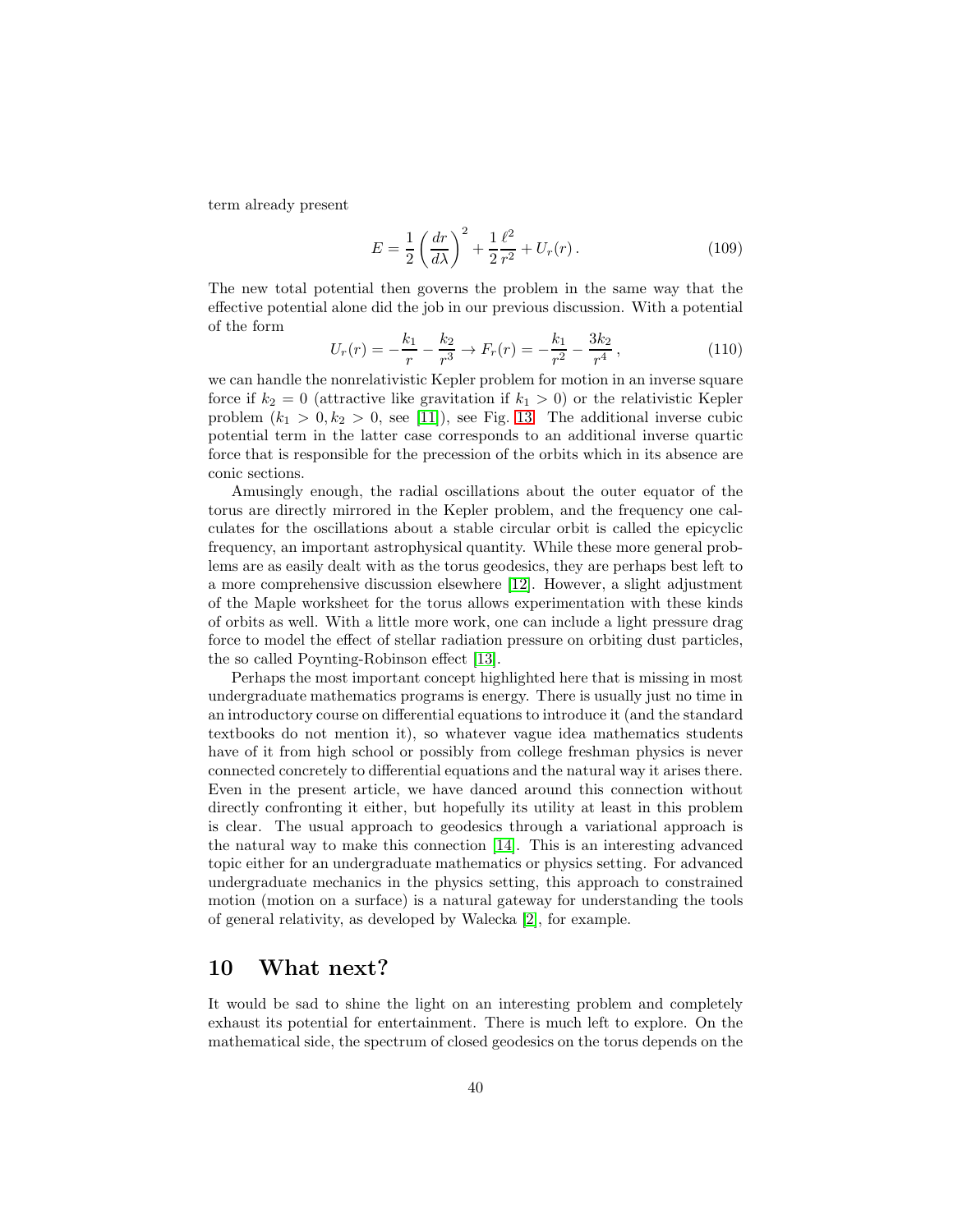shape parameter. Passing to the horn torus  $c = 0$  from the ring tori, the local maximum in the periodic potential at the inner equator moves off to infinity, and the unbound nonradial geodesics disappear. All the nonradial geodesics are repelled from the single point inner equator by this angular momentum barrier. For two-point self-intersecting tori  $-1 < c < 0$ , this infinite angular momentum barrier splits into two barriers surrounding the two self-intersection points on the symmetry axis, leading to two disjoint families of nonradial bound geodesics, those confined to the outer apple surface and those confined to the inner lemon surface. For the shape parameter  $c = 2$  (for example:  $(a, b) = (3, 1)$  so the ratio of the outer equator radius to inner equator radius is 2), exactly two radial oscillations about the outer equator fit into one azimuthal revolution in the limit of zero amplitude oscillations. This means that for nonzero amplitudes where the exact frequency will be slightly different from 2, the nodal points where the oscillations intersect the outer equator will slowly migrate or "precess" in the physics language. What is the precession frequency? This can be analyzed by keeping the next term beyond the quadratic one in the Taylor expansion of the potential about its minimum. (Similarly one can try to analyze the precession of the node for near miss closed geodesics to calculate the incrementing angle of precession described above.) For the pinched torus, all radial geodesics pass through the pinching point at the origin, but all of them have a vertical tangent vector, so one looses uniqueness of the initial value problem for the geodesics there; one can match up radial geodesics of different azimuthal angle on either side of the pinching point. What does this do to the torsion and differentiability of those curves?

On the physical side, one can easily explore motion in various classical mechanical force potentials as hinted at for the Kepler problems. In an advanced mechanics course, where only formula manipulation was possible when I was a student, there are exciting possibilities for student experimentation.

Finally the obvious must be pointed out. None of this would be possible without the incredible tool now at the disposal of faculty and students alike: the computer algebra system on our personal computers. Both of the two leading such software packages Maple and Mathematica offer to motivated students an enormous potential for exploring mathematical and physical problems, if given a little guidance from faculty. The problem for undergraduate teaching is to find the opportunities to engage students in picking up this tool in parallel with their gradual increase in theoretical sophistication in either a mathematics or physics setting.

### A The flat torus closed geodesics

For comparison it is useful to consider the spectrum of closed geodesics for the simpler flat torus. The simplest realization of the flat torus is the plane with points identified if their Cartesian coordinates differ by integers, thus reducing distinct points to the unit square in the first quadrant with opposite boundary line segments identified. One can classify these geodesics by the pair of periods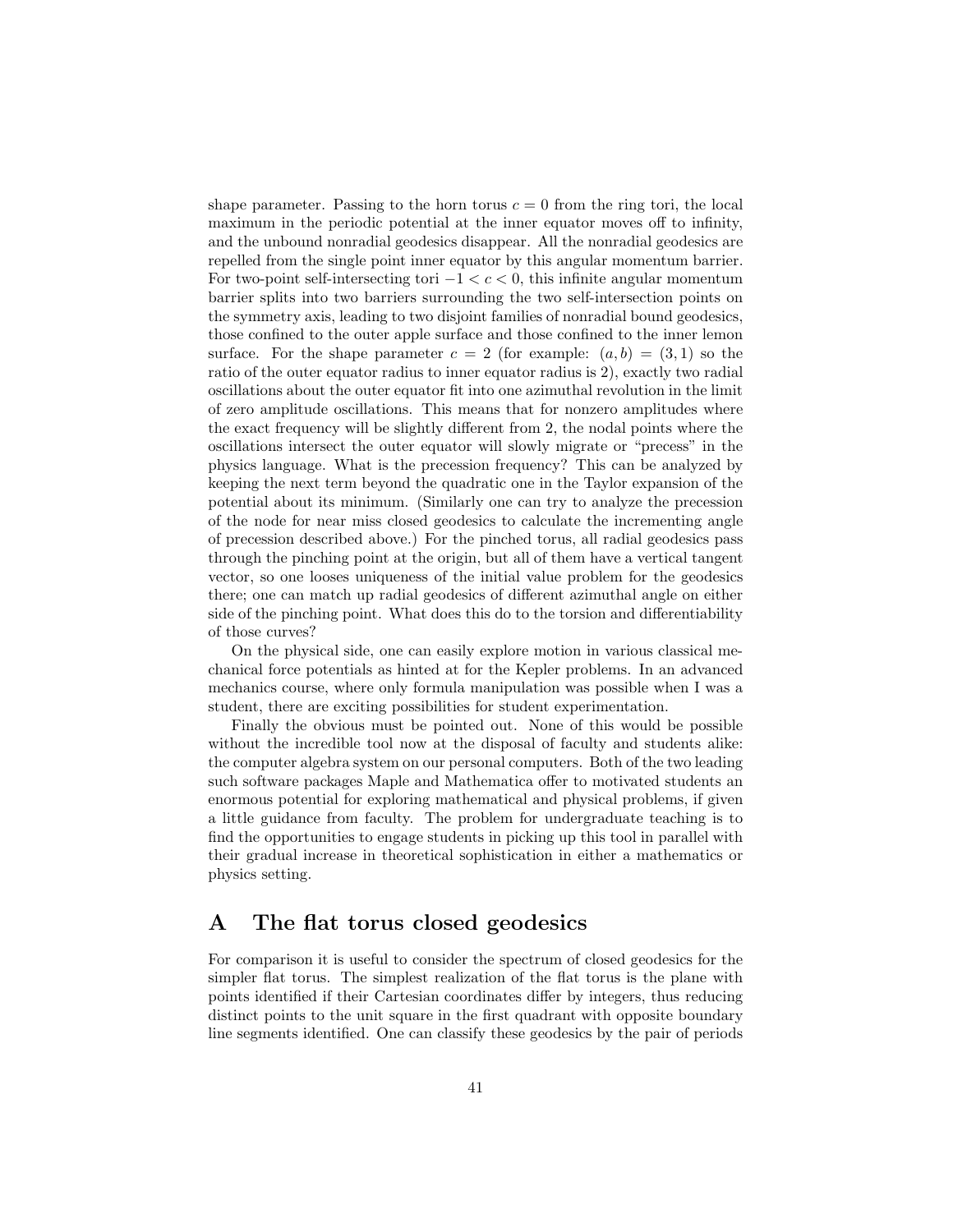

<span id="page-41-0"></span>Figure 14: The [2, 3] closed geodesic through the origin before and after imposing the periodic boundary conditions for the flat torus on the unit square.

 $[m, n]$  of the number of revolutions in the horizontal and vertical directions respectively. Fig. [14](#page-41-0) shows a typical geodesic of type [2, 3] through the origin returning the origin at the point  $(2,3)$  in the plane, with length  $\sqrt{2^2 + 3^2} = \sqrt{13}$ . Fig. [15](#page-42-0) shows in the same way a representation of the lattice of all the distinct  $\sqrt{m^2+n^2}$ . closed geodesics through the origin of type  $[m, n]$  for  $m, n < 7$ , with length

One can reinterpret Fig. [15](#page-42-0) as a representation of the actual closed geodesics in the tangent space at the origin using the exponential map. This map associates a point in the tangent space at a point  $P$  with a point  $Q$  on a geodesic through it by assigning to it a tangent vector with the same direction as the tangent vector to the geodesic at the point  $P$ , but with a length equal to the arc length from P to Q along that geodesic. One can therefore reproduce this figure for the bound and unbound geodesics on the curved unit ring torus. One only needs to assemble the pairs  $(\beta_0, L(\beta_0))$  of initial angles and corresponding lengths for the low integer  $(m, n)$  pair bound and unbound closed geodesics and plot them in the vertical tangent plane at the origin of coordinates. Fig. [16](#page-42-1) shows this result. One can read about the exponential map in most mathematical textbooks which discuss geodesics [\[18\]](#page-51-0).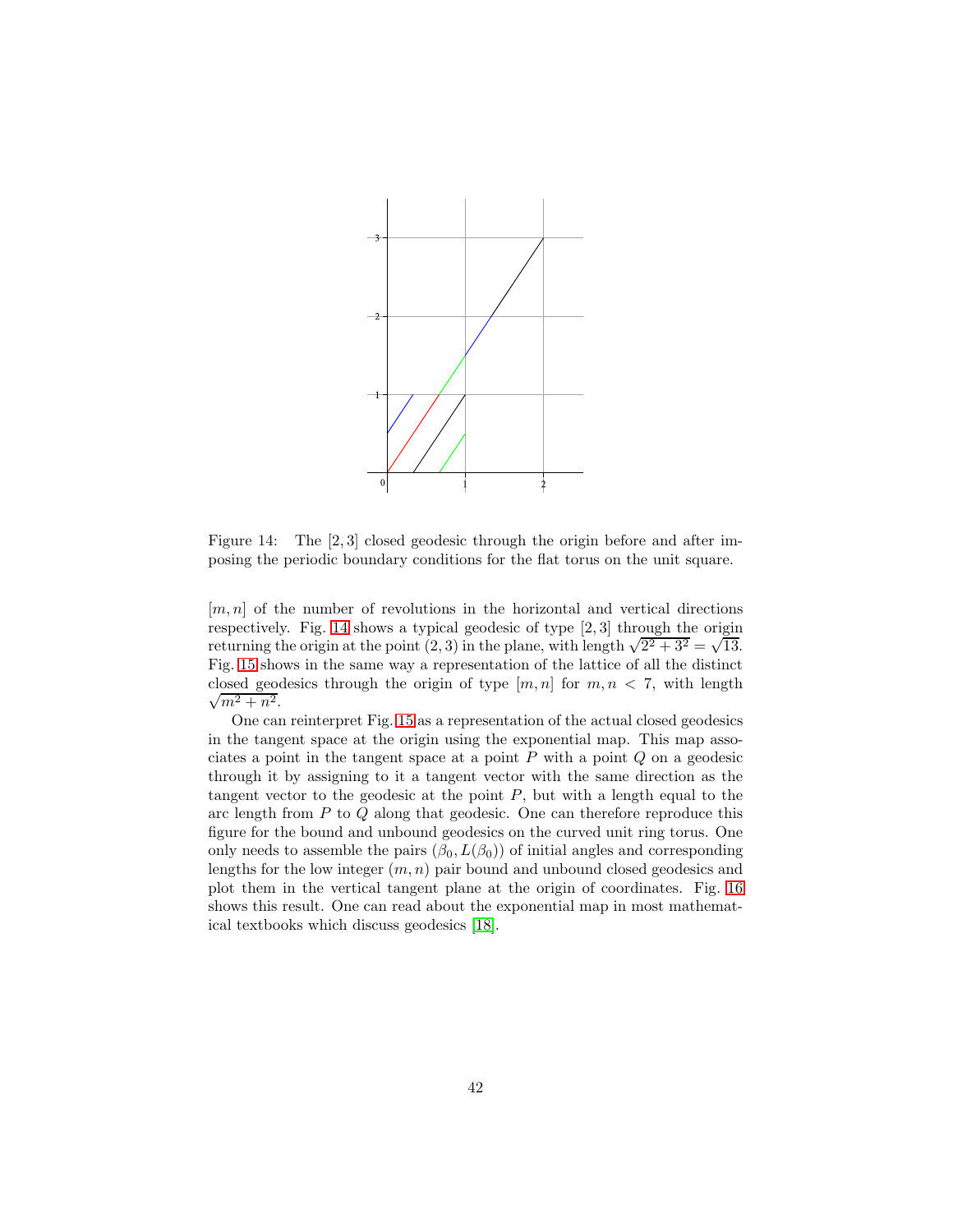

Figure 15: The closed geodesics on the flat torus on the unit square characterized by the period pairs  $[m, n]$  for  $m, n < 7$  before imposing the periodic boundary conditions.

<span id="page-42-0"></span>

<span id="page-42-1"></span>Figure 16: The closed geodesics on the unit ring torus with initial angles  $0 \leq \beta_0 \leq \pi/2$  characterized by the triplets  $[m, n; p]$  for  $m, n < 7, p = 0, 1,$ represented in the tangent plane at the outer equator by a line segment of length equal to the arc length of the geodesic and with the same angle  $\beta_0$ measured clockwise from the positive vertical axis. Included are the vertical meridian and the horizontal outer equator of lengths  $2\pi$  and  $6\pi$  respectively. The unbound (top) and bound (bottom) geodesics are separated by the critical angle  $\beta_0 = 0.3398369094$  (19.5 degrees) indicated by the dashed line.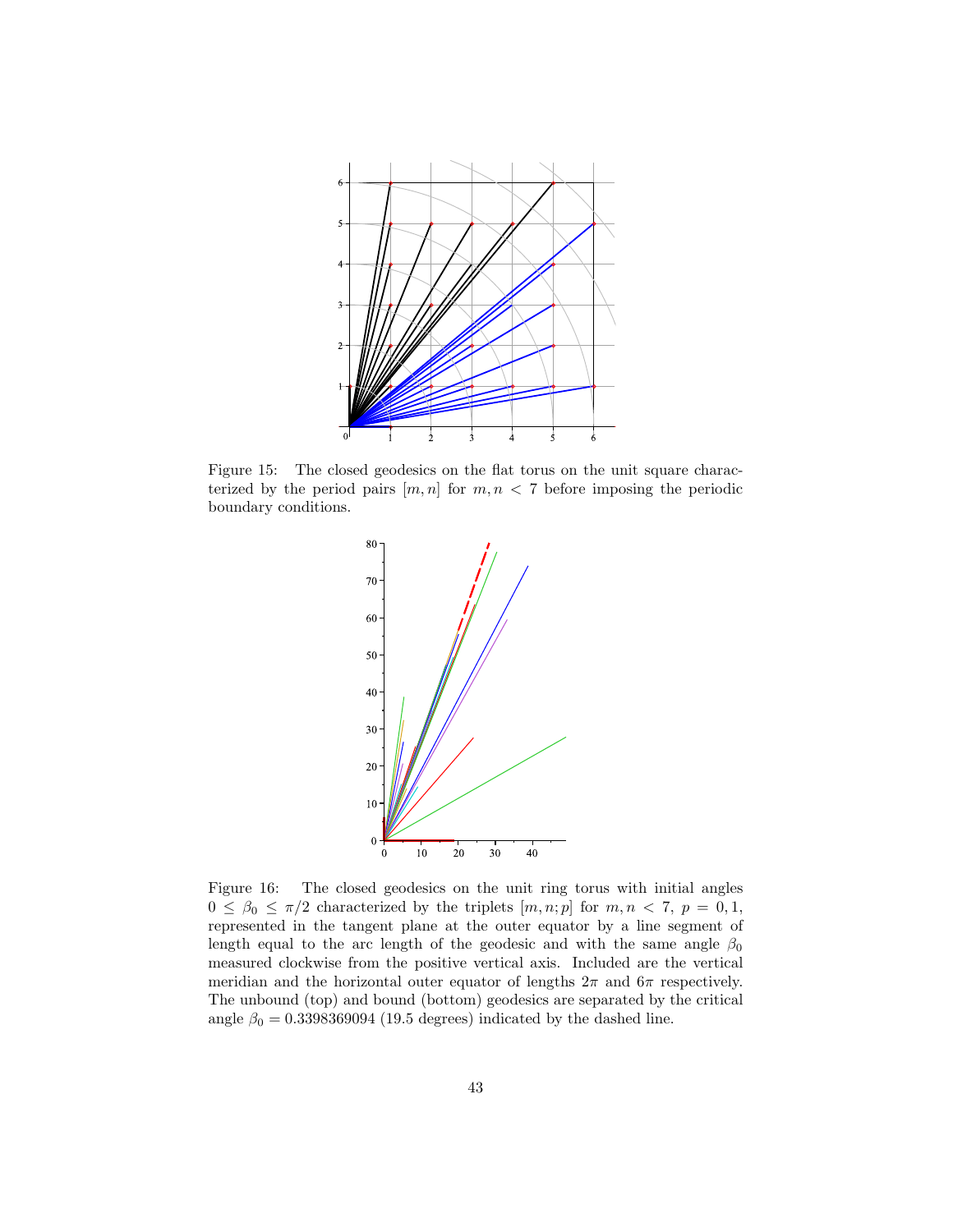## B Variational approach to the geodesic equations

One can side step all of the Riemannian geometry discussion of covariant differentiation and parallel transport by using the variational approach which produces the geodesic equations by extremizing an action functional on the space of all curves connecting any two fixed points on the torus. One can either extremize the arc length of the curve, which is the integral of the length of the tangent vector in any parametrization of the curve, namely the speed function

$$
Action_1 = \int_c ds = \int_c \frac{ds}{d\lambda} d\lambda = \int_c \sqrt{\left(\frac{dr}{d\lambda}\right)^2 + \left(\frac{d\theta}{d\lambda}\right)^2} d\lambda, \quad (111)
$$

which is clearly independent of a change of parametrization, or extremize the integral of half the length squared of the tangent vector (the factor of two is for convenience)

$$
Action_2 = \frac{1}{2} \int_c \left(\frac{ds}{d\lambda}\right)^2 d\lambda = \frac{1}{2} \int_c \left(\frac{dr}{d\lambda}\right)^2 + R^2 \left(\frac{d\theta}{d\lambda}\right)^2 d\lambda, \tag{112}
$$

which is equivalent to the previous case only for affinely parametrized curves for which the speed  $ds/d\lambda$  is constant. These facts require a separate study of the topic called the calculus of variations [\[19\]](#page-51-1). The integrand is called a Lagrangian function, and it is a function of the curve and its tangent vector. The second Lagrangian function is just the energy function

$$
L_2\left(r,\theta,\frac{dr}{d\lambda},\frac{d\theta}{d\lambda}\right) = \frac{1}{2}\left(\frac{dr}{d\lambda}\right)^2 + \frac{1}{2}R(r)^2\left(\frac{d\theta}{d\lambda}\right)^2 = E\tag{113}
$$

while the first Lagrangian  $L_1 = ds/d\lambda$  is the speed function

$$
L_1\left(r,\theta,\frac{dr}{d\lambda},\frac{d\theta}{d\lambda}\right) = \sqrt{\left(\frac{dr}{d\lambda}\right)^2 + R(r)^2 \left(\frac{d\theta}{d\lambda}\right)^2}.
$$
 (114)

Both are independent of the azimuthal angle because of the rotational invariance of the problem

$$
R = R(r) \to \frac{\partial L_i}{\partial \theta} = 0. \tag{115}
$$

The Lagrangian equations are a consequence of extremizing the action

$$
0 = \frac{d}{d\lambda} \left( \frac{\partial L_i}{\partial (dx^j/d\lambda)} \right) - \frac{\partial L_i}{\partial x^j} \,. \tag{116}
$$

For the second Lagrangian this produces the geodesic equations used in the main body of the article, with the angular equation directly giving the constancy of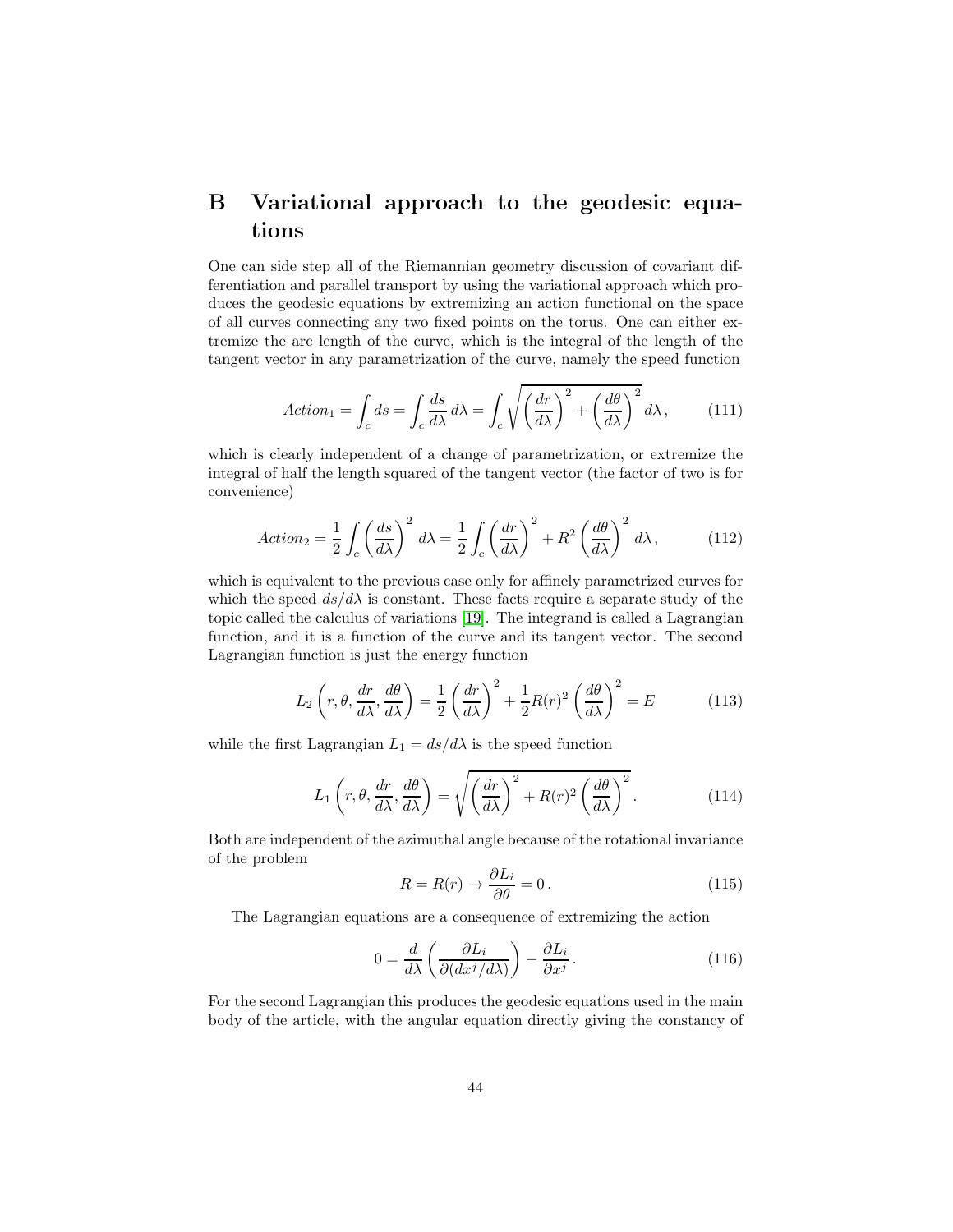the angular momentum  $\ell = \partial L_2/\partial (d\theta/d\lambda)$ . Using instead the first Lagrangian, one obtains the constancy of the momentum conjugate to  $\theta$ 

<span id="page-44-0"></span>
$$
p_{\theta} = \frac{\partial L_1}{\partial (d\theta/d\lambda)} = \frac{R^2 d\theta/d\lambda}{\sqrt{(dr/d\lambda)^2 + R^2 (d\theta/d\lambda)^2}}
$$

$$
= \frac{R^2 d\theta/d\lambda}{ds/d\lambda} = \frac{\ell}{\sqrt{2E}}, \qquad (117)
$$

where the last line holds not only for an affine parametrization but for any parametrization since the expression is independent of the parametrization, and the final ratio of constants is just the constant vertical component  $R(r) \sin \beta$  of the unit speed angular momentum by Eq. [\(66\)](#page-19-1). For the bound geodesics where  $|\sin \beta| = 1$  at the radial turning point  $r = r_{\text{(ext)}}$ , its absolute value equals the azimuthal radius at the extremal radius:  $|p_\theta| = R(r_{\text{(ext)}})$ .

We can invert the first line of Eq. [\(117\)](#page-44-0), solving it for the angular velocity  $d\theta/d\lambda$  as a function of the canonical momentum  $p_{\theta}$  and then re-express the Lagrangian function  $L_1$  in terms of that momentum rather than the angular velocity

$$
\frac{d\theta}{d\lambda} = \pm \frac{p_{\theta} dr/d\lambda}{R\sqrt{R^2 - p_{\theta}^2}}, \quad L_1 = \frac{ds}{d\lambda} = \frac{R|dr/d\lambda|}{\sqrt{R^2 - p_{\theta}^2}}.
$$
(118)

Suppose we consider geodesic segments for which  $r$  is a monotonically increasing or decreasing function between  $r_1$  and  $r_2$  so  $dr/d\lambda \neq 0$ , allowing it to be used as a parameter itself along the geodesic, i.e., segments not containing any radial turning points except possibly at the endpoints. Then one can integrate the previous equations with  $r = \lambda$ 

$$
\theta_2 - \theta_1 = \int_{r_1}^{r_2} \frac{d\theta}{dr} dr = \pm \int_{r_1}^{r_2} \frac{p_\theta}{R\sqrt{R^2 - p_\theta^2}} dr \equiv \pm F(r_1, r_2; p_\theta),
$$
  

$$
s_{21} = \int_{r_1}^{r_2} \frac{ds}{dr} dr = \int_{r_1}^{r_2} \frac{R}{\sqrt{R^2 - p_\theta^2}} dr \equiv G(r_1, r_2; p_\theta).
$$
 (119)

These integrals can be evaluated exactly in terms of elliptic functions, the first as a long combination of such functions, while the second is a relatively short expression in one such function. The first of these two gives the orbit equation  $\theta = \theta(r)$  for a given specified momentum  $p_{\theta}$ . This relationship cannot be inverted to give  $r = r(\theta)$ . However, it can also be thought of as a very complicated condition on the momentum that in turn determines the initial angle that a geodesic has to be shot from its initial point  $(r_1, \theta_1)$  to terminate at the final point  $(r_2, \theta_2)$ . Given that solution for  $p_\theta$  one can then evaluate the arc length of the corresponding geodesic using the second integral formula. For near enough points on the torus, there will be a unique shortest length geodesic which satisfies the previous condition, but for most bound geodesic segments,  $r$ is not monotonic for the shortest length geodesic between two given points, but involves one or two radial turning points.

This integral function F, say when  $0 \leq r_1 < r_2 < \pi b$  for concreteness, is a monotonically increasing odd function of the momentum  $p_{\theta}$  on the closed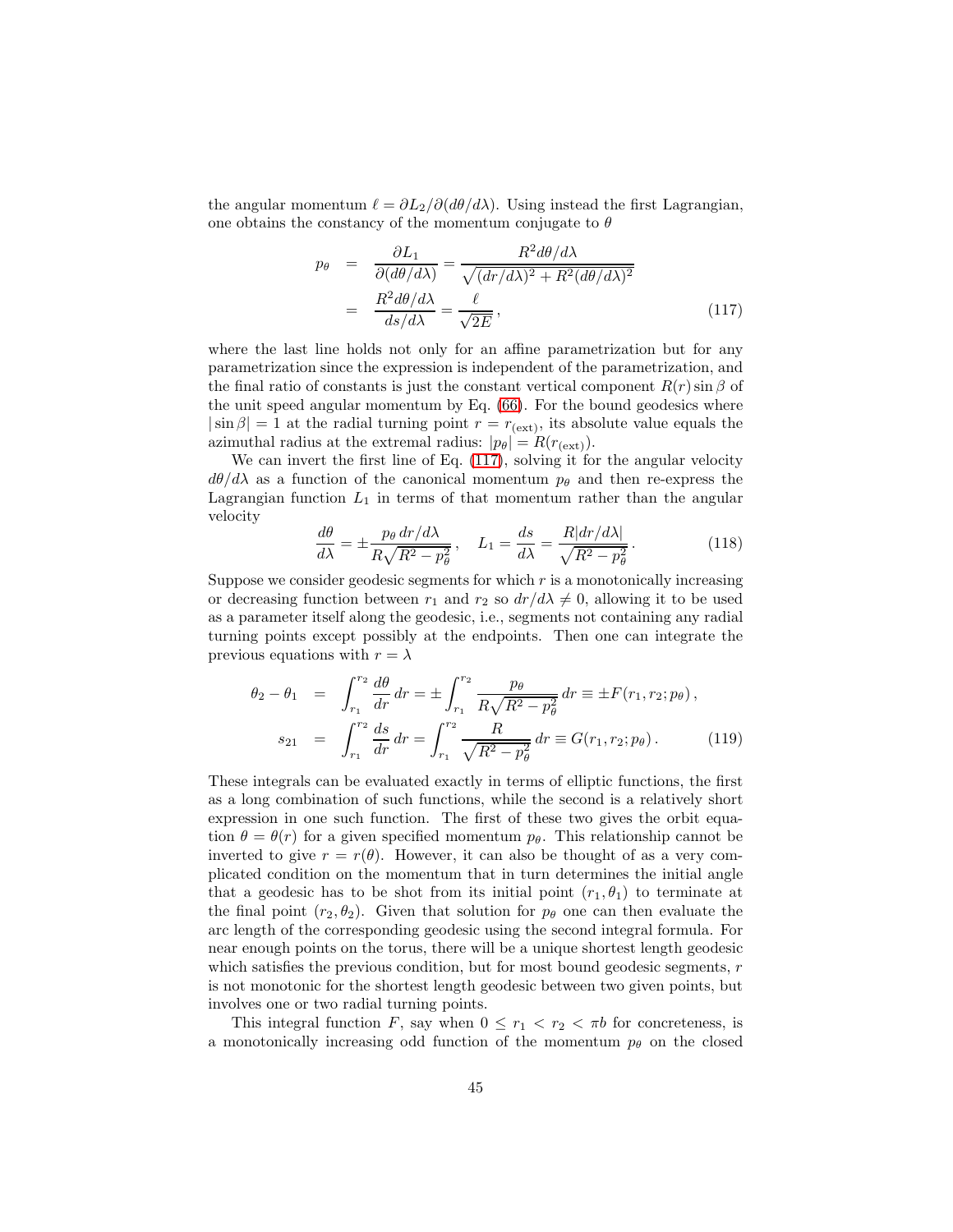

<span id="page-45-0"></span>Figure 17: The spray of geodesics leaving the origin of coordinates in the first quadrant on the unit ring torus for  $-\pi \le r \le \pi$ ,  $0 \le \theta \le 2\pi$ . As one increases the momentum  $p_{\theta}$  from 0, first one passes through the unbound geodesics which cross the inner equator at  $r = \pi$  (up to the thick dashed curve which asymptotically approaches the inner equator), then the bound geodesics with a smaller and smaller turning point radius  $r_{\text{(max)}}$ . Looking at where these geodesics cross the Northern Polar Circle at  $r = \pi/2$ , starting at  $\theta = 0$  the crossing point moves to the right through unbound geodesics and then into the bound geodesics where their turning point lowers until it reaches that circle (the thick black geodesic, very close to the  $[3, 2, 0]$  closed geodesic which is slightly higher), after which the geodesics which reach that circle overshoot it first, crossing over and then returning to that circle as their second crossing point moves to the right and the turning point rises. Note also the half wavelength  $\Delta\theta = \pi/\sqrt{3} \approx 1.81$ of the small oscillations about the outer equator. For  $0 < \theta < \Delta\theta$  only the outer equator itself from this spray reaches points on that outer equator, but for  $\Delta\theta < \theta < 2\Delta\theta$  on the outer equator, a second member of this family reaches the outer equator (with shorter length), while for  $2\Delta\theta < \theta < 3\Delta\theta$  a third member of this family reaches the outer equator. Of course for  $\pi <$  theta  $\lt 2\pi$ , shorter geodesics arrive from the opposite azimuthal direction.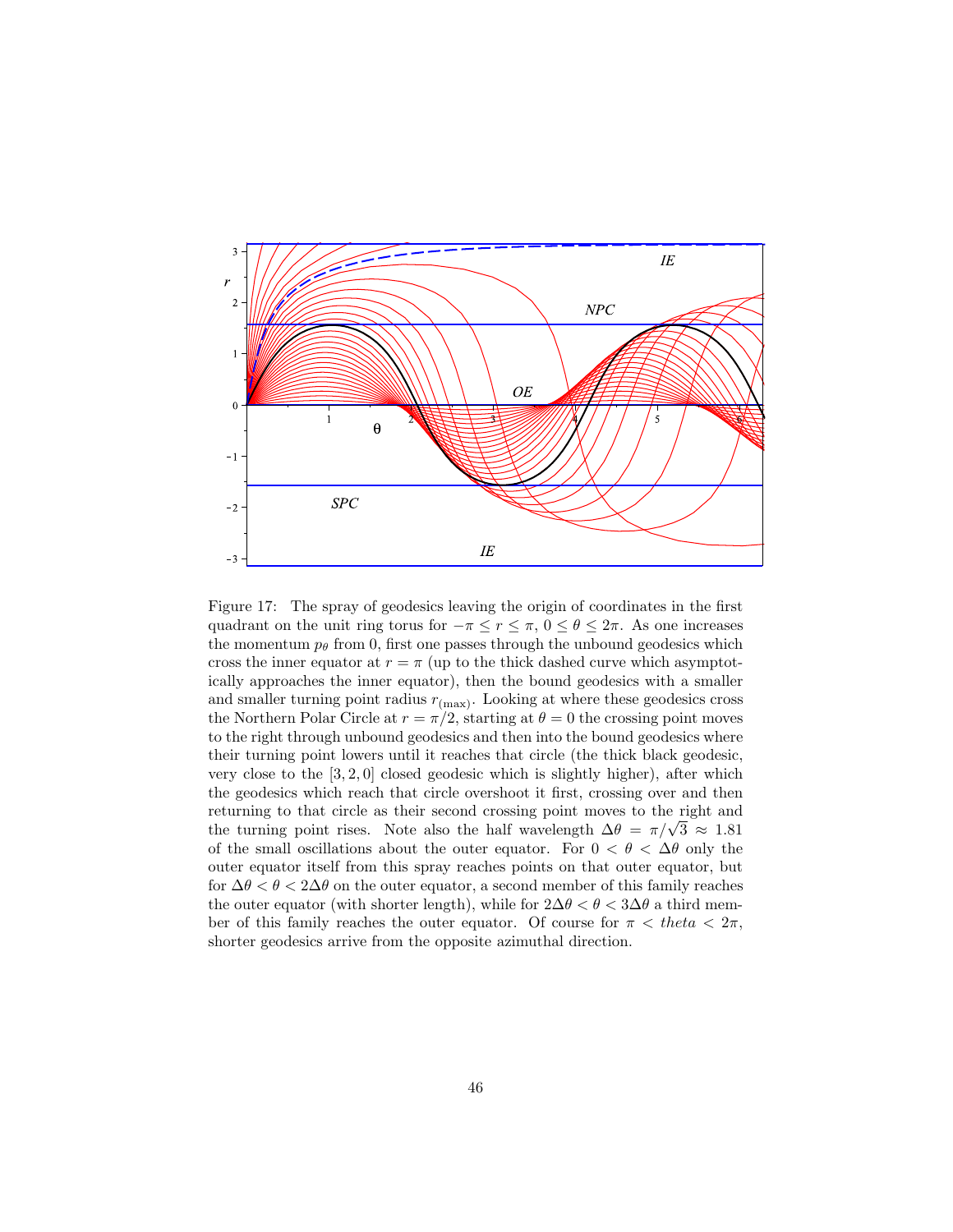

<span id="page-46-0"></span>Figure 18: The plot of  $\Delta\theta = \theta_2 - \theta_1$  versus the canonical momentum  $p_\theta$ for the unit ring torus for geodesics from  $r_1 = 0$  to  $r_2 = \pi/2$  (outer equator to the Northern Polar Circle), illustrated in the previous figure with  $\theta_1 = 0$ . Increasing  $p_{\theta}$  from 0 through the unbound geodesic directions to the bound geodesic directions until the maximal turning point radius r decreases to  $\pi/2$ ,  $\theta_2 - \theta_1$  increases to the vertical tangent at  $p_\theta = 2 = R(\pi/2)$  and then the curve turns over as the maximal radius again increases while  $p_\theta$  decreases to  $1 = R(\pi)$ where a vertical asymptote occurs corresponding to the asymptotic approach to the inner equator.

interval  $[-R(r_2), R(r_2)]$  with value 0 at  $p_\theta = 0$  and which is concave up when  $p_{\theta} \geq 0$ , having an extreme value at each endpoint where a vertical tangent occurs when the radial turning point decreases to  $r_2$  as  $|p_\theta|$  increases to  $R(r_2)$ . At this point one can decrease  $|p_\theta|$  from  $R(r_2)$  while allowing the radial turning point to occur within the geodesic segment as that segment extends farther and farther past the original limiting angular interval, corresponding to the curve  $\theta_2 - \theta_1$ versus  $p_\theta$  turning back on itself after the vertical tangent. Corresponding to this new situation, the geodesic segment requires overshooting, i.e., going outside the interval from  $r_1$  to  $r_2$  to reach a radial turning point value  $r_{\text{(ext)}}$  beyond  $r_2$  and return back to it, and the discussion gets much more complicated. See Fig. [17.](#page-45-0) One must then break up the azimuthal angle integral into two separate integrals

$$
\theta_2 - \theta_1 = \int_{r_1}^{r_{\text{(max)}}} \frac{d\theta}{dr} dr + \int_{r_2}^{r_{\text{(max)}}} \frac{d\theta}{dr} dr , \qquad (120)
$$

where the relation  $R(r_{(\text{max})}) = |p_{\theta}|$  is inverted to give  $r_{(\text{max})}$  as a function of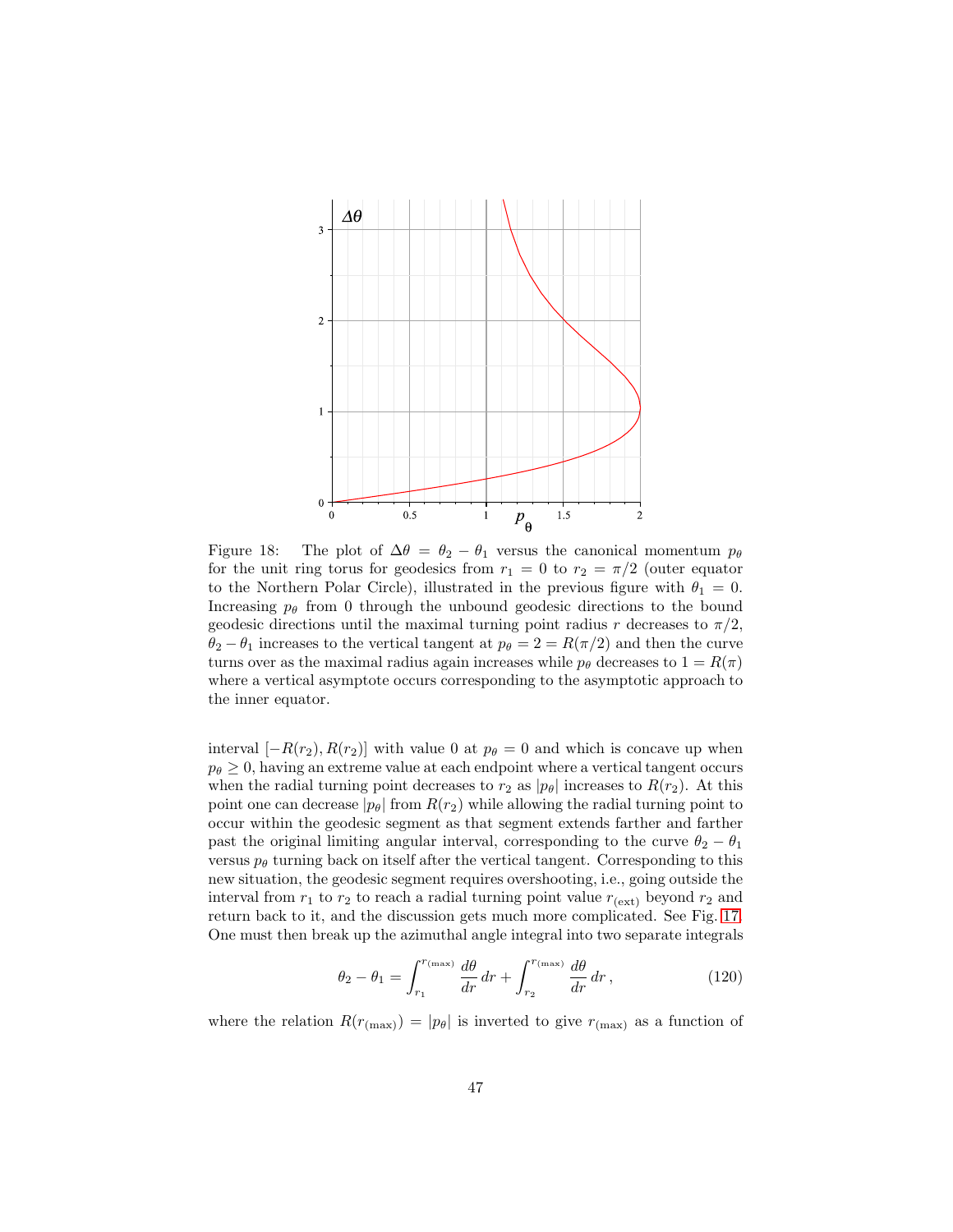$$
R(r_{(\text{max})}) = a + b \cos(r_{(\text{max})}/b) = |p_{\theta}|, \quad r_{(\text{max})} = b \arccos\left(\frac{|p_{\theta}| - a}{b}\right). \tag{121}
$$

Now as one decreases  $|p_\theta|$  from the value  $R(r_2)$ ,  $r_{(\text{max})}$  increases from  $r_2$  and  $|\theta_2 - \theta_1|$  continues increasing as shown in Fig. [18](#page-46-0) for  $p_\theta \geq 0$ .

This complicates the problem by making the upper limits of integration depend explicitly on the momentum as well, so that it becomes a more complicated condition for that momentum. The two separate integrals correspond respectively to the rise of the radial coordinate to the radial turning point and then its subsequent fall to the final value of the radius. These are also both improper integrals since the denominator goes infinite at the radial turning points, making the problem more tricky numerically as well to find a numerical value of  $p_{\theta}$ which will satisfy the condition. The worst case would involve geodesic segments from the upper hemitorus to the lower hemitorus which require overshooting on both ends of the curve.

### C Convergence of geodesics

This is an aside for the experts. We derived the orbit equation for small geodesic deviations from the outer equator, which can be reparametrized by the arclength  $s = (a + b) \theta$  along the outer equator

<span id="page-47-0"></span>
$$
r = \pm \mathcal{R}\sin((c+2)^{1/2}\theta) = \pm \mathcal{R}\sin(\omega_s s) \quad \omega_s = \frac{(c+2)^{1/2}}{a+b} = b^{-1}(c+2)^{-1/2} \,. \tag{122}
$$

These oscillations have the azimuthal angular half-period  $T_{\theta} = \pi/(c+2)^{1/2}$  and the arc length half-period  $L = (a + b)T_{\theta} = b(c + 2)^{1/2}\pi = \pi/\omega_s$ . Note that  $L > b\pi$  (the half-circumference of a meridian) and  $L < (a + b)\pi = b(c + 2)\pi$ (half-circumference of the outer equator) for all allowed values of  $c \ge -1$  except  $c = -1$  which corresponds to the limiting case of a sphere where all three of these lengths coincide. The limit  $c \to \infty$ , for which  $L \to \infty$ , corresponds instead to opening up the torus to an infinite flat cylinder,

This result is just a special case of the geodesic deviation equation [\[20\]](#page-51-2) evaluated for deviations from the outer equator geodesic. As illustrated in Fig. [18,](#page-46-0) we have seen that points on the outer equator separated by a distance greater than L can be connected by a shorter geodesic which deviates from the outer equator. This is an example of the focusing of geodesics by positive curvature. The geodesics which emanate in all directions from an initial point on the outer equator begin crossing each other first at this distance along the outer equator.

One can evaluate the single independent nonzero orthonormal component of the intrinsic curvature tensor (just half the curvature scalar in 2 dimensions [\[21\]](#page-51-3) and equal to the Gaussian curvature of the surface [\[22\]](#page-51-4)) to find [\[3\]](#page-49-2)

$$
R^{\hat{r}}{}_{\hat{\theta}\hat{r}\hat{\theta}} = \frac{\cos(r/b)}{b(a + b\cos(r/b))}.
$$
 (123)

 $|p_\theta|$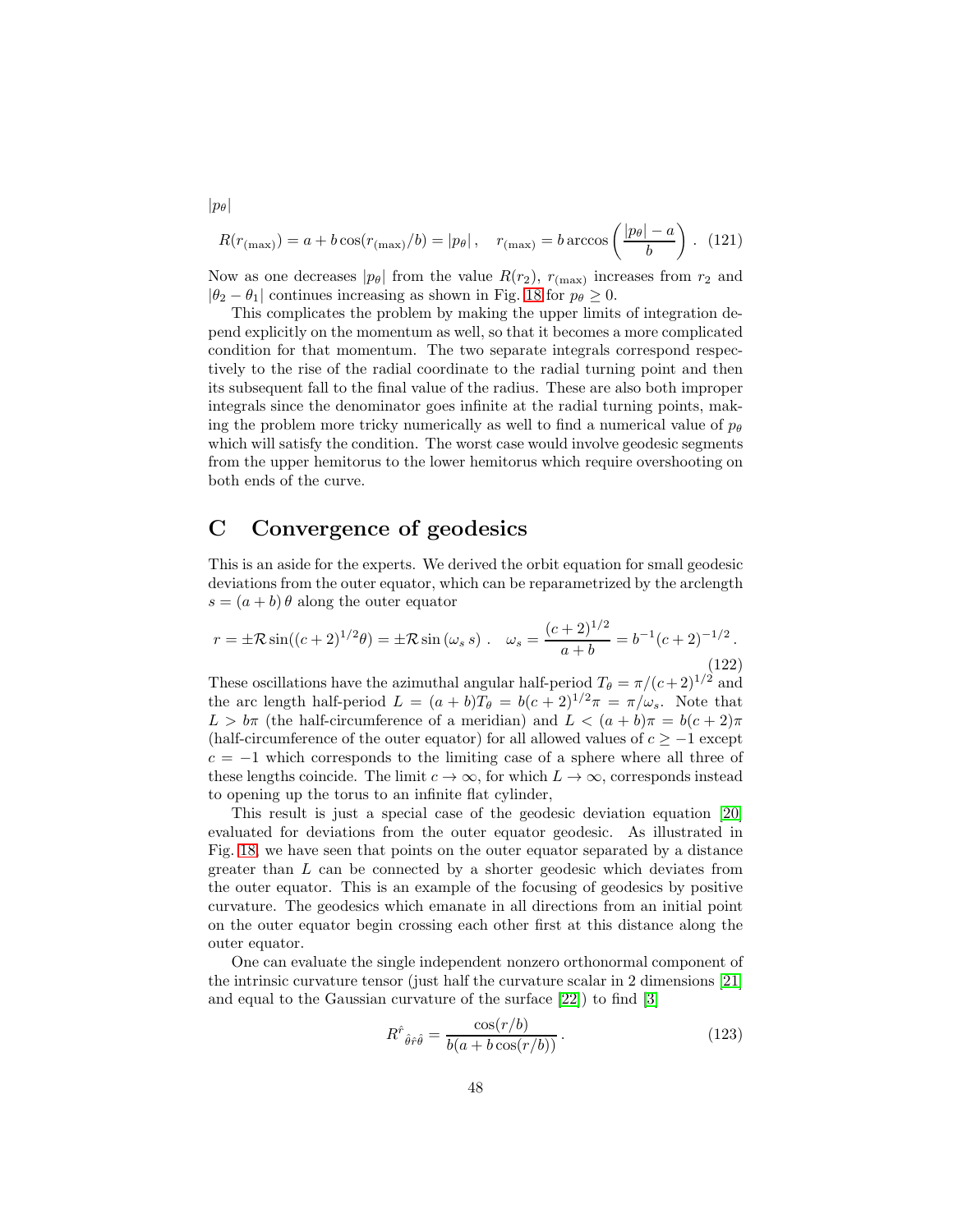For ring tori where  $a+b\cos(r/b)$  is always positive, this is negative on the inner hemitorus, zero on the Polar Circles and positive on the outer hemitorus, whose maximum (positive) value occurs at the outer equator

$$
R^{\hat{r}}{}_{\hat{\theta}\hat{r}\hat{\theta}}|_{r=0} = \frac{1}{b(a+b)} = \frac{1}{b^2(c+2)},
$$
\n(124)

This is where geodesics cross more quickly than at any other location on the torus, i.e., those which remain close to the outer equator will experience the maximum convergence. This convergence of geodesics by regions of positive curvature leads to the physical application of gravitational lensing.

The unit vector  $e_{\hat{r}} = e_r$  is parallel transported along the outer equator (as are  $e_{\theta}$  and  $e_{\hat{\theta}}$ ) while remaining orthogonal to the outer equator. With the geodesic separation vector  $\xi = r(s)e_{\hat{r}}$ , the geodesic deviation equation reduces to

$$
\frac{d^2r}{ds} = -R^{\hat{r}}{}_{\hat{\theta}\hat{r}\hat{\theta}}|_{r=0} r = -\omega_s^2 r,\tag{125}
$$

which leads to the same solutions [\(122\)](#page-47-0) that we started with. Thus we can conclude that for any two points on a nontrivial torus  $(c > -1)$  separated by less than the radial half-circumference  $b\pi$  which in turn is less than the convergence arclength  $L$ , there will be a unique geodesic of lesser arclength which connects them. Fixing our attention on a given point of the torus, a Euclidean sphere in space of radius b will therefore enclose a region of the surface on which the geodesic from this central point to any other point in this region will be unique. In other words by evaluating the Euclidean distance between two points on the torus, one has a sufficient condition to guarantee the uniqueness of the boundary value problem for the geodesic equations. Both leading computer algebra systems Maple and Mathematica have numeric ordinary differential equation solvers which can now handle boundary value problems, so they will produce a geodesic between two specified points. Thus when the two points are within a Euclidean sphere of radius b, these programs will deliver the minimal length geodesic.

Finally for spindle tori, the curvature scalar approaches negative infinity as one moves in along a meridian towards to symmetry axis where  $a+b\cos(r/b)$  = 0, and then again turns positive in the lemon part of the surface decreasing from positive infinity to a minimum positive value at the inner equator on the lemon. The curvature scalar there has the positive value

$$
R^{\hat{r}}{}_{\hat{\theta}\hat{r}\hat{\theta}}|_{r=b\pi} = -\frac{1}{b(a-b)} = \frac{1}{b^2(-c)},
$$
\n(126)

which is larger than the value at the outer equator. The associated convergence length  $b(-c)^{1/2}\pi$  is therefore shorter on the inner equator (but still longer than the half-circumference of the inner equator), but increases as  $c$  decreases to the limiting value −1 where the inner and outer equators merge into the single equator of the sphere.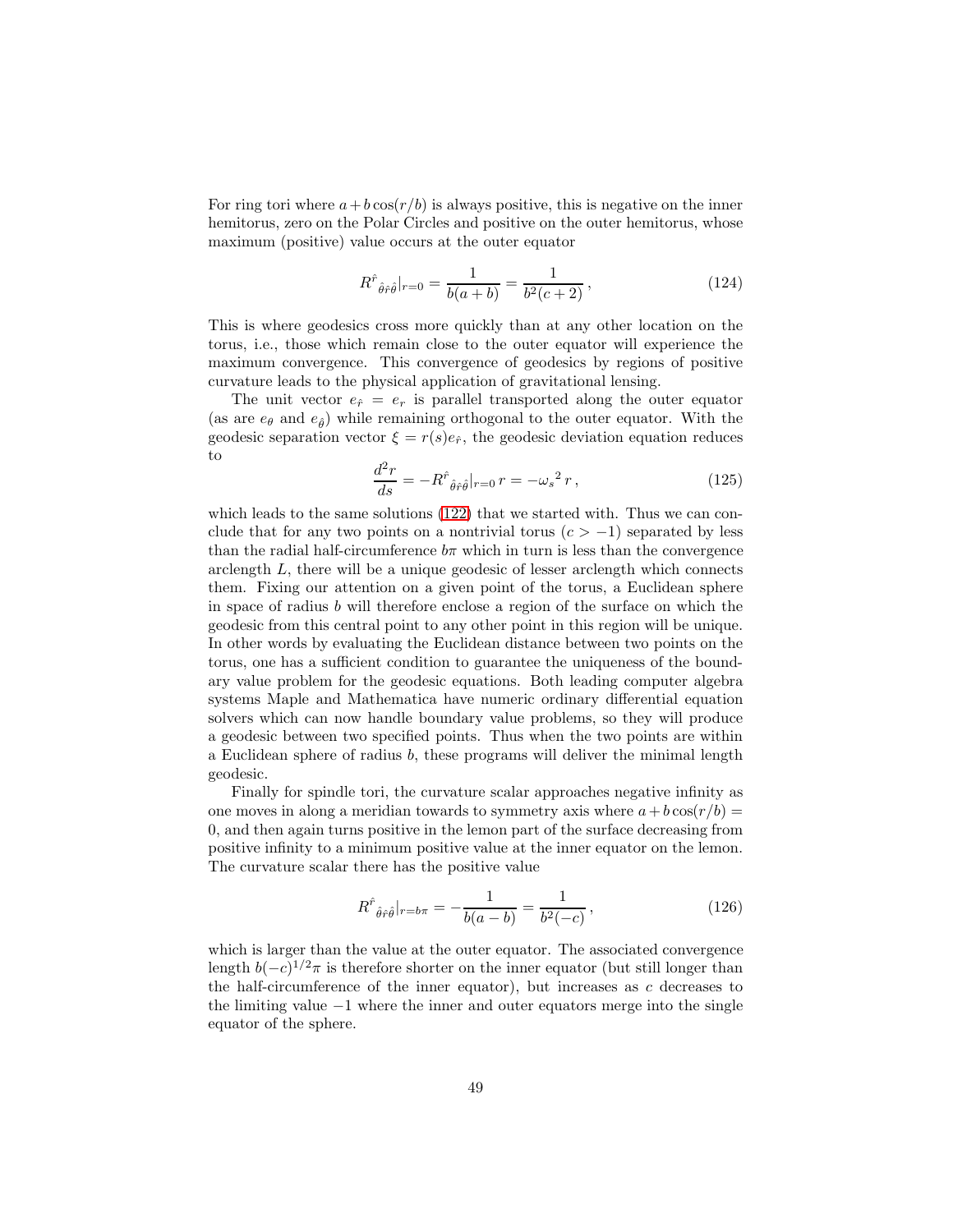#### Acknowledgements

This work would not have been possible without the initial Maple worksheet shared with me by my colleague Klaus Volpert at just the right moment and then enriched by the internet enabled interaction at a distance with Ilteris Murat Derici, whose interest in the minimal geodesics on the horn torus helped me go further than I had anticipated.

#### <span id="page-49-0"></span>References

- [1] There are many books introducing general relativity. For a quick on-line overview of general relativity see: [http://en.wikipedia.org/wiki/Introduction](http://en.wikipedia.org/wiki/Introduction_to_general_relativity) to general relativity and [http://en.wikipedia.org/wiki/General](http://en.wikipedia.org/wiki/General_relativity) relativity
- <span id="page-49-1"></span>[2] John Dirk Walecka, "Introduction to General Relativity," World Scientific, Singapore, 2007. This text uses the motion of a particle on a surface to motivate the mathematics needed for general relativity.
- <span id="page-49-2"></span>[3] Mark L. Irons, The Curvature and Geodesics of the Torus (2005), http://www.rdrop.com/∼[half/math/torus/torus.geodesics.pdf](http://www.rdrop.com/~half/math/torus/torus.geodesics.pdf)
- <span id="page-49-3"></span>[4] Manfredo P. do Carmo, "Differential Geometry of Curves and Surfaces," Prentice-Hall, New York, 1976: section 2.4, example 4 introduces the terminology for surfaces of revolution and section 4.4, example 5 discusses their geodesic equations.
- <span id="page-49-6"></span>[5] Alfred Gray, Elsa Abbena and Simon Salamon, "Modern Differential Geometry of Curves and Surfaces with Mathematica," Third Edition, Chapman and Hall/CRC Press, New York, 2006: sections 15.1, 18.3–18.6 deal with surfaces of revolution and their geodesic equations, and describe numerically integrating them as an initial value problem.
- <span id="page-49-7"></span>[6] John Oprea, "Differential Geometry and its Applications," Mathematical Association of America, 2nd edition, 2007: section 5.2 discusses Clairaut's relation and surfaces of revolution, and Maple code for numerically integrating the geodesic equations as an initial value problem, with an example using the  $(a, b) = (4, 1)$  torus. This undergraduate textbook provides the Maple tools necessary for differential geometry.
- <span id="page-49-4"></span>[7] Andrew Pressley, "Elementary Differential Geometry," Springer, London, 2001: section 4.4 Example 4.13 briefly discusses surfaces of revolution and section 8.4 deals with their geodesics and Clairaut relation, while example 8.3 integrates the geodesic equations for the sphere.
- <span id="page-49-5"></span>[8] Wolfram MathWorld: <http://mathworld.wolfram.com/SphericalCoordinates.html>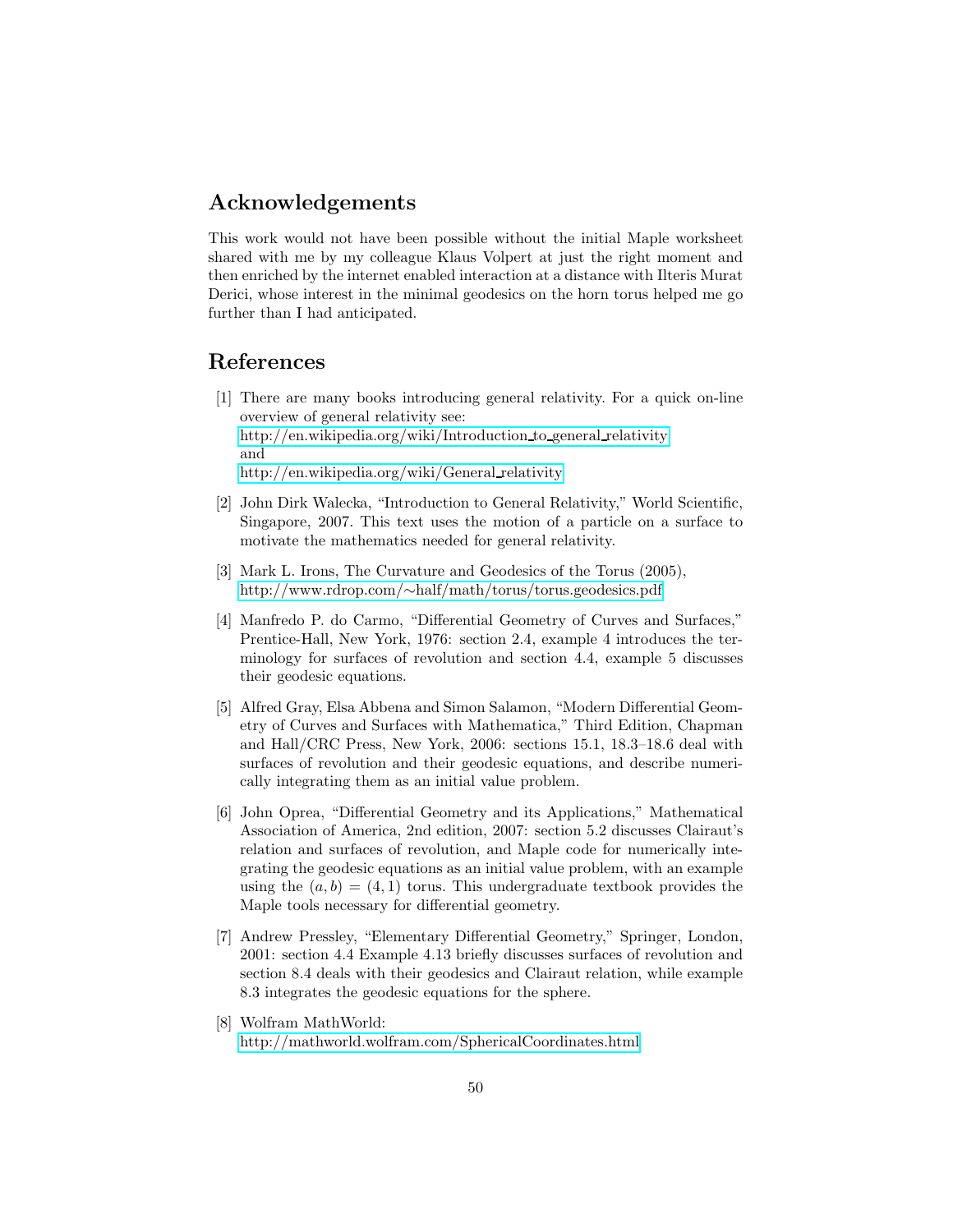discusses the mathematics and physics conventions for spherical coordinates.

- <span id="page-50-0"></span>[9] Wolfram MathWorld:<http://mathworld.wolfram.com/Torus.html> describes the torus; see also: [http://en.wikipedia.org/wiki/Standard](http://en.wikipedia.org/wiki/Standard_torus) torus
- <span id="page-50-4"></span><span id="page-50-1"></span>[10] Eric W. Weisstein, "CRC Concise Encyclopedia of Mathematics," CRC Press, 2006.
- [11] Charles W. Misner, Kip S. Thorne and John A. Wheeler, "Gravitation," Freeman, San Francisco, 1973: see equation (25.16a) and let  $(\lambda, k_1, k_2, E, \ell) = (\tau, M, M\tilde{L}^2, \tilde{E}^2/2 - 1, \tilde{L}).$
- <span id="page-50-5"></span>[12] Robert T. Jantzen, dr bob's elementary differential geometry: a slightly different approach based on elementary undergraduate linear algebra, multivariable calculus and differential equations, available in PDF format at: [http://www.homepage.villanova.edu/robert.jantzen/.](http://www.homepage.villanova.edu/robert.jantzen/) Maple worksheets for experimenting with geodesics at the amateur level on the torus and at an advanced level for the torus and Kepler here.
- <span id="page-50-6"></span>[13] Donato Bini, Robert T. Jantzen and Luigi Stella, The General Relativistic Poynting-Robertson Effect, Classical and Quantum Gravity 26, 055009 (2009).
- <span id="page-50-7"></span>[14] Joel Feldman, Department of Mathematics, University of British Columbia, Course Notes for Math 428 Mathematical Classical Mechanics, Geodesics on the Torus: [http://www.math.ubc.ca/](http://www.math.ubc.ca/~feldman/m428/)∼feldman/m428/. These brief notes develop the Lagrangian equations for the variational approach to the problem.
- <span id="page-50-2"></span>[15] Jongmin Baek, Anand Deopurkar, and Katherine Redfield, Finding Geodesics on Surfaces, cs.stanford.edu/people/jbaek/18.821.paper2.pdf (2007). This unpublished paper approaches the problem from a completely different point of view using graph theory and numerical analysis, perhaps solving the problem of finding the geodesic of shortest length through two given points on a torus, but may have some implementation problems.
- [16] Ilteris Murat Derici, Random Geometric Graphs, Their Properties and Applications on the Plane, Sphere, and Torus, Ph.D. Thesis in the Department of Computer Science and Engineering at Southern Methodist University, Dallas, TX (2010). This uses a discrete algorithm to find the shortest geodesic between two points on the null torus, in a clever algorithm which is closely associated with the continuous approach discussed in Appendix B.
- <span id="page-50-3"></span>[17] R. Lopez, Classroom Tips and Techniques: Geodesics on a Surface, <http://www.maplesoft.com/applications/view.aspx?SID=34940> (describes